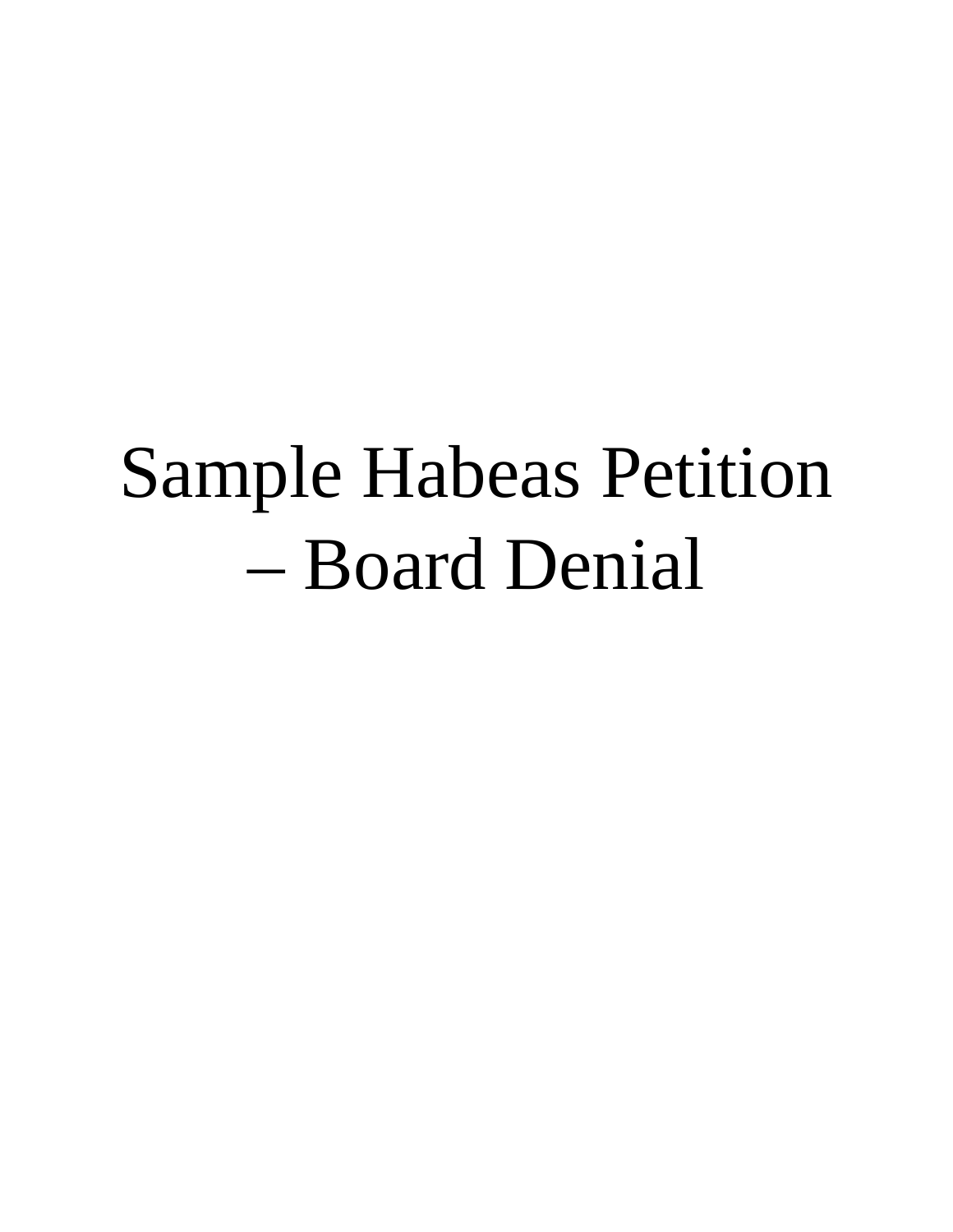| $\mathbf{1}$<br>$\mathfrak{2}$<br>3<br>4<br>5<br>6<br>7<br>8<br>9 | MICHAEL J. BRENNAN (State Bar No. 40436)<br>HEIDI L. RUMMEL (State Bar No. 183331)<br><b>Post-Conviction Justice Project</b><br><b>USC Gould School of Law</b><br>699 Exposition Blvd.<br>Los Angeles, CA 90089-0071<br>Telephone: (213) 740-2527<br>Fax: (213) 821-5746<br>Attorneys for Petitioner,<br><b>LISA BUSTAMANTE</b> | IN THE SUPERIOR COURT OF THE STATE OF CALIFORNIA<br>FOR THE COUNTY OF LOS ANGELES |
|-------------------------------------------------------------------|---------------------------------------------------------------------------------------------------------------------------------------------------------------------------------------------------------------------------------------------------------------------------------------------------------------------------------|-----------------------------------------------------------------------------------|
| 10<br>11                                                          |                                                                                                                                                                                                                                                                                                                                 |                                                                                   |
| 12                                                                | LISA BUSTAMANTE,                                                                                                                                                                                                                                                                                                                | Case No.:<br>Original Case No.: A081732)                                          |
| 13                                                                | Petitioner,                                                                                                                                                                                                                                                                                                                     | PETITION FOR WRIT OF HABEAS                                                       |
| 14                                                                | VS.                                                                                                                                                                                                                                                                                                                             | <b>CORPUS; MEMORANDUM OF POINTS</b><br><b>AND AUTHORITIES</b>                     |
| 15                                                                | KIMBERLY HUGHES, Warden of the<br>California Institution for Women                                                                                                                                                                                                                                                              |                                                                                   |
| 16                                                                | Respondent.                                                                                                                                                                                                                                                                                                                     |                                                                                   |
| 17                                                                |                                                                                                                                                                                                                                                                                                                                 |                                                                                   |
| 18                                                                |                                                                                                                                                                                                                                                                                                                                 |                                                                                   |
| 19                                                                |                                                                                                                                                                                                                                                                                                                                 |                                                                                   |
| 20<br>21                                                          |                                                                                                                                                                                                                                                                                                                                 |                                                                                   |
| 22                                                                |                                                                                                                                                                                                                                                                                                                                 |                                                                                   |
| 23                                                                |                                                                                                                                                                                                                                                                                                                                 |                                                                                   |
| 24                                                                |                                                                                                                                                                                                                                                                                                                                 |                                                                                   |
| 25                                                                |                                                                                                                                                                                                                                                                                                                                 |                                                                                   |
| 26                                                                |                                                                                                                                                                                                                                                                                                                                 |                                                                                   |
| 27                                                                |                                                                                                                                                                                                                                                                                                                                 |                                                                                   |
| 28                                                                |                                                                                                                                                                                                                                                                                                                                 |                                                                                   |
|                                                                   |                                                                                                                                                                                                                                                                                                                                 | PETITION FOR WRIT OF HABEAS CORPUS                                                |
|                                                                   |                                                                                                                                                                                                                                                                                                                                 |                                                                                   |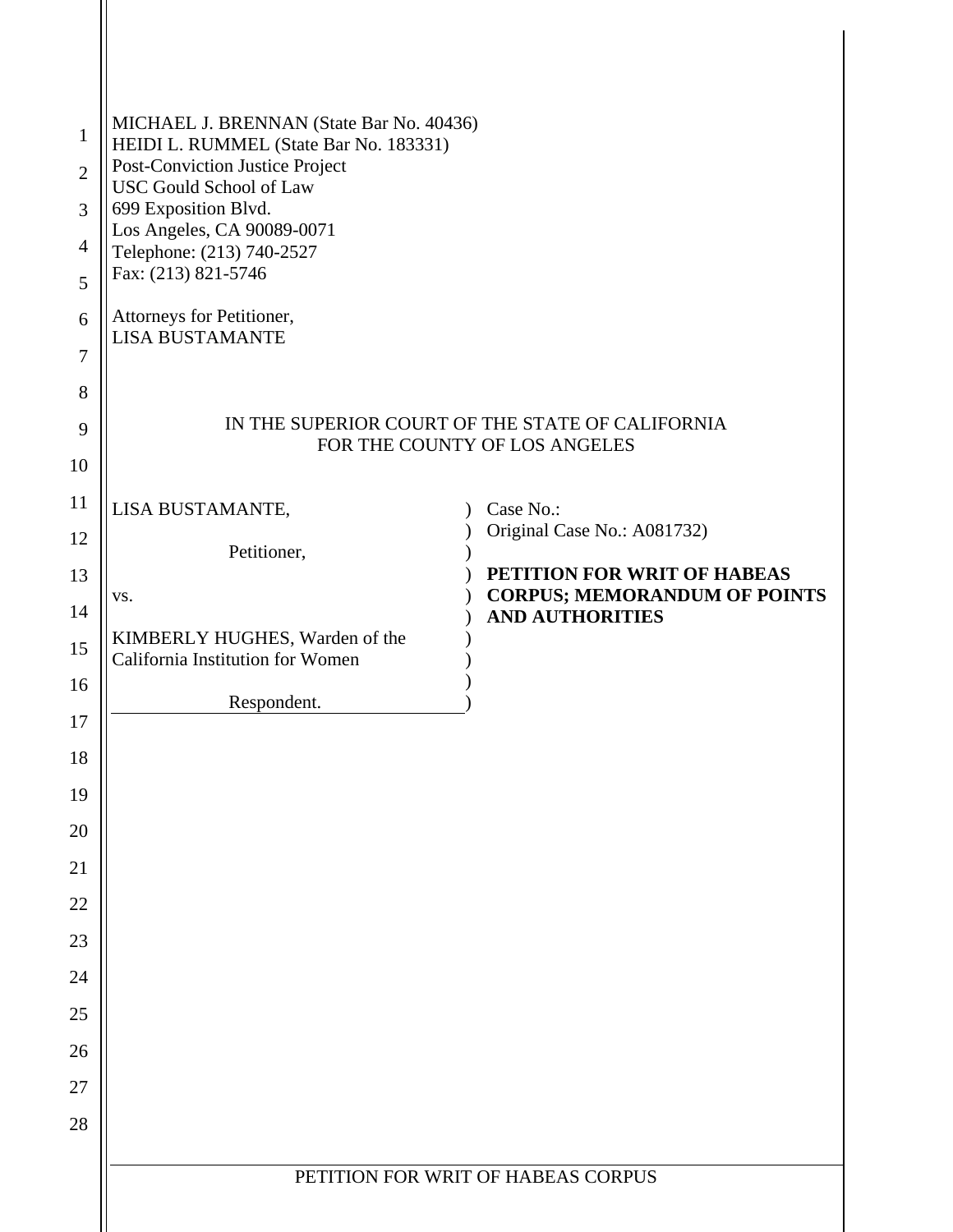| 1              |                |                 | <b>TABLE OF CONTENTS</b>                                                                                                                                                                                                                  |
|----------------|----------------|-----------------|-------------------------------------------------------------------------------------------------------------------------------------------------------------------------------------------------------------------------------------------|
| $\overline{2}$ | Ι.             |                 |                                                                                                                                                                                                                                           |
| 3              | Π.             |                 |                                                                                                                                                                                                                                           |
| 4              | III.           |                 |                                                                                                                                                                                                                                           |
| 5              | IV.            |                 |                                                                                                                                                                                                                                           |
|                |                | A.              |                                                                                                                                                                                                                                           |
| 6              |                | <b>B.</b>       |                                                                                                                                                                                                                                           |
| 7              |                | $\mathcal{C}$ . |                                                                                                                                                                                                                                           |
| 8              |                | D.              |                                                                                                                                                                                                                                           |
| 9              |                |                 |                                                                                                                                                                                                                                           |
| 10             |                |                 |                                                                                                                                                                                                                                           |
|                |                |                 |                                                                                                                                                                                                                                           |
| 11             |                |                 |                                                                                                                                                                                                                                           |
| 12             | $\mathbf{I}$ . |                 |                                                                                                                                                                                                                                           |
| 13<br>14       | Π.             |                 | THE BOARD'S DENIAL OF PAROLE IS ARBITRARY AND CAPRICIOUS IN<br>VIOLATION OF MS. BUSTAMANTE'S DUE PROCESS RIGHTS UNDER THE                                                                                                                 |
| 15             |                | A.              | California Statutes and Due Process Require Some Evidence of Current                                                                                                                                                                      |
| 16<br>17<br>18 |                | <b>B.</b>       | The Board Failed to Properly Consider Ms. Bustamante's Record of Substance<br>Abuse Programming, Psychological Evaluations, and Hearing Testimony when it<br>determined that Ms. Bustamante did not consider her Commitment Offense to be |
| 19             |                |                 | The Board arbitrarily rejected the identified causative factors of Ms. Bustamante's                                                                                                                                                       |
| 20<br>21       |                | D.              | Ms. Bustamante's visits with a friend of her brother are not indicative of current<br>dangerousness considering Ms. Bustamante's disciplinary record and significant                                                                      |
|                |                |                 |                                                                                                                                                                                                                                           |
| 22<br>23       | III.           |                 |                                                                                                                                                                                                                                           |
| 24             |                |                 |                                                                                                                                                                                                                                           |
| 25             |                |                 |                                                                                                                                                                                                                                           |
| 26             |                |                 |                                                                                                                                                                                                                                           |
| 27             |                |                 |                                                                                                                                                                                                                                           |
| 28             |                |                 |                                                                                                                                                                                                                                           |
|                |                |                 | $\mathbf i$                                                                                                                                                                                                                               |
|                |                |                 | PETITION FOR WRIT OF HABEAS CORPUS                                                                                                                                                                                                        |
|                |                |                 |                                                                                                                                                                                                                                           |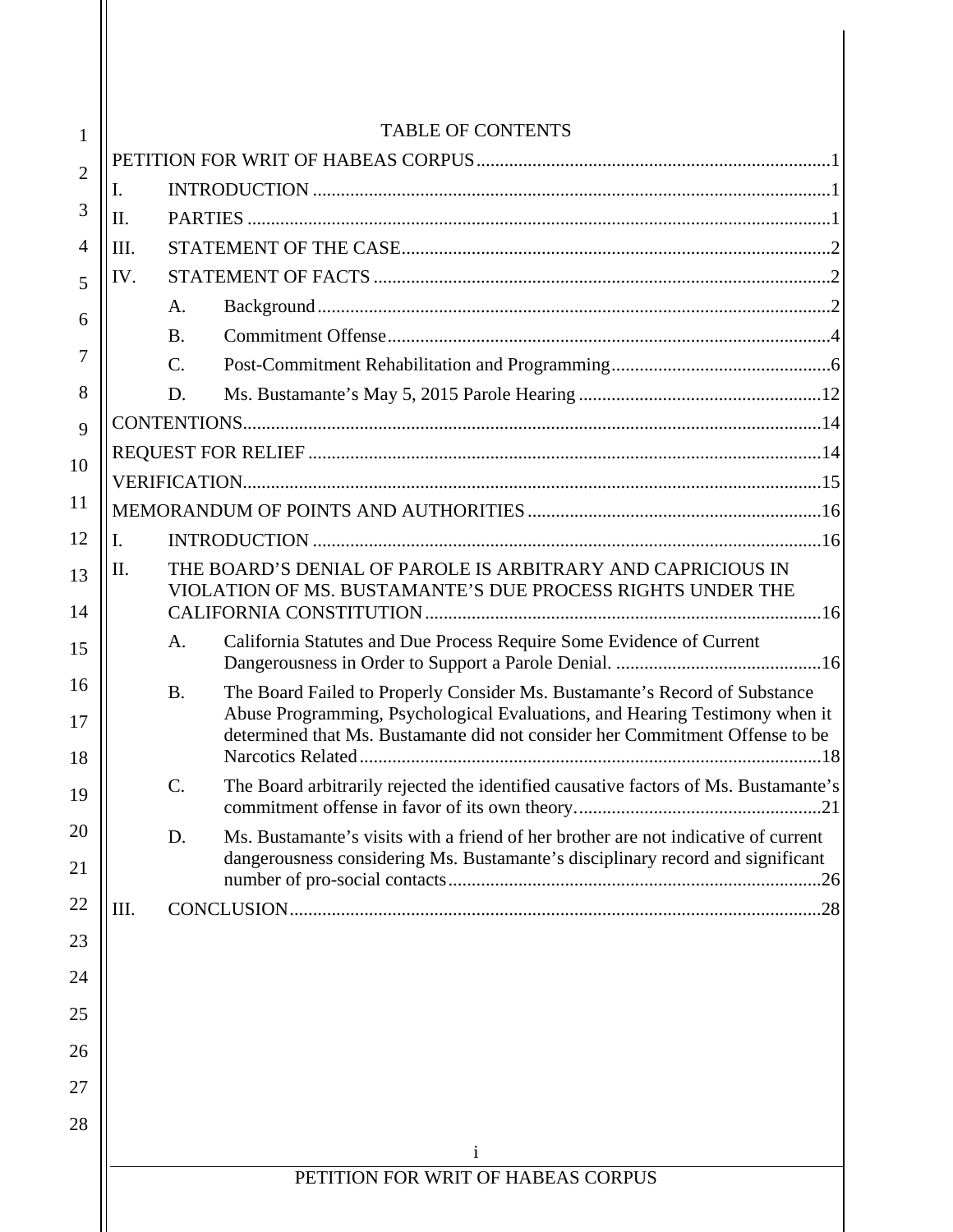| $\mathbf{1}$   | <b>TABLE OF AUTHORITIES</b>                          |
|----------------|------------------------------------------------------|
| $\overline{2}$ | <b>California Cases</b>                              |
| 3              |                                                      |
| 4              |                                                      |
| 5              |                                                      |
| 6              |                                                      |
| 7              |                                                      |
| 8              |                                                      |
| 9              |                                                      |
| 10             |                                                      |
| 11             |                                                      |
| 12             |                                                      |
| 13             |                                                      |
| 14             |                                                      |
| 15             |                                                      |
| 16             | <b>California Constitutional Provisions</b>          |
| 17             |                                                      |
| 18             |                                                      |
| 19             | <b>California Statutes</b>                           |
| 20             |                                                      |
| 21             |                                                      |
| 22             | <b>California Regulations</b>                        |
| 23             |                                                      |
| 24             |                                                      |
| 25             |                                                      |
| 26             |                                                      |
| 27             |                                                      |
| 28             |                                                      |
|                | $\ddot{\rm n}$<br>PETITION FOR WRIT OF HABEAS CORPUS |
|                |                                                      |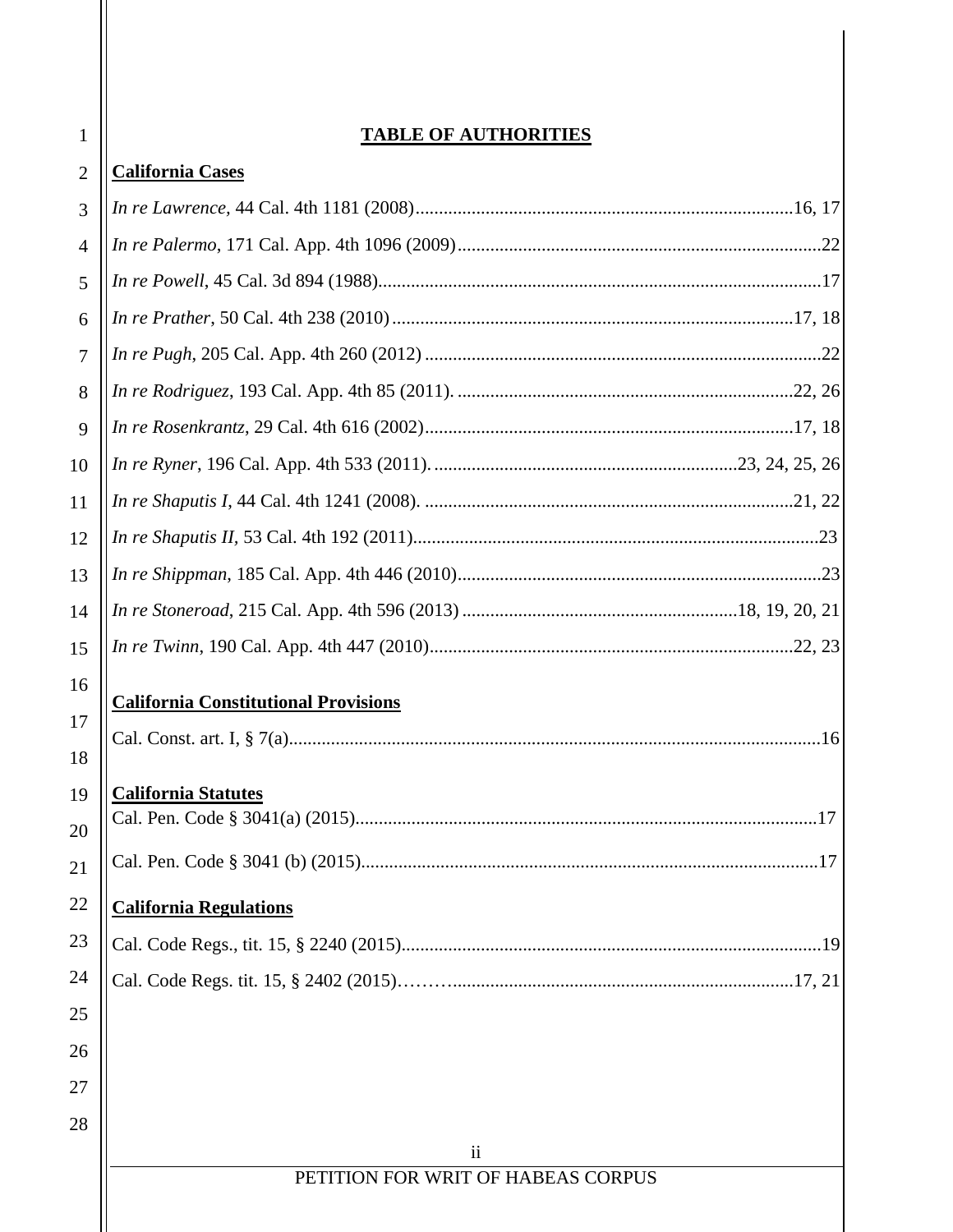#### **PETITION FOR WRIT OF HABEAS CORPUS**

#### **I. INTRODUCTION**

1

2

3

4

5

6

7

8

9

10

11

12

13

14

15

16

17

18

19

20

21

22

23

24

25

27

 1. Petitioner Lisa Bustamante (hereinafter "Ms. Bustamante") has served more than 33 years in prison, well beyond her minimum eligible parole date of July 30, 1995, for killing Onyewuchi ChiChi Amaechi. (Ex. A, 2015 Parole Tr. and Decision, at 4.) Ms. Bustamante's actions on the day of the commitment offense were the culmination of a difficult childhood, inability to deal with grief, and a long-term addiction to heroin. She has spent the past two decades participating extensively in self-help groups, seeking out mental health treatment, strengthening her twenty-year commitment to sobriety, and expressing remorse for her actions.

 2. On May 5, 2015, the California Board of Parole Hearings (hereinafter referred to as "The Board") denied Ms. Bustamante parole for three years. (*Id*. at 109.) The Board stated that Ms. Bustamante lacked insight into how drugs were a trigger for her commitment offense, that Ms. Bustamante could not identify dangerous situations, and that Ms. Bustamante needed to admit that her offense was gang related. (*Id* at 116, 118.)

3. There is no evidence in the record to support the Board's 2015 decision that Ms. Bustamante poses a current danger to society if released on parole. Ms. Bustamante has been a model inmate since 1997, having remained 115 disciplinary-free for nearly two decades and sober for twenty years. (*Id.* at 59-60, 62.) Ms. Bustamante has received significant supportive chronos for her release, including chronos from the Warden and Associate Warden of Valley State Prison for Women (hereinafter "VSPW") (Ex. G, Support Letter from Warden Gloria Henry, at 459.) She was also the co-founder of the Crossroads Youth Intervention program at VSPW. (Ex. A at 66-67.) The Board's decision denying parole was arbitrary and capricious, in violation of Ms. Bustamante's due process rights under the California Constitution.

# **II. PARTIES**

26 28 4. Petitioner Lisa Bustamante is a prisoner of the State of California, unlawfully confined at the California Institution for Women ("CIW") in Corona, California. She is incarcerated at CIW, pursuant to her conviction in Los Angeles County Superior Court, Case No. A081732.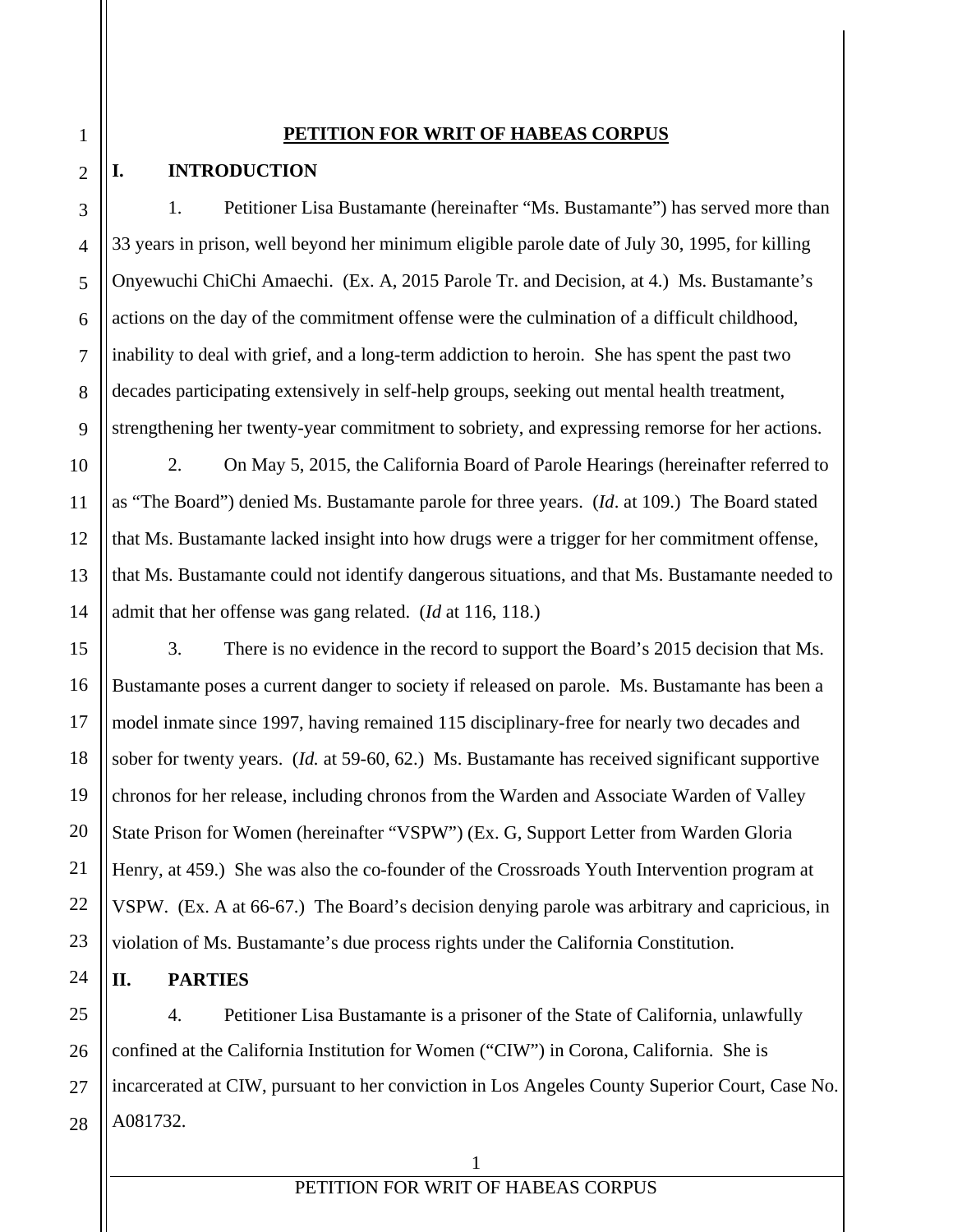1 2 5. Respondent Kimberly Hughes is the warden of CIW. Warden Hughes is the legal custodian of Ms. Bustamante.

# **III. STATEMENT OF THE CASE**

6. Petitioner is unlawfully incarcerated by her custodian, Warden Kimberley Hughes, pursuant to convictions for murder in the second degree, in violation of California Penal Code §187; robbery, in violation of California Penal Code §211; and three counts of assault by means of force likely to produce great bodily injury, in violation of California Penal Code §245(a); in Los Angeles County Superior Court, Case No. A081732. Ms. Bustamante was sentenced to 19 years-to-life in 1982.

7. Ms. Bustamante began serving her sentence on June 17, 1982. Ms. Bustamante became eligible for parole on July 30, 1995, over twenty years ago. The Board of Parole Hearings has denied Ms. Bustamante parole six times on June 30, 2003, January 31, 2005, December 20, 2007, February 25, 2009, February 23, 2012, and May 5, 2015.

8. No administrative remedies are available to challenge the Board's decision.

# **IV. STATEMENT OF FACTS**

#### **A. Background**

9. Ms. Bustamante was born and raised in Los Angeles, California. (Ex. A at 26.) She is the youngest of five siblings and grew up surrounded by drug use and criminality. (*Id*. at 26-27; Ex. B, 2015 Parole Tr., Confidential Portion, at 167-68.) Throughout her childhood, Ms. Bustamante recalls seeing her brothers coming home after fights with bloody cuts and wounds. (*Id*. at 174.) During her youth, both of her parents were arrested for drug sales. (Ex. D, 1985- 2015 Psychological Evaluations, at 247.) All three of Ms. Bustamante's brothers and her mother were addicted to heroin. (Ex. C, 2014 Parole Tr., at 202.)

10. Ms. Bustamante's brothers were all members of local street gangs in Venice, California. (*Id.* at 170.) Her family members were well known in the Los Angeles community for their leadership roles within the Mexican Mafia. (Ex. B at 141-42.) Ms. Bustamante grew up

3

4

5

6

7

8

9

10

11

12

13

14

15

16

17

18

19

20

21

22

23

24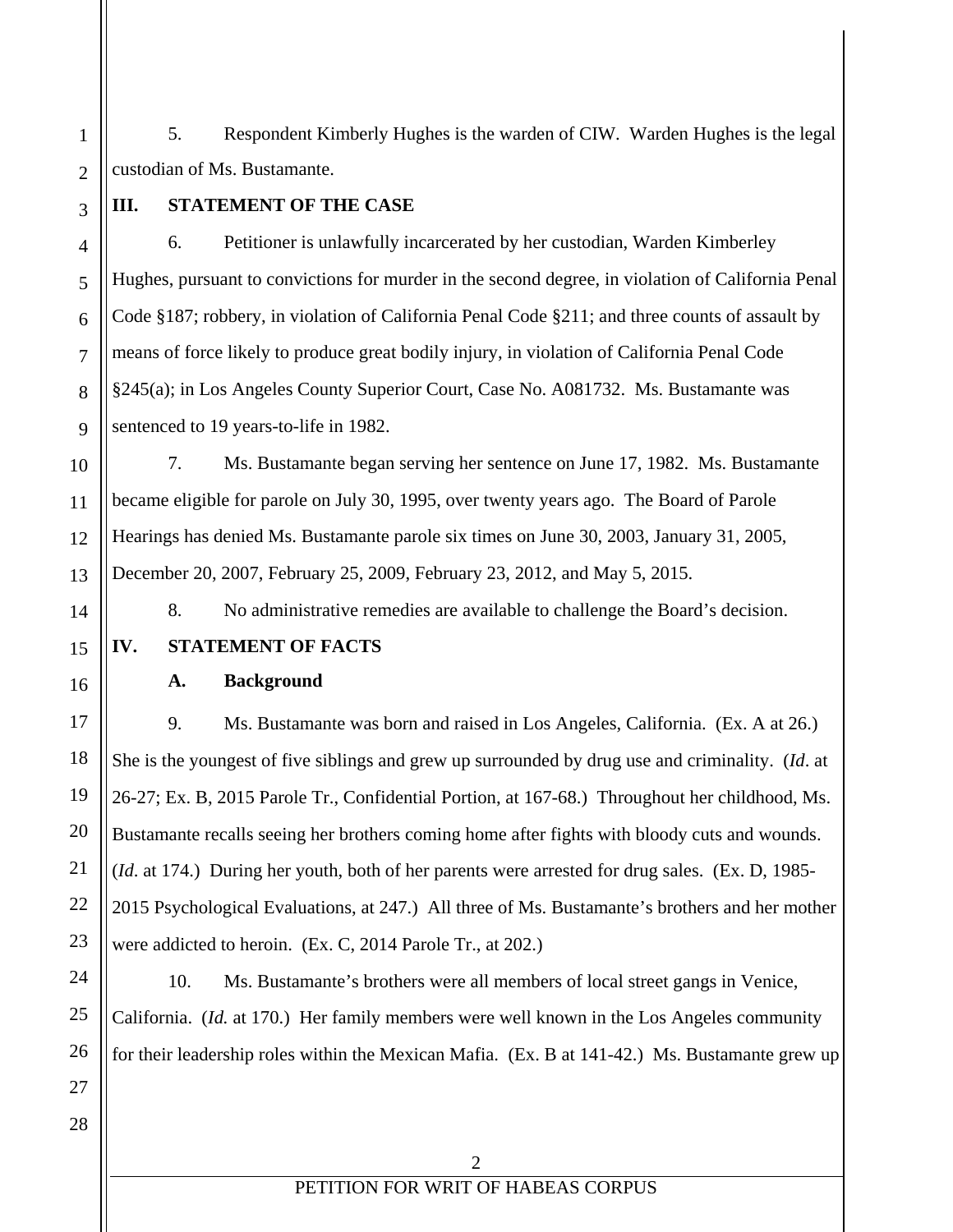1 2 surrounded by gang members and the gang culture. (*Id.,* Ex. C at 189-90.) She was taught to always look out for herself and to carry a knife for protection. (*Id.*, Ex. A at 43.)

3

4

11. When Ms. Bustamante was approximately eleven-years-old, her father began serving a prison term for second-degree murder. (Ex. A at 26-27.) Ms. Bustamante's mother provided for the family alone by working late night shifts and selling drugs to pay the bills. (Ex. C at 168-69, 228.) Ms. Bustamante was very young at the time and was afraid of being home alone at night while her mother worked. (*Id*. at 228.) She often called her brothers late at night and they told her to take a taxi to their apartment. (*Id*.) At her brother's apartment, she would see her brothers using and selling narcotics. (*Id.* at 228-29)

12. Ms. Bustamante's brothers were constantly in and out of prison for various offenses. (Ex. D at 240.) Ms. Bustamante remembers visiting her brothers in prison throughout her childhood. (Ex. A at 31-32.) During these visits she would cry, ask them to stop their behavior, and express her desire for them to come home. (*Id*.)

13. Ms. Bustamante began experimenting with drugs between the ages of twelve and thirteen. (Ex. D at 247.) She began smoking marijuana, sniffing paint fumes, and using "downer" pills occasionally at this time. (*Id*.) She also tried PCP when she was sixteen, but did not use the drug very often. (*Id*.)

14. Ms. Bustamante also began skipping school in sixth grade and dropped out in seventh grade when she became pregnant. (Ex. D at 248, Ex. C at 172-73.) Ms. Bustamante began dating the father of her child, Oscar Casillas, when she was only thirteen and became pregnant at fourteen. (Ex. D at 248.) After learning of the pregnancy, Ms. Bustamante's mother took the two of them to Mexico to get married. (*Id*.) At the age of fifteen, Ms. Bustamante gave birth to a son. (*Id*.)

15. After having her son, Ms. Bustamante and her husband began a life together in an apartment in Los Angeles, California. (Ex. C at 174, 229.) Later, Ms. Bustamante's mother asked them to move into the family home. (*Id.* at 174.) After moving back home, Ms. Bustamante's husband began using heroin and became addicted. (*Id*. at 229.) Ms. Bustamante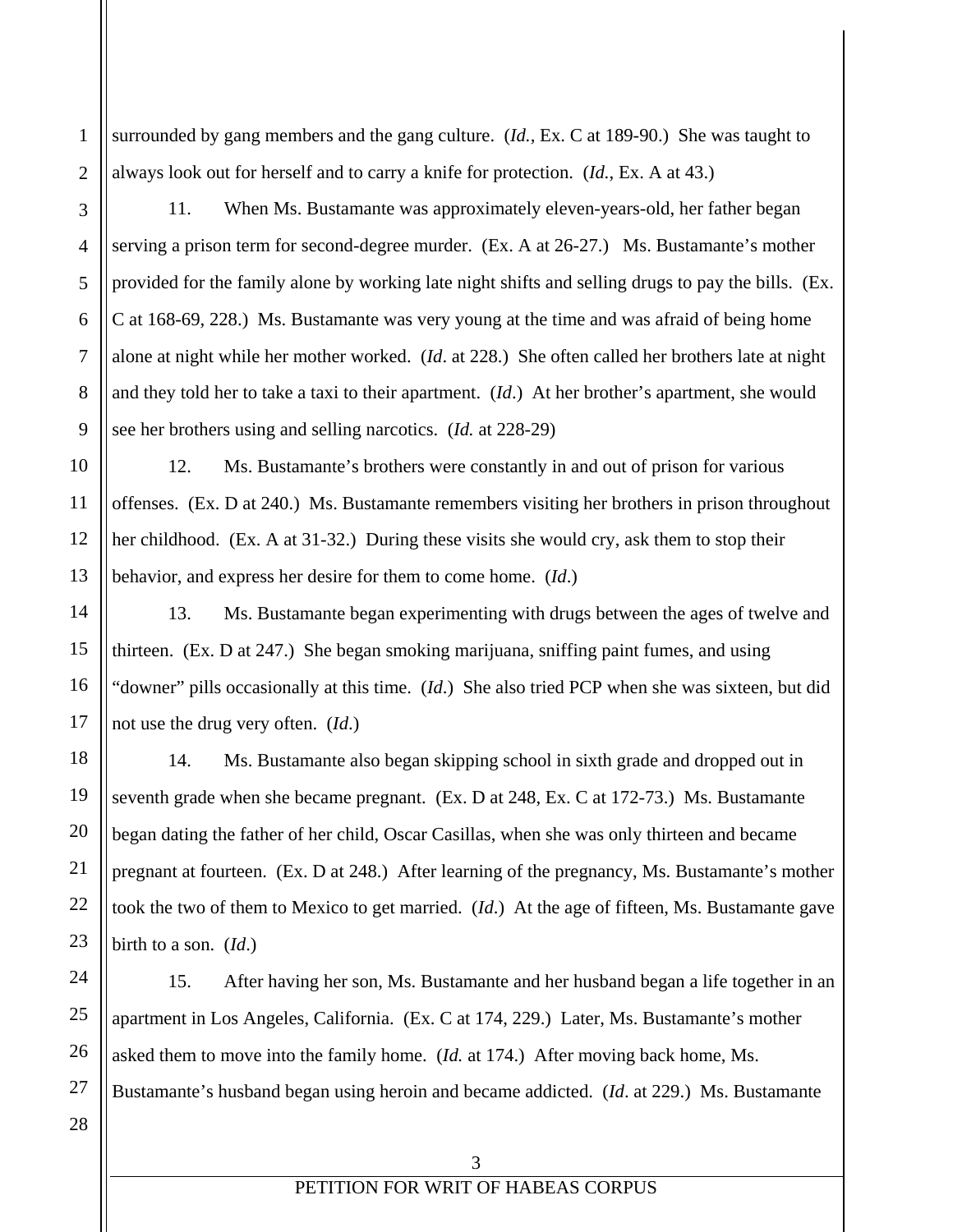1 2 3 4 first tried heroin at the age of sixteen out of curiosity, but her use was not yet habitual. (*Id.* at 171, 174.) Ms. Bustamante blamed her family for her husband's addiction. (*Id.*) Ms. Bustamante was only seventeen-years-old when her husband died of a heroin overdose. (Ex. D at 248.)

16. Ms. Bustamante cites her husband's death as the beginning of a downward spiral that would eventually lead to her commitment offense. (Ex. C at 174.) To cope with her husband's death, Ms. Bustamante buried herself in heroin. (*Id.* at 175.) In her 2014 Board hearing she stated, "I just said, heck with it, I don't care about anything. I didn't care if I lived or died." (Ex. C at 175) Although she had tried various drugs, her use was never habitual until her husband passed away. (*Id*.)

17. Between the ages of eighteen to twenty-one, Ms. Bustamante associated with members of street gangs. (Ex. D at 249.) Her interactions with gang members included attending their social gatherings, drinking, and using narcotics. (Ex. A at 29.)

18. At the age of twenty-one, Ms. Bustamante moved in with her boyfriend, Barney Lopez. (Ex. D at 248.) Mr. Lopez was a heroin user and a member of a Venice street gang. (*Id*., Ex. A at 45-46.) The commitment offense occurred shortly after Ms. Bustamante moved in with Mr. Lopez. (Ex. D at 248.)

#### **B. Commitment Offense**

5

6

7

8

9

10

11

12

13

14

15

16

17

18

19

20

21

22

23

19. On November 30, 1980, Ms. Bustamante and her boyfriend, Barney Lopez, drove to Venice, California. (Ex. A at 40.) He dropped Ms. Bustamante off at her friend's house. (*Id*.) While he was gone, Ms. Bustamante and her friend, Nora Massie, began taking Valium, and drinking alcohol. (*Id.*) Mr. Lopez then returned and the three of them went to buy some heroin. (*Id*.)

24 25 26 27 28 20. On their way back from buying heroin, they stopped at McDonald's. (*Id*.) Ms. Massie and Ms. Bustamante went into the McDonald's restroom to use the heroin. (*Id*.) Katherine Metcalf, a customer at the McDonald's, attempted to use the restroom and began knocking on the door. (*Id.*, Ex. D at 256.) Ms. Bustamante responding by yelling "just a minute," but Ms. Metcalf knocked again a little louder. (Ex. A at 40.) Ms. Bustamante became

4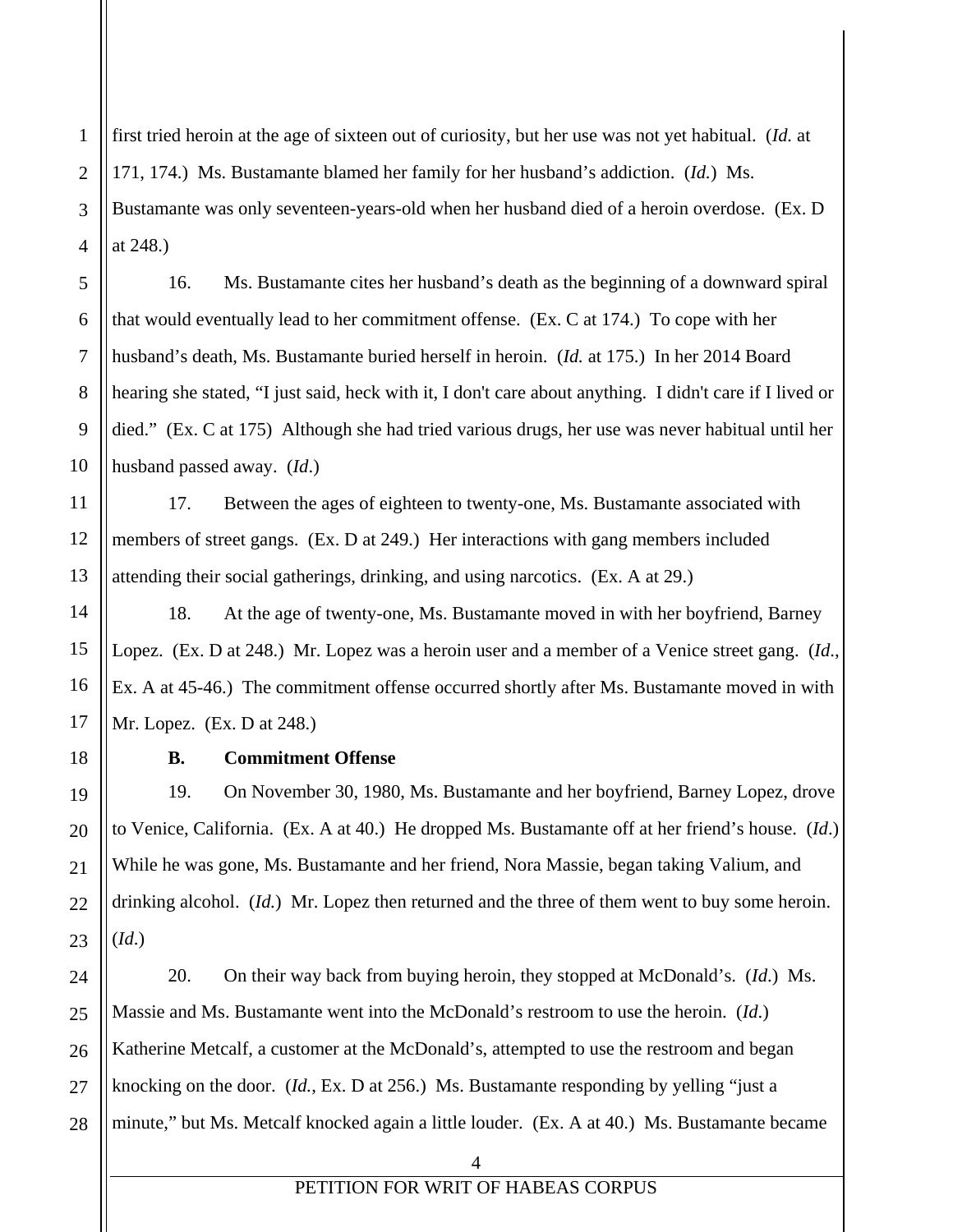agitated, swung the door open, and said, "Can't you see somebody's in here?" (*Id*.) When Ms. Metcalf said she was going to get the manager, Ms. Bustamante then struck her in the face and the two fell to the ground. (*Id*.) A witness, Thomas Lamb, attempted to intervene but Mr. Lopez took a baseball bat from his trunk and struck Mr. Lamb in the head and face. (*Id*. at 41, Ex. C at 185.) Ms. Bustamante, Mr. Lopez, and Ms. Massie left the scene. (Ex. A at 41.)

21. Ms. Bustamante and her codefendants purchased more heroin and stopped at a gas station so Ms. Bustamante could use it. (*Id*.) The group was also drinking throughout the night and eventually arrived at a 7-11 convenience store in the early morning hours of December 1, 1980. (*Id.*, Ex. D at 256-57.) Leon Harris, the store clerk, and Chi-Chi Amaechi, the store security guard were inside the store. (Ex. E, People v. Bustamante, 2d Crim. No. 42698, slip. op. (Cal. Ct. App. June 20, 1985), at 306.) Mr. Harris noticed Mr. Lopez's car pull up next to his and that Mr. Lopez's car door appeared to be touching Mr. Harris' car. (*Id*.) An argument erupted between Mr. Lopez and Mr. Harris. (*Id*. at 307.) Mr. Amaechi stepped outside to bring some calm to the situation. (*Id*.) Mr. Lopez then began arguing with Mr. Amaechi and the argument escalated into a physical fight. (*Id*.) The two of them ended up on the ground. (*Id.*)

22. Ms. Bustamante saw Mr. Amaechi on top of her boyfriend and became angry. (Ex. A at 42.) She rushed over to Mr. Lopez's side and stabbed Mr. Amaechi twice in the chest. (*Id.*)

23. Mr. Harris and Mr. Amaechi retreated into the store where Ms. Bustamante, Ms. Massie, and Mr. Lopez followed. (Ex. E at 307.) Mr. Lopez brought his bat into the store and began breaking windows while Ms. Bustamante and Ms. Massie threw things off the shelves. (*Id*.) Ms. Bustamante and Ms. Massie threw the cash register on the floor and collected the money inside. (*Id*. at 308.)

24. Ms. Bustamante and her codefendants fled the scene. (*Id.*) Mr. Amaechi was pronounced dead by paramedics who arrived at the store minutes after the incident. (*Id*.) Police caught Ms. Bustamante, Mr. Lopez, and Ms. Massie within a few minutes of their escape. (*Id*.)

1

2

3

4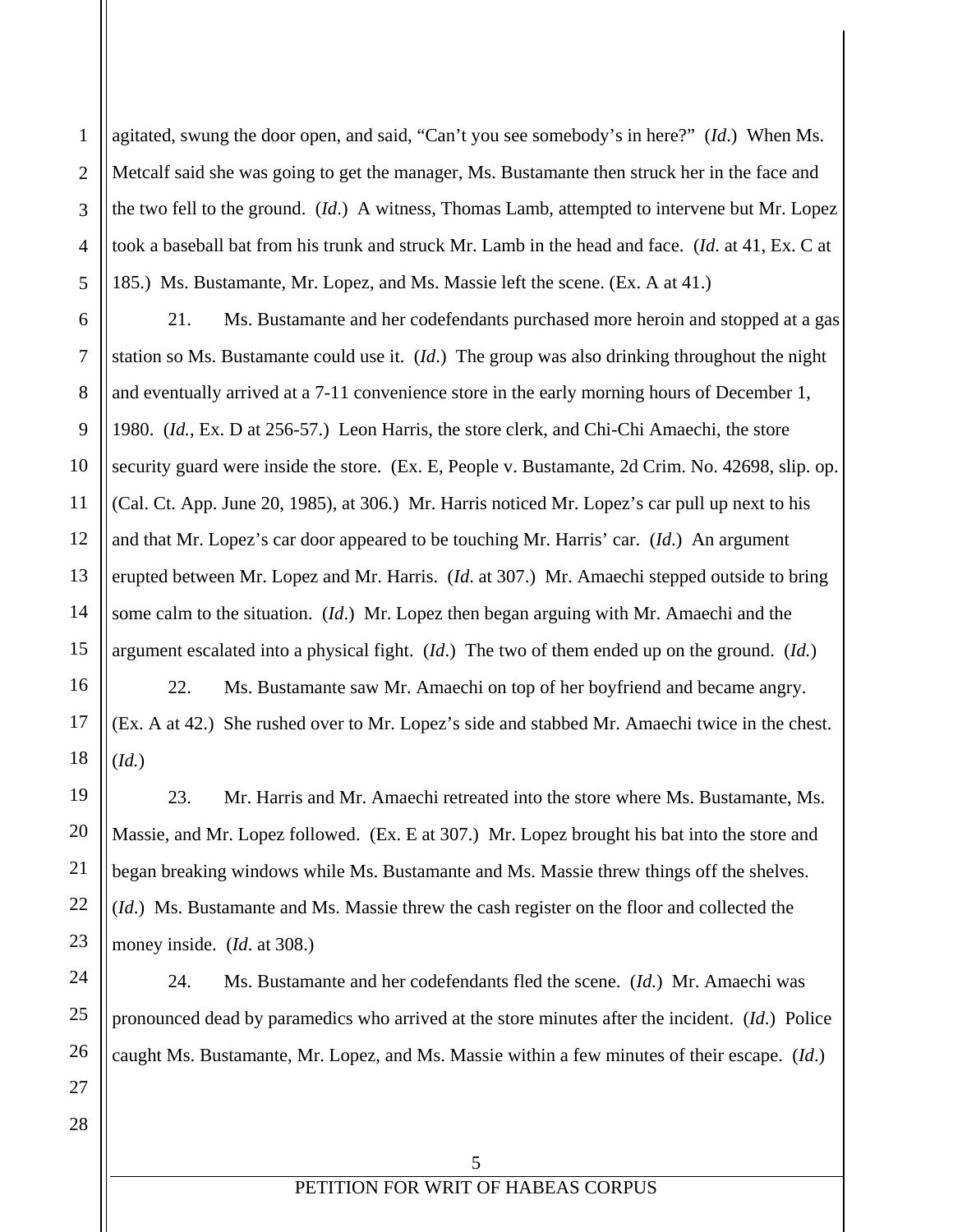1 2

3

4

5

6

7

8

9

10

11

12

13

14

15

16

17

18

19

20

21

22

23

24

25

26

#### **C. Post-Commitment Rehabilitation and Programming**

25. Although Ms. Bustamante had a poor post-conviction record when she began serving her sentence, in 1995, she made the decision to change her behavior and begin her road to recovery. (Ex. A at 62.) Her son, Oscar Casillas, came to visit her in prison in 1995, he was aware of her poor disciplinary record at the time and of her drug use. (*Id*.) He asked her, "When is it going to stop?" (*Id*.) Ms. Bustamante promised her son she was going to change her life and she kept that promise. (*Id*. at 62-63.) Ms. Bustamante was then transferred to a new prison, Valley State Prison for Women, and dramatically changed her life by becoming sober, staying disciplinary free, and meaningfully engaging in programming. (*Id*. at 62-63, 69-70.)

1. *Sobriety* 

26. Ms. Bustamante has been sober for over two decades, using heroin for the last time in 1995. (Ex. C at 176.) This stands in stark contrast to Ms. Bustamante's behavior prior to 1995, which includes several 115's for using heroin. (Ex. A at 60.) Ms. Bustamante was also found guilty of three in-prison convictions, one for possession of heroin, and two for possession of drug paraphernalia. (Ex. A at 32.) She also sold narcotics in the institution prior to 1995 to support her own drug habit. (Ex. C at 194-95.)

27. Since 1995, Ms. Bustamante has not only remained sober but has also been actively involved in Narcotics Anonymous ("NA") and Co-Dependents Anonymous ("CODA"). (Ex. C at 178.) Ms. Bustamante has consistently attended NA and CODA for the last twenty-one years and has been able to identify both her internal and external triggers of substance abuse. (Ex. A at 38.) Ms. Bustamante now understands her triggers for substance abuse to be her grieving, her family history, and negative associations. (Ex. D at 241, Ex. F, 2014 and 2015 Parole Hr'g Exhibits, at 341.) She has put together a detailed relapse prevention plan to maintain her sobriety outside prison. (Ex. F.) Her relapse prevention plan identifies all of her substance abuse triggers, includes the use of an NA sponsor, staying away from other drug users, and contains several positive, pro-social contacts for Ms. Bustamante to maintain a healthy lifestyle. (*Id*. at 340-46.)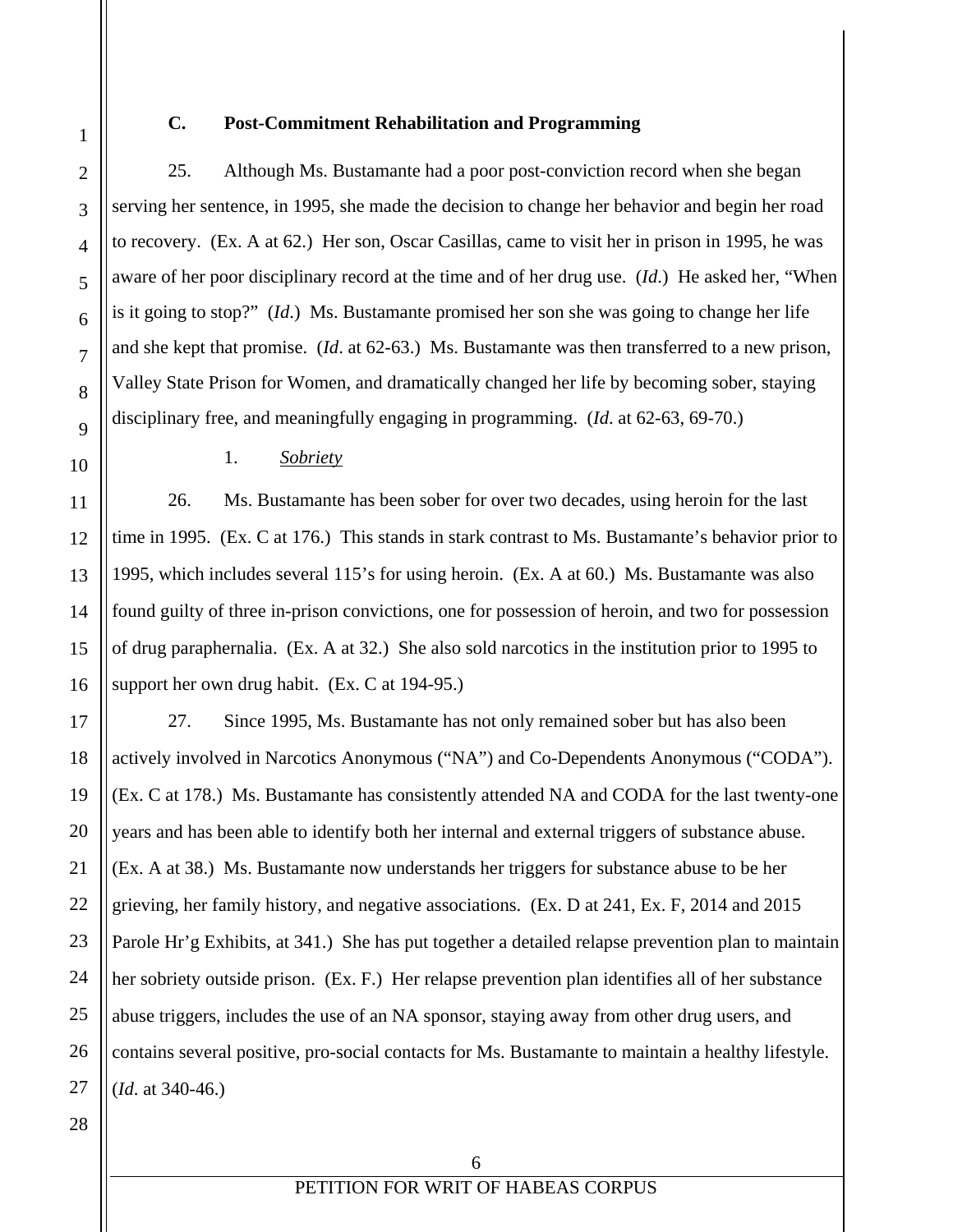1

2

3

4

28. In her most recent psychological evaluation, dated April 13, 2015, the evaluator stated that, "Ms. Bustamante described an understanding of the role drugs and alcohol played in the life crime and her problems while incarcerated, and stated that she realizes she must abstain from drugs and alcohol. (Ex. D at 241.) She described both internal and external triggers to relapse, such as 'grief or losing someone,' as well as, going back to her old neighborhood, seeing old friends or being around drugs." (*Id*.) Ms. Bustamante further explained that the reason drugs helped her cope with the grief of losing her husband was because they allowed her to be numb. (*Id*.) Ms. Bustamante was able to explain her relapse prevention plan to the evaluator who wrote, "Her relapse prevention plan consists of calling her sponsor if she experiences a trigger, going to regular meetings, going to church and sharing her testimony." (*Id*.)

2. *Behavior* 

29. Ms. Bustamante has been disciplinary-free for 18 years. (Ex. A 59-60.) Although Ms. Bustamante was given thirty-nine disciplinary CDCR 115's over her first fifteen years in prison, her last 115 was in May of 1997. (*Id*.) In 2014, the Board commended Ms. Bustamante for transforming her behavior and remaining disciplinary free for nearly two decades. (Ex. C at 221.)

30. Ms. Bustamante has institutional support for her release from many correctional officers and even a support letter from the former Warden of Valley State Prison for Women. (Ex. A at 69-70.) Warden Gloria A. Henry described Ms. Bustamante's behavior when she entered custody as being a long way from that of a model inmate. (Ex. G at 459.) Ms. Henry said that Ms. Bustamante has grown today, is a mature woman, has come to terms with her past, has been disciplinary and drug free since 1997, has participated in various self-help programs, has helped young lifers make a positive transition into prison, and concluded the letter by stating that Ms. Bustamante will pose a minimal risk to the community and should be granted parole. (*Id*.)

31. Several correctional officers, lieutenants, and an Associate Warden have all commended Ms. Bustamante for being a model inmate in laudatory chronos. (*See* Ex. H,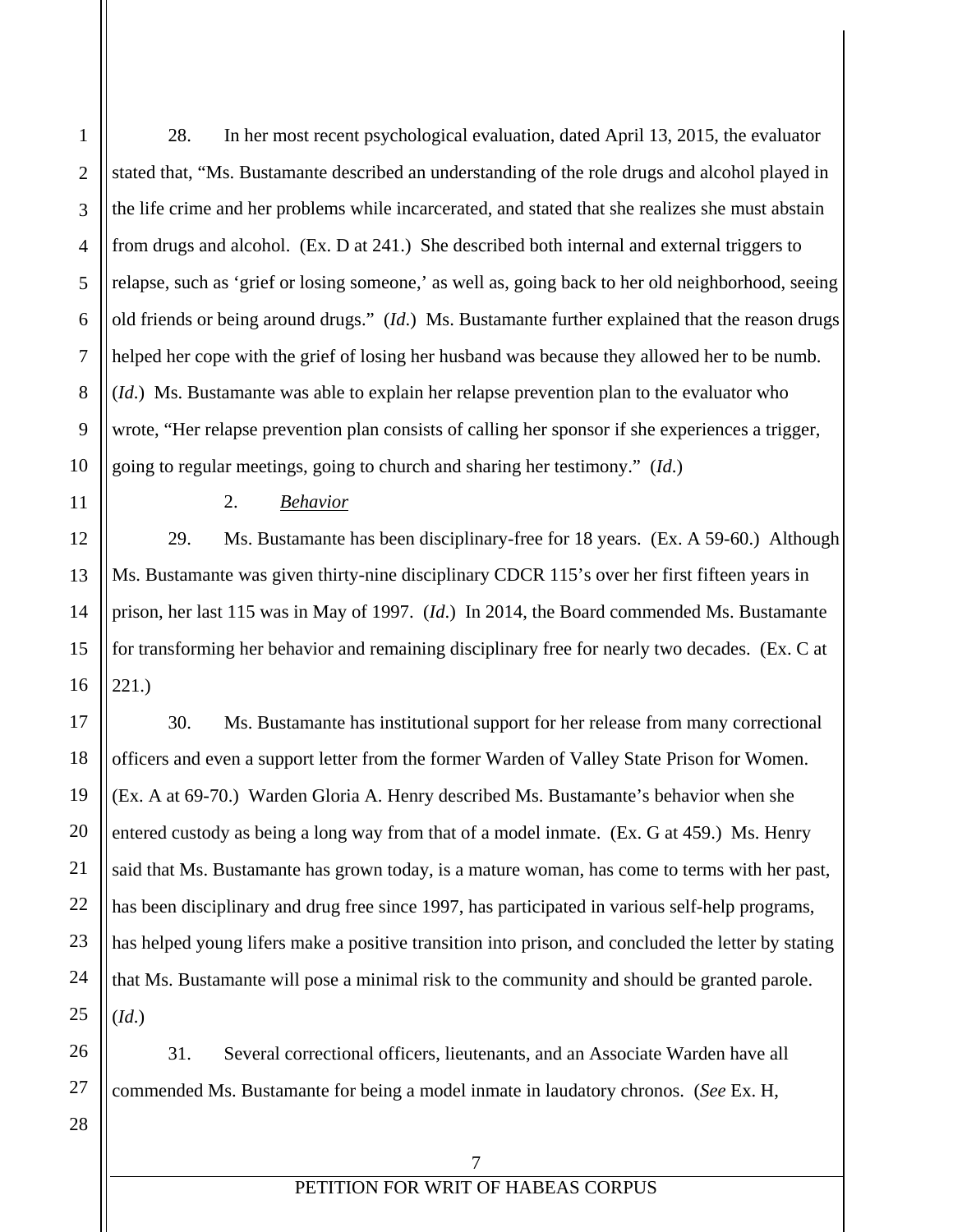4 5 6 7 8 Laudatory Chronos.) Correctional Officer Sharp opined that he believes Ms. Bustamante stabilizes the housing unit with her positive and pleasant demeanor and shows respect and professionalism towards staff. (*Id*. at 476.) Correctional Lieutenant Tony Martinez commented on Ms. Bustamante's leadership role in the institution, stating that some of her notable achievements as a member of the Woman's Advisory Council ("WAC") have been assisting in the implementation of Narcotic Anonymous, initiating the Long Termer's Organization, assisting with the Self Help Program, funding raising for Victim Services of Madera County, and cofounding Crossroads, a youth intervention program. (*Id*. at 466.)

# 3. *Youth Mentorship*

32. Lieutenant Moreno described Ms. Bustamante's initiative in founding the Crossroads program in a laudatory chrono. (*Id.* at 460.) He stated it was a pleasure working with Ms. Bustamante to put the project together and that she contributed a considerable amount of her personal time to research, type, and prepare the project proposal. (*Id*.) The program they created together brought troubled youth from local schools, juvenile facilities, recovery homes, and community groups to prison for presentations by inmate speakers. (*Id*.) The program aimed to prevent teens from being involved with criminal, gang, and substance abuse activities. (*Id.*)

33. Ms. Bustamante's program was featured on an episode of A&E's "Beyond Scared Straight." (Ex. F at 380.) Ms. Bustamante has a letter of thanks from the show's Producer, along with a thank you letter from a high school teacher who showed the program to her students. (*Id*. at 380-81.) Ms. Bustamante also presented the Board with letters from Wesley Davis Jr., a community counselor, and Manuel Reyes, an Officer with the Soledad Police Department, both of whom personally supported Ms. Bustamante's release based on their interaction with her over the many years that she conducted the Crossroads program. (*Id.* at 378- 79.)

1

2

3

9

10

11

12

13

14

15

16

17

18

19

20

21

22

23

24

25

## 4. *Programming*

26 27 28 34. Ms. Bustamante participates in numerous self-help groups and organizations specifically tailored to address her past difficulties with anger management, drug abuse, and negative associations. Ms. Bustamante has taken programs within the categories of Substance

8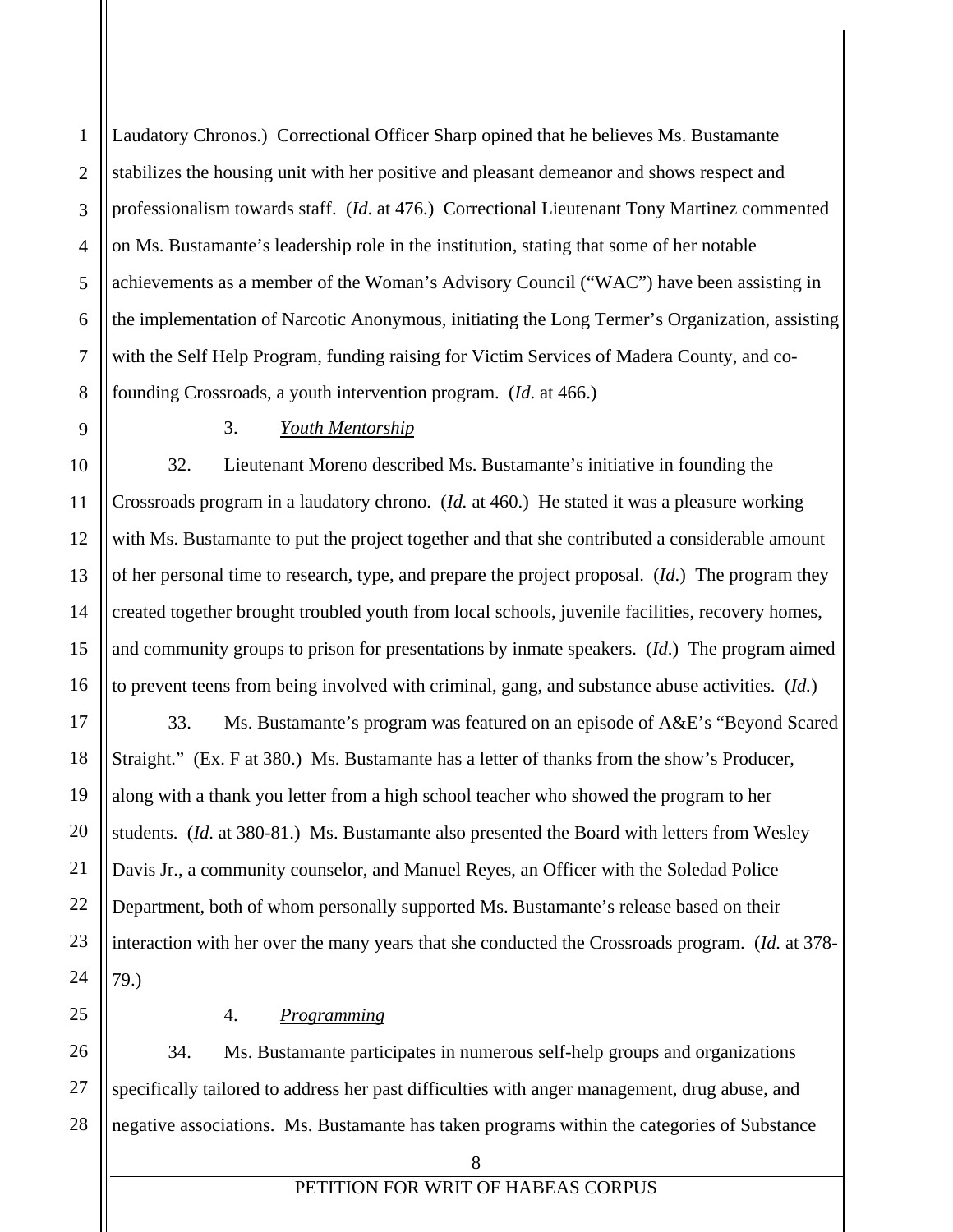1 2 3 4 5 6 7 Abuse, Choice Theory, Alternatives to Violence, insight programs, inmate leadership, and community service. (*See* Ex. F 397-420.) These programs include Narcotics Anonymous, Alcoholics Anonymous, Co-Dependents Anonymous, Choice Theory, Alternatives to Violence, A Place Called Self, Twelve Steps – A Spiritual Journey, Restorative Justice – Victim Impact, Relapse Prevention Seminar, the Victim Offender Education Group, Accountability Workshop and Restorative Education Program, the Long Termer's Organization, Toastmasters, the Compass Class, and the Pathways to Hope Dog Training Program. (*Id*.)

#### 5. *Education*

35. Despite having a TABE score of only 5.2, Ms. Bustamante has strived diligently to pass the GED. (Ex. A at 10, 61.) Ms. Bustamante's GED instructor wrote to the Board on November 6, 2014, stating that Ms. Bustamante has been attending her GED class daily and puts forth her best effort to learn, but she experiences trouble with the math portion of the GED. (Ex. F at 373.) Ms. Bustamante has also passed three college courses she took with Coastline Community College in "Health 100", "Business 100", and "Succeeding in College." (*Id*. at 433- 36.)

8

9

10

11

12

13

14

15

16

17

18

19

20

21

22

23

24

26

27

28

#### 6. *Employment and Skills*

36. Ms. Bustamante has fifteen years of work experience with PIA Optical. (Ex. A at 63-64.) During that time, Ms. Bustamante has completed certificates of proficiency as an Ophthalmic Lab Technician, Ophthalmic Lens Inspector, Ophthalmic Laboratory Technician, Precision Lens Centerer, Edger and Polisher, General Inspector, and as an Optician. (*Id*. at 97- 102.) She has favorable work evaluations and a letter of support from PIA Superintendent Nick Stanbury, explaining that Ms. Bustamante has the ability to work in any department within the Optical Lab and marketable job skills that will translate into a real world work environment. (Ex. D at 258-59, Ex. F at 457.)

25

# 7. *Psychological Evaluations*

 37. Since 2000, Ms. Bustamante has participated in six psychological evaluations. (*See* Ex. D.) All six evaluations concluded that Ms. Bustamante would not pose an unreasonable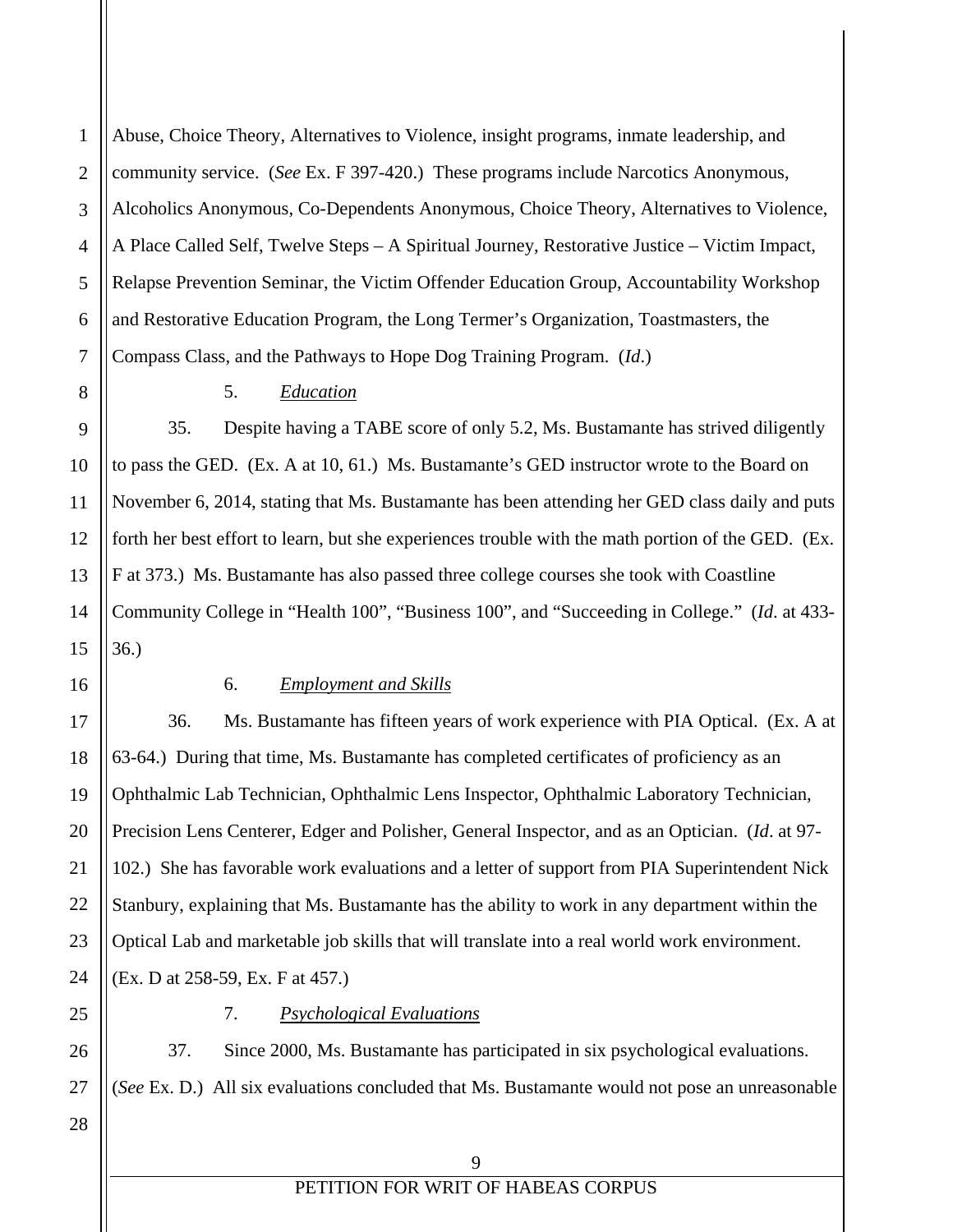risk of harm in the free community and that her risk level is below average for the incarcerated population. (*Id.*)

38. In 2000, Dr. Melinda A. Hardy concluded that Ms. Bustamante's violence potential in the free community would be less than average due to increased maturity, sobriety, lack of desire to use drugs, and Ms. Bustamante's motivation to reestablish ties with her son and his family. (*Id*. at 289.) Dr. Hardy further stated that Ms. Bustamante appeared to have successfully dealt with many of the personality traits and substance abuse issues that led to her involvement in this crime. (*Id.* at 290.)

39. In 2004, Dr. Eric D. Kunkel found that Ms. Bustamante's risk to the community was "very low," and that her "risk to the community is well below average." (*Id*. at 283.) In reaching this conclusion, Dr. Kunkel stated that he predicted a good parole outcome because Ms. Bustamante had remained sober for nearly ten years and her antisocial behavior had fallen away. (*Id*.) He stated that it is very unlikely that Ms. Bustamante will ever commit another crime and that she is an excellent candidate for parole. (*Id.*) Dr. Kunkel said, "When released she will reintegrate into the community and her family," and "There is the highest probability of parole success." (*Id.* at 284.) Dr. Kunkel concluded that because heroin addiction was the major determinate in Ms. Bustamante's crime, her sobriety is predictive of a positive parole outcome. (*Id*. at 283.)

40. In 2006, Dr. Schulte concluded that Ms. Bustamante's threat level is not only less than that of an ordinary inmate but also less than that of an ordinary citizen. (*Id*. at 280.) The evaluator noted the strong support Ms. Bustamante received from CDCR staff and Warden Gloria Henry. (*Id*.) Dr. Schulte stated that Ms. Bustamante had taken responsibility for her crime, was visibly troubled when discussing the victim, and had successfully ameliorated the issues that caused her substance abuse. (*Id*. at 281.) The report stated that Ms. Bustamante's maturity and deliberate changes in her value system contributed to her ability to remain sober and disciplinary-free. (*Id*.) He also stated that Ms. Bustamante's commitment to the Crossroad's program demonstrated her ability to accomplish complicated goals. (*Id*.) Dr. Schulte found that

1

2

3

4

5

6

7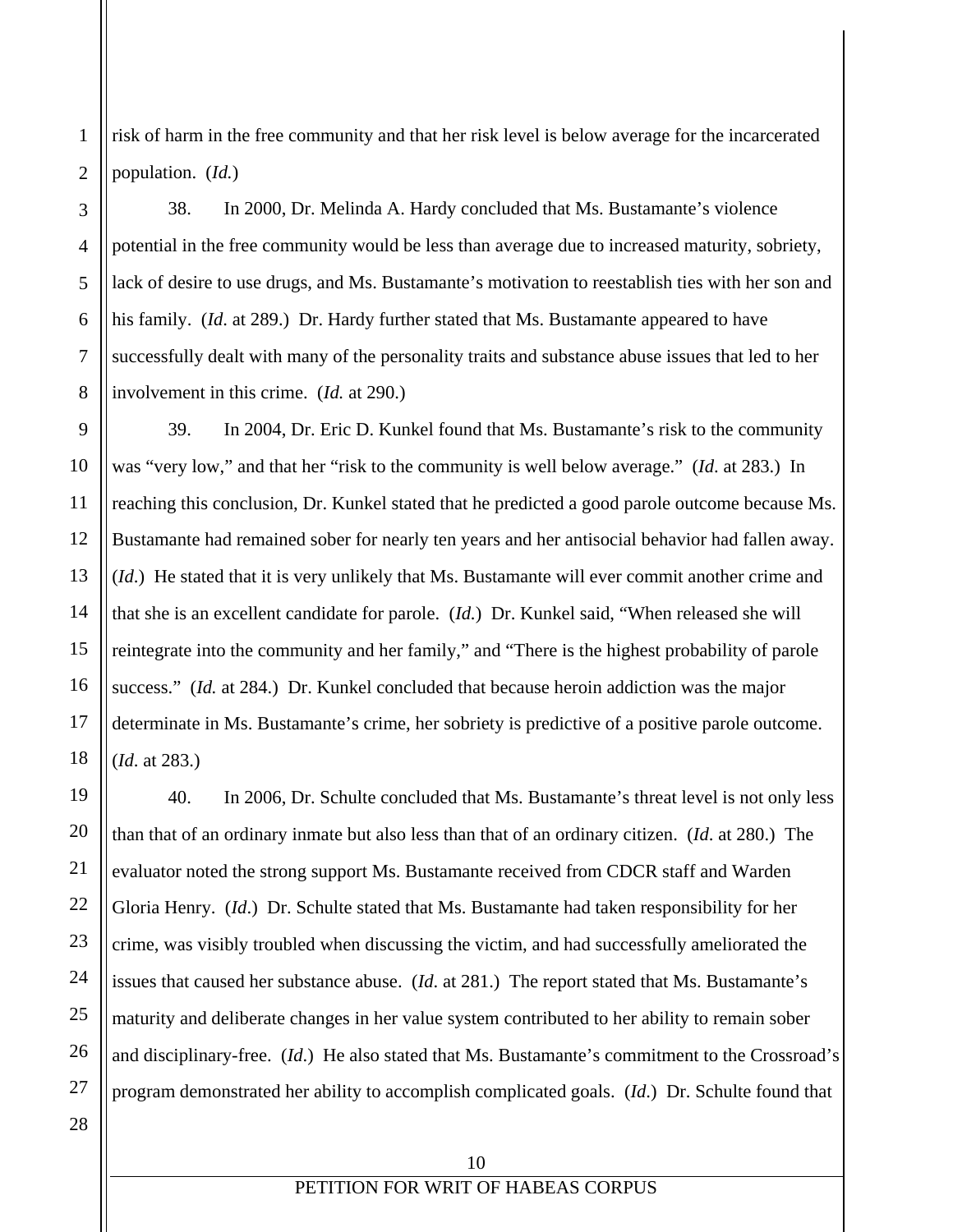Ms. Bustamante had replaced her self-destructive drug addiction with empathy for others and is committed to helping people in her environment. (*Id.*)

3 4

1

2

5

6

7

8

9

10

11

12

13

15

17

18

19

20

21

22

23

24

25

26

27

41. In 2008, Dr. Sara Bowerman found that Ms. Bustamante posed a low-moderate risk of reoffending. (*Id.* 276.) Primary considerations for this risk level were insight, positive work history, Ms. Bustamante's commitment to self-help programming, detailed parole plans, and marketable job skills. (*Id*.) The evaluator noted that Ms. Bustamante's score was elevated by historical factors like her history of substance abuse. (*Id*. at 274.) But the evaluator also noted that Ms. Bustamante had a track record of eleven years of good behavior at the time, which indicated that Ms. Bustamante was likely to abide by the terms of her parole if released. (*Id*.) Dr. Bowerman commended Ms. Bustamante on her drug-free and disciplinary-free behavior, but stated that this could not alter the impact of her history on the scoring instrument. (*Id*.) The evaluator stated that while Ms. Bustamante had identified how drugs played a role in her offense, she needed to develop insight into her personal triggers of substance abuse. (*Id*.)

14 16 42. In 2011, Dr. Line Brynjulfsen opined that MS. Bustamante posed a low-moderate, or slightly elevated violence potential. (*Id.* at 261.) This assessment was once again based on historical factors including Ms. Bustamante's juvenile convictions, disciplinary write-ups, contact with family members with a criminal history, and substance abuse. (*Id*. at 259-260.) Ms. Bustamante's score was also moderately elevated because the evaluator believed she did not understand her internal triggers of substance abuse and needed to admit to her past proclivity for violence. (*Id.* at 261.) The evaluator also stated,

> "In many ways, Ms. Bustamante presented with discernable insight and remorse. For instance, she was able to express an understanding of at least some of the contributing and consequent factors of her commitment of the life crime. She has engaged in years of self help and treatment activities to address her criminogenic needs and high risks. She accepted responsibility for the murder of the victim and verbalized contrition. Moreover, the inmate acknowledged a history of substance abuse problems, did not appear to minimize their extent, and was well able to list some of the external triggers of her substance use. She evidenced "insight" into her personality characteristics, strengths and weaknesses, and characterological and behavioral changes she has made over time."

28 (*Id.* at 258.)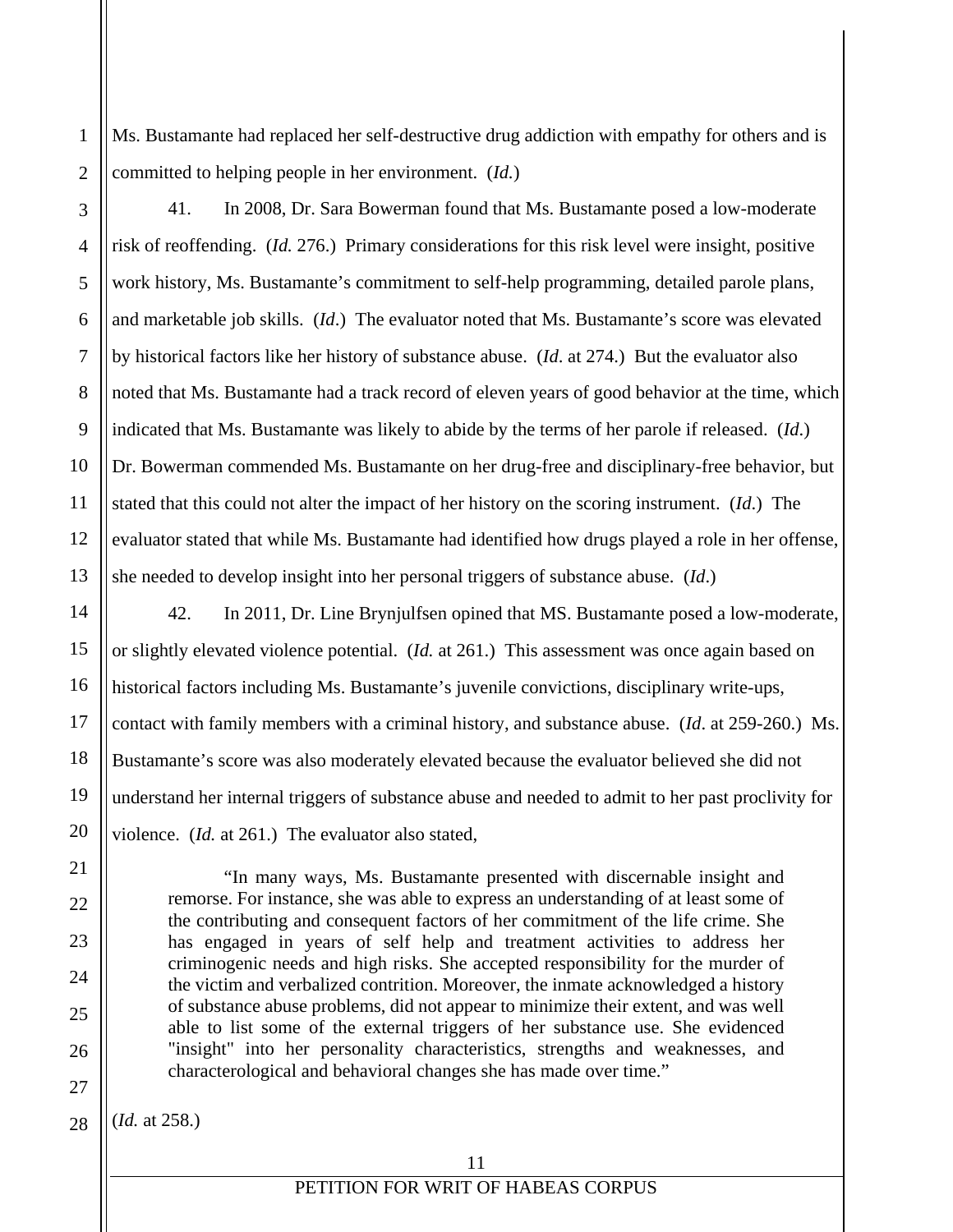|                | 43.<br>In 2015, Dr. Larmer found that Ms. Bustamante had developed additional insight                |
|----------------|------------------------------------------------------------------------------------------------------|
| $\overline{2}$ | into the causal factors of the life crime. $(Id.$ at 240.) In the evaluation, Ms. Bustamante         |
| 3              | demonstrated an understanding of the role drugs played in her life crime and her early behavior      |
|                | while incarcerated. (Id. at 241.) Importantly the clinician noted that, "She described both          |
| 5              | internal and external triggers to relapse, such as 'grief or losing someone,' as well as, going back |
| 6              | to her old neighborhood, seeing old friends or being around drugs." (Id.) Further, Ms.               |
| $\overline{7}$ | Bustamante told Dr. Larmer that her sister had recently passed away and Ms. Bustamante began         |
| 8              | using the Mental Health Services Delivery System as a way to cope with grief. (Id.) Ms.              |
| 9              | Bustamante stated that, "I have healthy friendships. I cry on their shoulders and they said 'it's    |
| 10             | OK to cry.' Before I was a closed rock and didn't show my feelings; I just stuffed them." (Id.)      |
| 11             | Dr. Larmer concluded,                                                                                |
|                |                                                                                                      |

"There have been some improvements in Ms. Bustamante's psychological functioning and self- understanding since the 2011 CRA. She is reflective of the psychological, situational and environmental factors which contributed to the life crime. She continues to demonstrate remorse for her crime and other antisocial behaviors, and expressed empathy for the victim and his family. She demonstrated an understanding of the factors which contributed to her substance abuse problems, and has developed a relapse prevention plan."

(*Id.*)

# **D. Ms. Bustamante's May 5, 2015 Parole Hearing**

 44. Ms. Bustamante's most recent parole consideration hearing was held on May 5, 2015. (Ex. A.) The Board denied Ms. Bustamante parole for three years, reasoning that she lacked sufficient insight into the causative factors of her crime. (*Id.* at 116.) The Board stated, "she has yet to develop what we regard as an adequate understanding of what led to her involvement in the murder itself," and went on to say that Ms. Bustamante needed to admit her life crime was narcotics-related, acknowledge her life crime was gang-related, learn how to identify situations that may draw her back into criminality, and recognize where danger lies. (*Id*. at 116-118.)

27 28 45. The Board concluded that Ms. Bustamante and her crime partners were collecting drug debts that morning; one of her crime partners was an active gang member; their behavior

12

13

14

15

16

17

18

19

20

21

22

23

24

25

26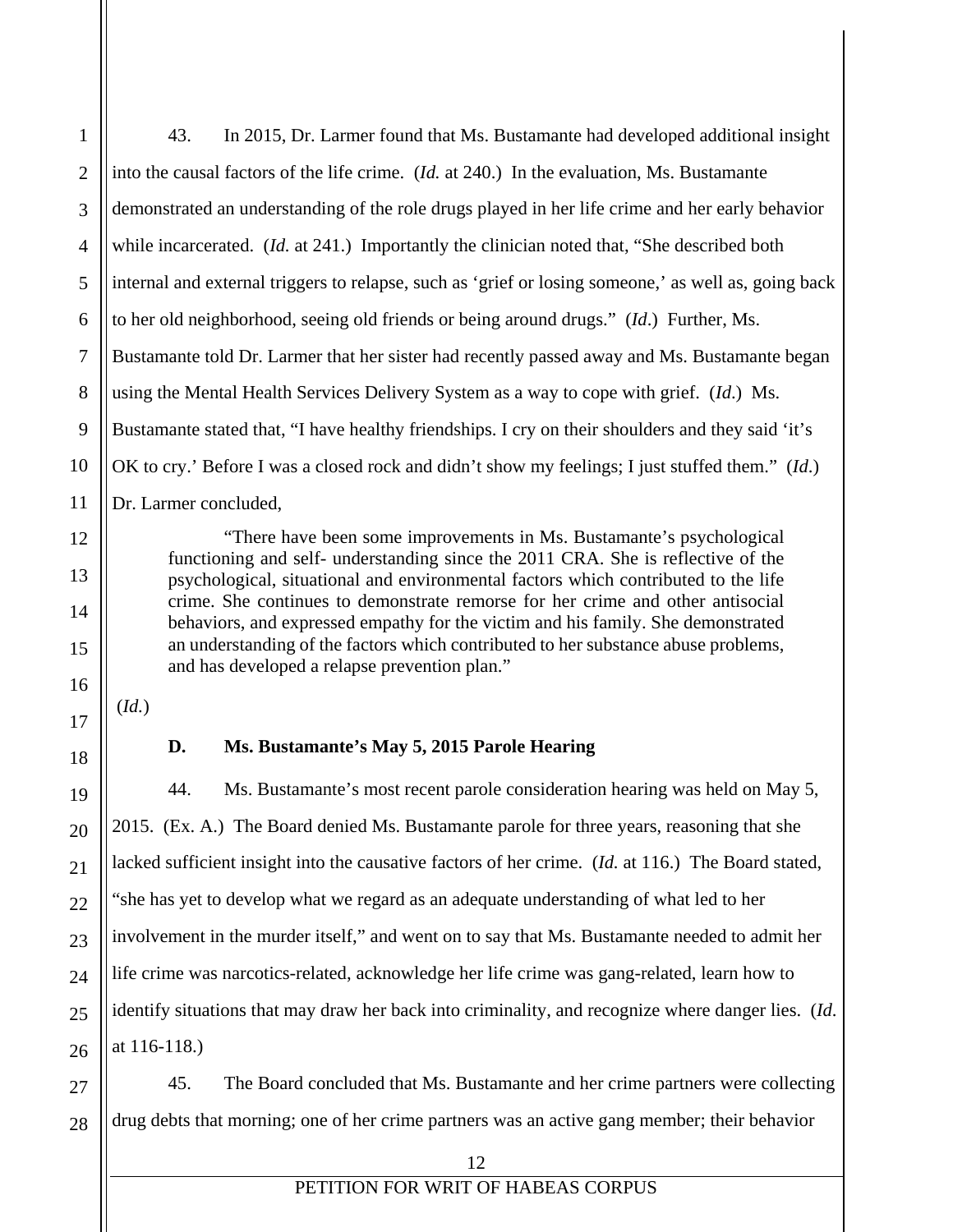4 that night was "gang-like," and thus Ms. Bustamante's failure to admit that her motive for the crime was gang-related rendered her a current danger. (*Id.* at 116-117.) The Board relied on Ms. Bustamante's admission at the hearing that Lopez *may* have been collecting money earlier that day, "We went down to Venice because he was going to collect some money *or it was drugs* and he dropped me off at one of my friend's house." (*Id.* at 40.)

46. Ms. Bustamante admitted and discussed her motives for participating in the crime. She stated she had learned violence and anti-social behavior from her family, she was high on heroin, and she was afraid of losing another man that she loved. (*Id*. at 43, 35, 71.)

 47. In its decision, the Board stated, "The Panel is not necessarily suggesting that Ms. Bustamante is likely, when paroled, and we believe she will parole, become involved in a -- in a stabbing or something of that nature," but that they felt Ms. Bustamante will be required to make difficult decisions and needs to understand when gangs or drugs are involved. (*Id.* at 117.)

 48. The Board focused on three visits Ms. Bustamante had with a woman named Beatrice Jauregui, who was sent to visit Ms. Bustamante by Ms. Bustamante's brother who is incarcerated in federal prison. (Ex. B at 140.) Ms. Bustamante testified that the reason Ms. Jauregui came to visit was because Ms. Bustamante had not been communicating with her brother. (*Id*. at 141.) At her hearing Ms. Bustamante stated that she told Ms. Jauregui to tell her brother,

"And I just told her, you know, 'You let him know, if he's going to continue down that road, I want nothing to do with him. I love him, he's my family, but I can't -- I can't be around him. Not while he's still doing whatever he's doing.' And the same thing with my father. My son and my grandchildren are my priority. That is number one in my life today.

(*Id.*)

The Board, in reaching its decision, relied on this visit as evidence that Ms. Bustamante could not identify situations likely to draw her back into criminality. (Ex. A at 118-119.)

26 27 49. Despite the Board stating that Ms. Bustamante does not regard the murder of Mr. Amaechi as being narcotics related, Ms. Bustamante in the hearing stated,

28

1

2

3

5

6

7

8

9

10

11

12

13

14

15

16

17

18

19

20

21

22

23

24

25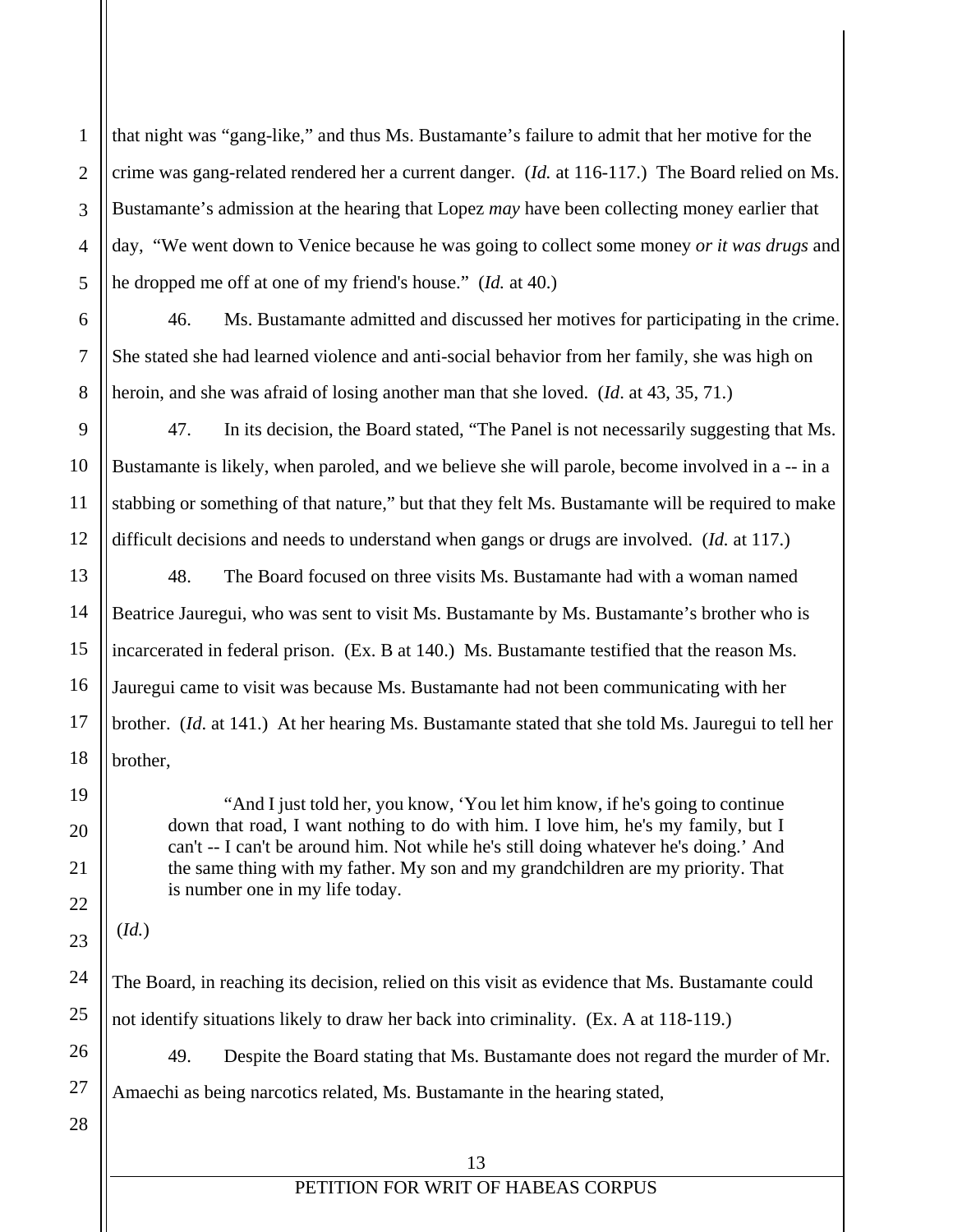| $\mathbf{1}$        | "Inmate Bustamante: Because of me being on drugs that night, I took                                          |
|---------------------|--------------------------------------------------------------------------------------------------------------|
|                     | someone's life. And I'm not going to go back to that. I refuse to.                                           |
| $\overline{2}$<br>3 | Deputy Commissioner Wagner: Excellent. I have nothing further. I would<br>return to the Chair at this time." |
| $\overline{4}$      | (Id. at 71) (emphasis added.)                                                                                |
| 5                   | 50.<br>The Board recommended that Ms. Bustamante remain disciplinary-free, continue                          |
| 6                   | her current positive programming, and take whatever steps she can to distance herself from gang-             |
| $\overline{7}$      | related criminality, even when she is not inviting it. ( <i>Id.</i> at 121.)                                 |
| 8                   | <b>CONTENTIONS</b>                                                                                           |
| 9                   | I.<br>The Board's May 5, 2015 decision finding Ms. Bustamante unsuitable for parole                          |
| 10                  | violates the Due Process Clause of the California Constitution.                                              |
| 11                  | <b>REQUEST FOR RELIEF</b>                                                                                    |
| 12                  | Ms. Bustamante is without a remedy save by writ of habeas corpus.                                            |
| 13                  | WHEREFORE, Ms. Bustamante prays that this Court:                                                             |
| 14                  | 1.<br>Issue an order to show cause directing Respondent to file a return within thirty                       |
| 15                  | days;                                                                                                        |
| 16                  | 2.<br>Order Respondent to provide Ms. Bustamante with reasonable discovery;                                  |
| 17                  | 3.<br>Conduct an evidentiary hearing, including an order directing the Department of                         |
| 18                  | Corrections to arrange for the presence of Petitioner at the hearing on this matter;                         |
| 19                  | $\overline{4}$ .<br>Issue a Writ of Habeas Corpus vacating the Board's parole denial and order a new         |
| 20                  | suitability hearing to be held in a timely manner; and                                                       |
| 21                  | 5.<br>Grant all other relief necessary to promote the ends of justice.                                       |
| 22                  | Dated: May__, 2016<br>Respectfully submitted,                                                                |
| 23                  | By: $\overline{\phantom{a}}$                                                                                 |
| 24                  | Michael J. Brennan<br>USC POST-CONVICTION JUSTICE PROJECT                                                    |
| 25<br>26            | <b>Attorneys for Petitioner</b><br>Lisa Bustamante                                                           |
|                     | On the Petition:                                                                                             |
| 27                  | Prabhjyot Dhillon<br>Certified Law Student Intern                                                            |
| 28                  |                                                                                                              |
|                     | 14<br>PETITION FOR WRIT OF HABEAS CORPUS                                                                     |
|                     |                                                                                                              |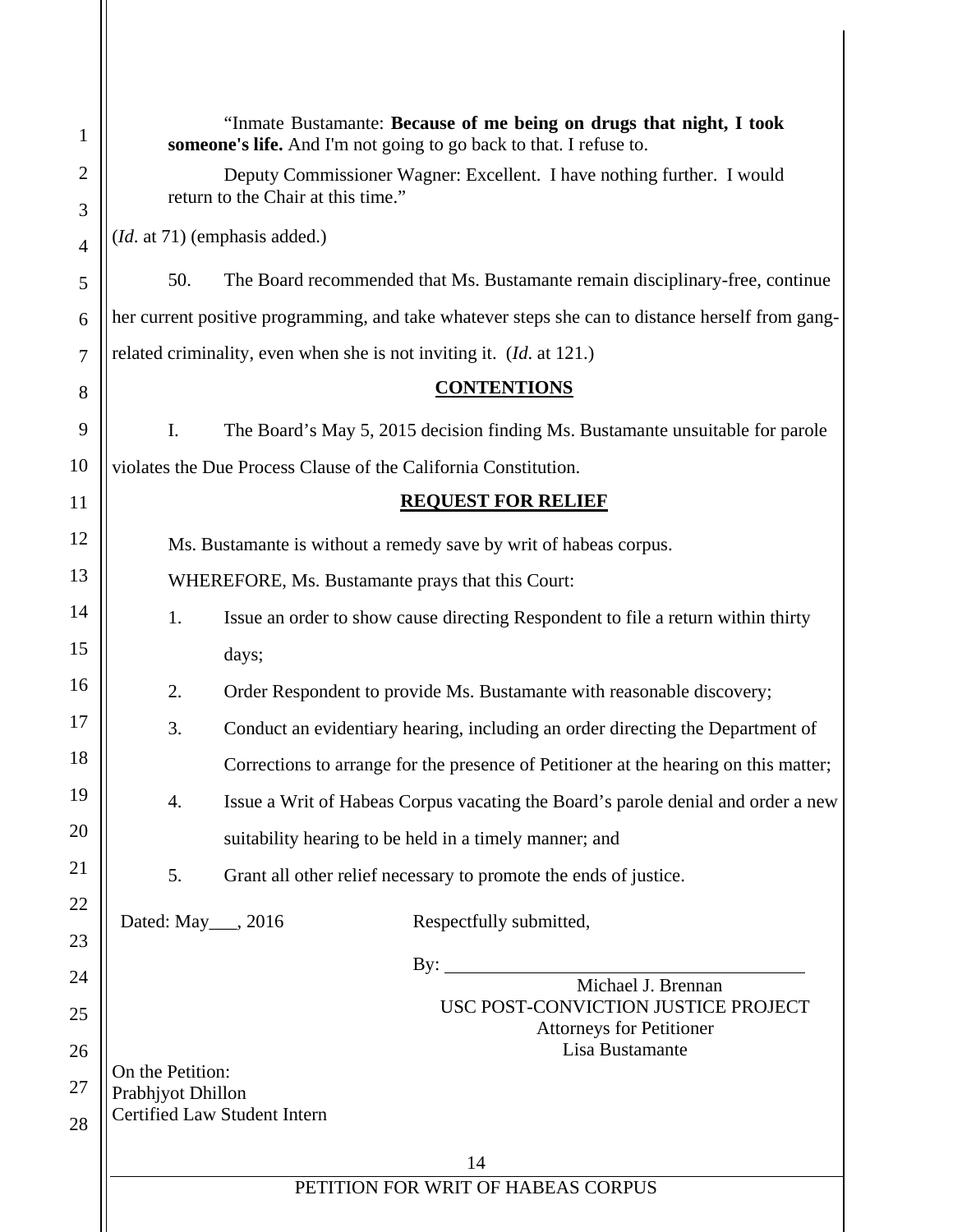| 1                | <b>VERIFICATION</b>                                                                        |
|------------------|--------------------------------------------------------------------------------------------|
| $\mathbf{2}$     | I, Michael J. Brennan, declare as follows:                                                 |
| $\mathfrak{Z}$   | I am an attorney admitted to practice law in the State of California. I represent          |
| $\overline{4}$   | Ms. Lisa Bustamante, who is confined in the California Institution for Women in Corona,    |
| 5                | California.                                                                                |
| 6                | I am authorized to file this Petition for Writ of Habeas Corpus on Ms.                     |
| $\boldsymbol{7}$ | Bustamante's behalf. I make this verification because Ms. Bustamante is incarcerated in a  |
| 8                | county that is different from that of my law office. I have read the petition and know the |
| 9                | contents to be true.                                                                       |
| 10               | I certify under penalty of perjury that the foregoing is true and correct and that         |
| 11               |                                                                                            |
| 12               |                                                                                            |
| 13               | Michael J. Brennan                                                                         |
| 14               |                                                                                            |
| 15               |                                                                                            |
| 16               |                                                                                            |
| 17               |                                                                                            |
| 18               |                                                                                            |
| 19               |                                                                                            |
| 20               |                                                                                            |
| 21               |                                                                                            |
| 22               |                                                                                            |
| 23               |                                                                                            |
| 24               |                                                                                            |
| 25               |                                                                                            |
| 26               |                                                                                            |
| 27               |                                                                                            |
| 28               |                                                                                            |
|                  | 15<br>PETITION FOR WRIT OF HABEAS CORPUS                                                   |
|                  |                                                                                            |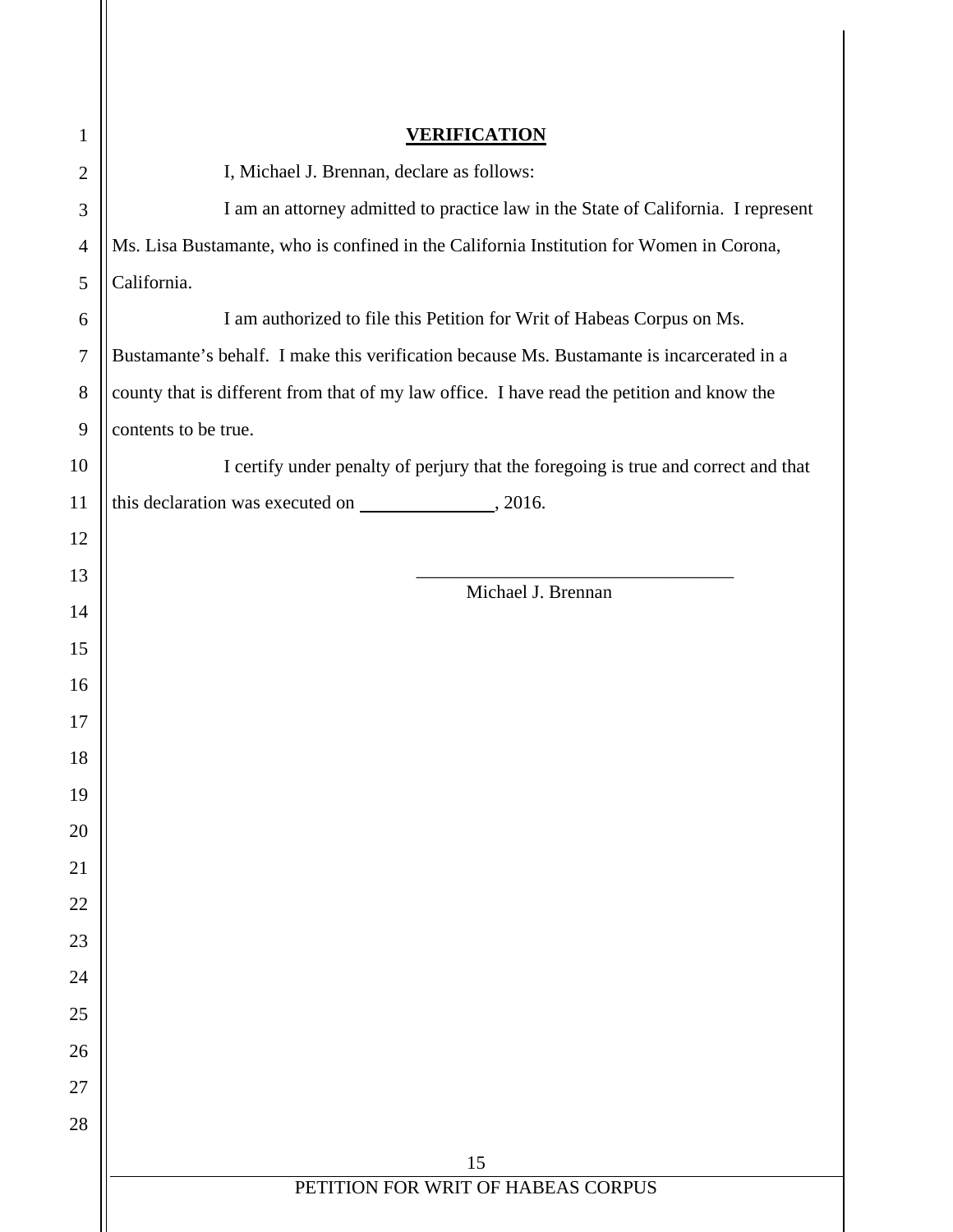#### **MEMORANDUM OF POINTS AND AUTHORITIES**

# **I. INTRODUCTION**

1

2

3

4

5

6

7

8

9

10

11

12

13

14

15

16

17

18

19

20

21

22

23

24

The decision of the Board of Parole Hearings to deny Ms. Bustamante parole is arbitrary and capricious because the Board failed to establish "some evidence" indicating that Ms. Bustamante currently poses an unreasonable risk of danger to society. California law requires "some evidence" that a parole applicant *currently* poses an unreasonable risk of danger to society to justify denying parole. *In re Lawrence,* 44 Cal. 4th 1181, 1207 (2008). Absent such evidence, parole must be granted. *See id.* at 1210. Because Ms. Bustamante's record contains no such evidence, the Board's denial of parole is arbitrary and capricious in violation of the due process clauses of the California Constitution.

The Board erred in concluding that Ms. Bustamante presents an unreasonable risk of danger to society for the following reasons: 1) the Board failed to consider the entire record when it concluded that Ms. Bustamante did not consider narcotics to be a causative factor in her commitment offense, 2) the Board arbitrarily rejected the causative factors Ms. Bustamante identified in her commitment offense and its finding of a lack of insight fails to provide "some evidence" of current dangerousness in light of the full record, and 3) there is no evidence to support the Board's finding that Ms. Bustamante is currently dangerous based upon her visits with Beatrice Jauregui. Because the record does not contain the requisite "some evidence" demonstrating that Ms. Bustamante poses an unreasonable risk of danger to society, she is entitled to habeas relief under the due process clauses of the California Constitution.

**II. THE BOARD'S DENIAL OF PAROLE IS ARBITRARY AND CAPRICIOUS IN VIOLATION OF MS. BUSTAMANTE'S DUE PROCESS RIGHTS UNDER THE CALIFORNIA CONSTITUTION** 

#### **A. California Statutes and Due Process Require Some Evidence of Current Dangerousness in Order to Support a Parole Denial.**

25 26 27 28 The Board violated Ms. Bustamante's due process rights under the California Constitution when it denied Ms. Bustamante parole at her 2015 hearing. Article I, Section 7(a) of the California Constitution guarantees that every person shall be afforded due process of law. Cal. Const. art. I, § 7(a). The California Penal Code and the corresponding regulations that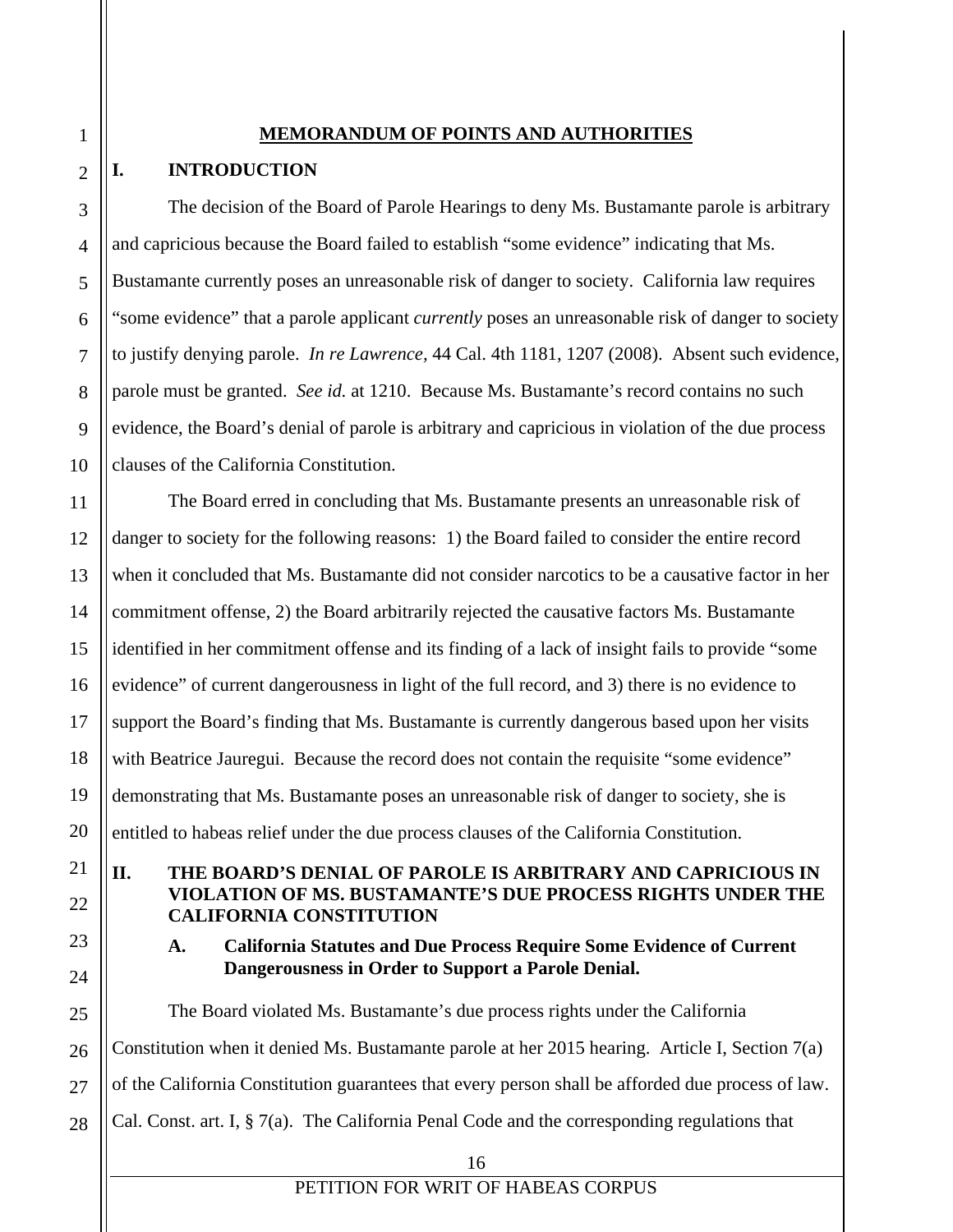1 2 3 4 5 6 7 govern the Board's parole decision create a liberty interest that is protected by due process. *In re Rosenkrantz*, 29 Cal. 4th 616, 660 (2002); *In re Powell*, 45 Cal. 3d 894, 911 (1988). The California Supreme Court recognized that this liberty interest "cannot exist in any practical sense without a remedy against its abrogation." *Lawrence*, 44 Cal. 4th at 1205 (quoting *Rosenkrantz*, 29 Cal. 4th at 664). Parole applicants are entitled to "constitutionally adequate and meaningful review" of parole decisions for "some evidence" to support the conclusion that the inmate is unsuitable for parole because he or she is currently dangerous. *Lawrence*, 44 Cal. 4th at 1205.

The Board is required to set a release date for a parole applicant within one year of her minimum eligible parole date and may deny parole only if it determines that public safety requires a longer period of incarceration. Cal. Pen. Code § 3041(a)-(b) (2015). The California Code of Regulations sets forth the factors that the Board may consider in carrying out the mandate of the statute. Cal. Code Regs. tit. 15, § 2402 (2015). Under the statutes and regulations, the core consideration when assessing the inmate's current dangerousness is "public safety." *Lawrence*, 44 Cal. 4th at 1205 (quoting *Rosenkrantz*, 29 Cal. 4th at 655). The Board is limited to identifying and weighing the "factors relevant to predicting whether the inmate will be able to live in society without committing additional antisocial acts." *Lawrence*, 44 Cal. 4th at 1205-06 (citations omitted).

 "[B]ecause the paramount consideration for both the Board and the Governor under the governing statutes is whether the inmate currently poses a threat to public safety, and because the inmate's due process interest in parole mandates a meaningful review of a decision denying parole, the proper articulation of the standard of review is whether there exists 'some evidence' demonstrating that an inmate poses a current threat to public safety, *rather than merely some evidence suggesting the existence of a statutory factor of unsuitability*." *In re Prather*, 50 Cal. 4th 238 (2010) (citing *Lawrence*, 44 Cal. 4th at 1219) (emphasis added).

25 26 In Ms. Bustamante's case, there is no evidence in the record to support the Board's conclusion that Ms. Bustamante poses a current risk of danger to the public; instead, the Board's decision is based on what *In re Prather* sought to prevent: using the alleged presence of

8

9

10

11

12

13

14

15

16

17

18

19

20

21

22

23

24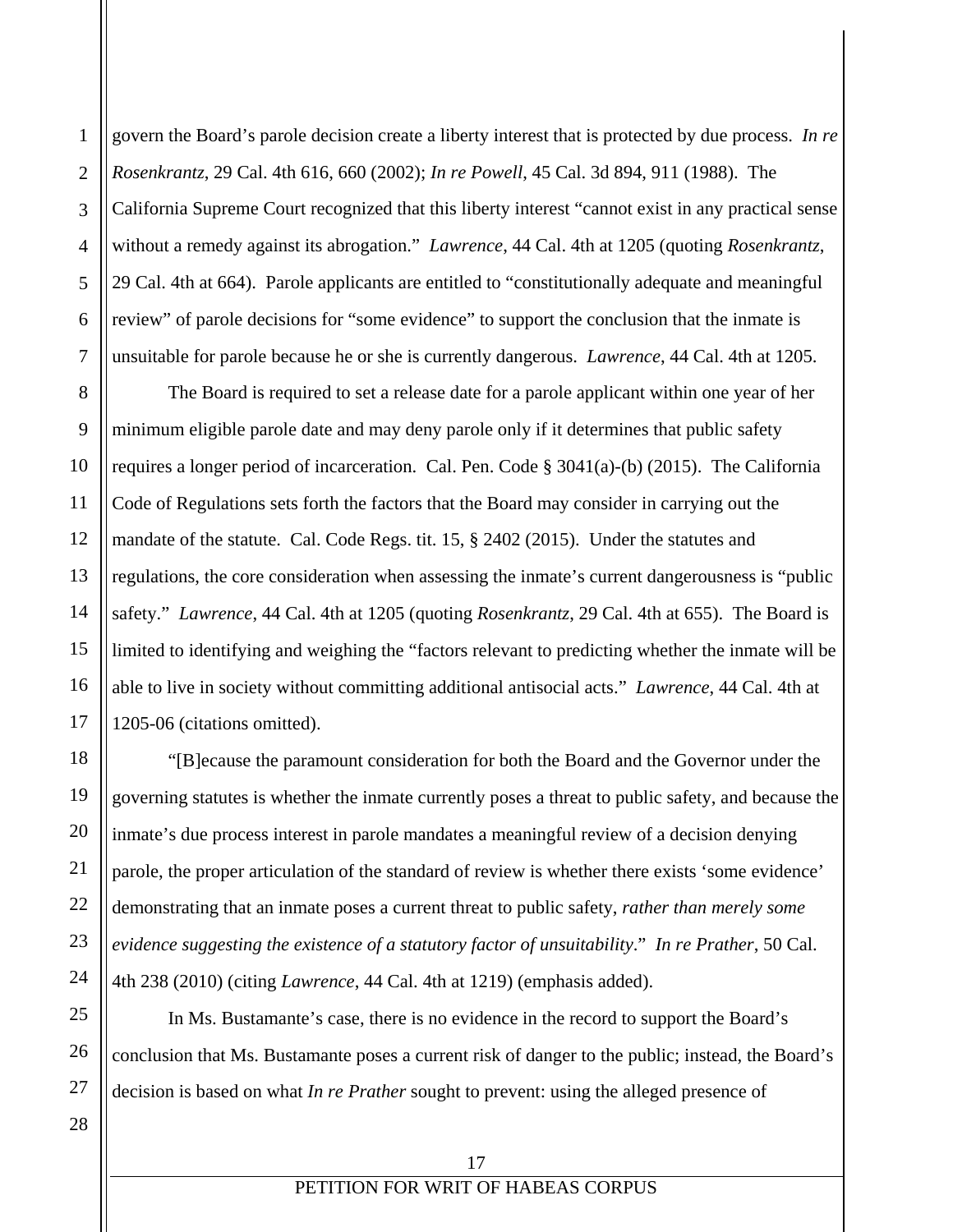1 2 unsuitability factors, in and of themselves, to deny parole. *In re Prather*, 50 Cal. 4th 238 (2010). Here, the Board denied parole to Ms. Bustamante due to (1) an alleged lack of insight, and (2) an alleged inability to foresee dangerous situations.

 In its decision, when articulating that they believed Ms. Bustamante lacked insight and an ability to foresee danger, the Board stated, "The Panel is not necessarily suggesting that Ms. Bustamante is likely, when paroled, and we believe she will parole, become involved in a -- in a stabbing or something of that nature." (Ex. A at 117.) Here the Board plainly violated the intent of *In re Prather*, as it denied Ms. Bustamante on these very same unsuitability factors while clearly articulating that it did not believe Ms. Bustamante posed a risk of danger in the free community. 50 Cal. 4th 238 (2010). *In re Prather* bars the Board from denying parole solely based on the presence of unsuitability factors in and of themselves, which is precisely what occurred in this case. *Id*.

# **B. The Board Failed to Properly Consider Ms. Bustamante's Record of Substance Abuse Programming, Psychological Evaluations, and Hearing Testimony when it determined that Ms. Bustamante did not consider her Commitment Offense to be Narcotics Related**

In making a decision to deny parole, the Board must meaningfully consider all factors tending to show suitability. *In re Stoneroad*, 215 Cal. App. 4th 596, 624 (2013). In *In re Stoneroad,* the court determined that even though the Board mentioned a prisoner's rehabilitative programming, educational and vocational achievements, disciplinary-free time in prison, and honesty during his hearing, the Board did not adequately consider these relevant suitability factors when it denied parole. *Id*. Mere recitation of factors tending to show suitability is insufficient, and "represents not just a failure to undertake the 'individualized consideration of all relevant factors' mandated by the Supreme Court more than a decade ago, but offends [the Board's] own regulations." *Id*. at 624 (citing *In re Rosenkrantz*, 29 Cal. 4th 616, 655 (2002).

In *In re Stoneroad*, the court rejected the Board's finding that Stoneroad was unsuitable for parole because there was purportedly "some evidence" of current dangerousness. See *In re Stoneroad*, 215 Cal. App. 4th 596. Stoneroad's most recent psychological evaluation noted "Mr. Stoneroad presents a low risk for violence in the free community." *Id*. at 648. However, when

#### 18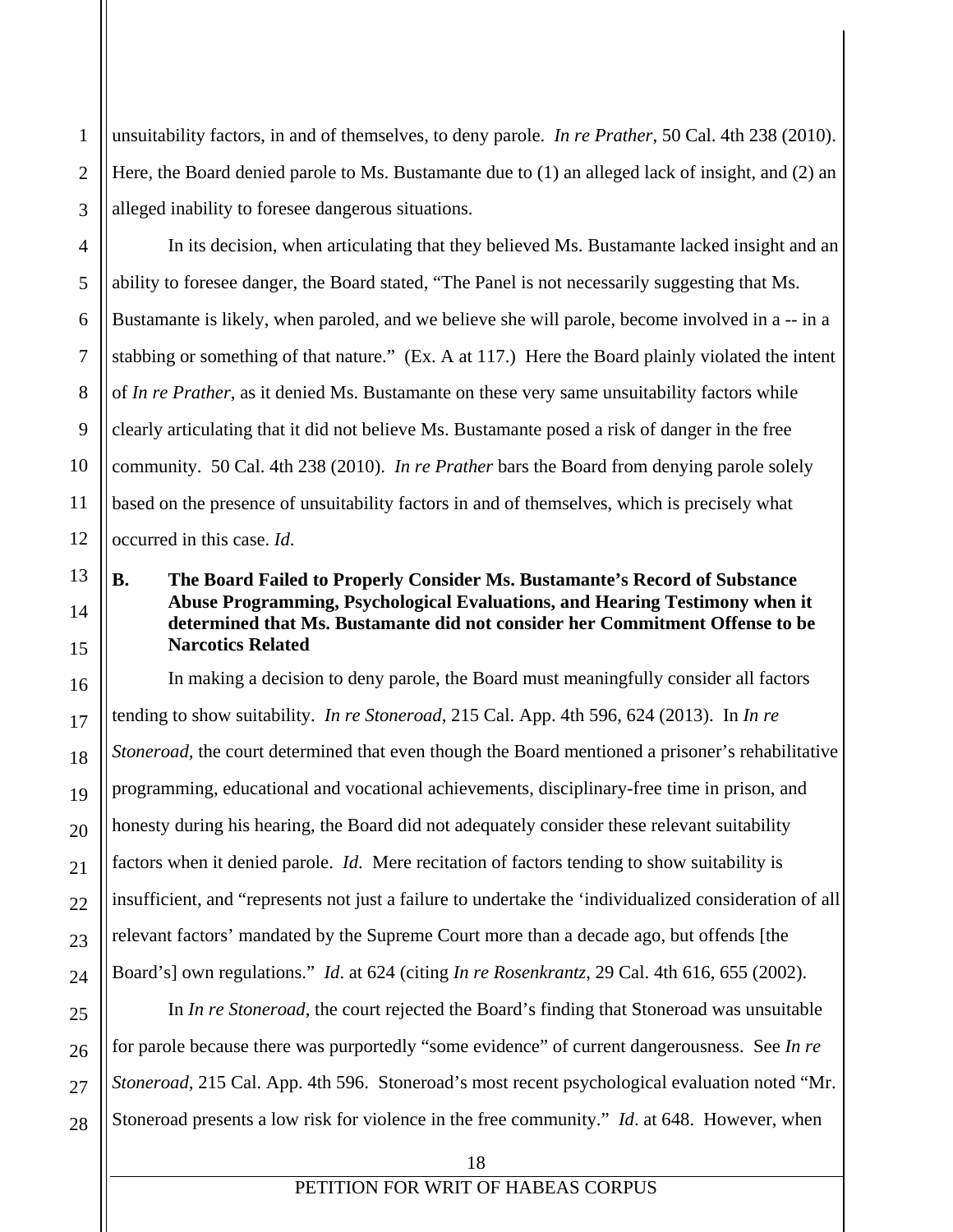1 denying Stoneroad parole, the Board failed to mention any of his psychological evaluations. The court stated that "Psychological evaluations . . . discuss the application [to the prisoner] of many of the regulatory factors [showing suitability for parole]. These evaluations are required to be made by the Board's own regulations, and are painstakingly prepared by licensed professionals designated and paid by the Board. The Board's disregard of the regulatory factors and the psychological evaluations is unexplained, unjustified, and indeed disturbing." *Id*. at 624, *See* Cal. Code Regs., tit. 15, § 2240 (2015).

Despite the great weight of the evidence demonstrating that Ms. Bustamante not only understood narcotics to be a causative factor in her crime, but also understood her internal and external triggers of substance abuse, the Board concluded that Ms. Bustamante did not understand what led to her involvement with the crime and specifically did not consider the crime to be narcotics related. (Ex. A at 116.) As in *In re Stoneroad*, the Board at Ms. Bustamante's 2015 hearing merely mentioned Ms. Bustamante's twenty-year sobriety, relapse prevention plan, two decades of comprehensive substance abuse programming, and supportive psychological evaluations but did not consider these factors in making its decision. 215 Cal. App. 4th 596. The Board's statement that, "specifically Ms. Bustamante indicated today that she did not regard the murder of Mr. Amechie as being narcotics related," stands in stark contrast to both what was contained in the record and what Ms. Bustamante testified to at the hearing. (Ex. A at 116.)

In an effort to justify the denial of parole, the Board ignored substantial evidence in the record. First and foremost, Ms. Bustamante acknowledged in her 2015 hearing that the offense was narcotics related,

"Inmate Bustamante: My sobriety means a lot and I'm not going to, how do you say it, fall off the wagon. *Because of me being on drugs that night, I took someone's life.* And I'm not going to go back to that. I refuse to.

Deputy Commissioner Wagner: Excellent. I have nothing further. I would return to the Chair at this time."

(Ex. A at 71) (emphasis added).

Further, testimony at this hearing demonstrates her understanding of this trigger and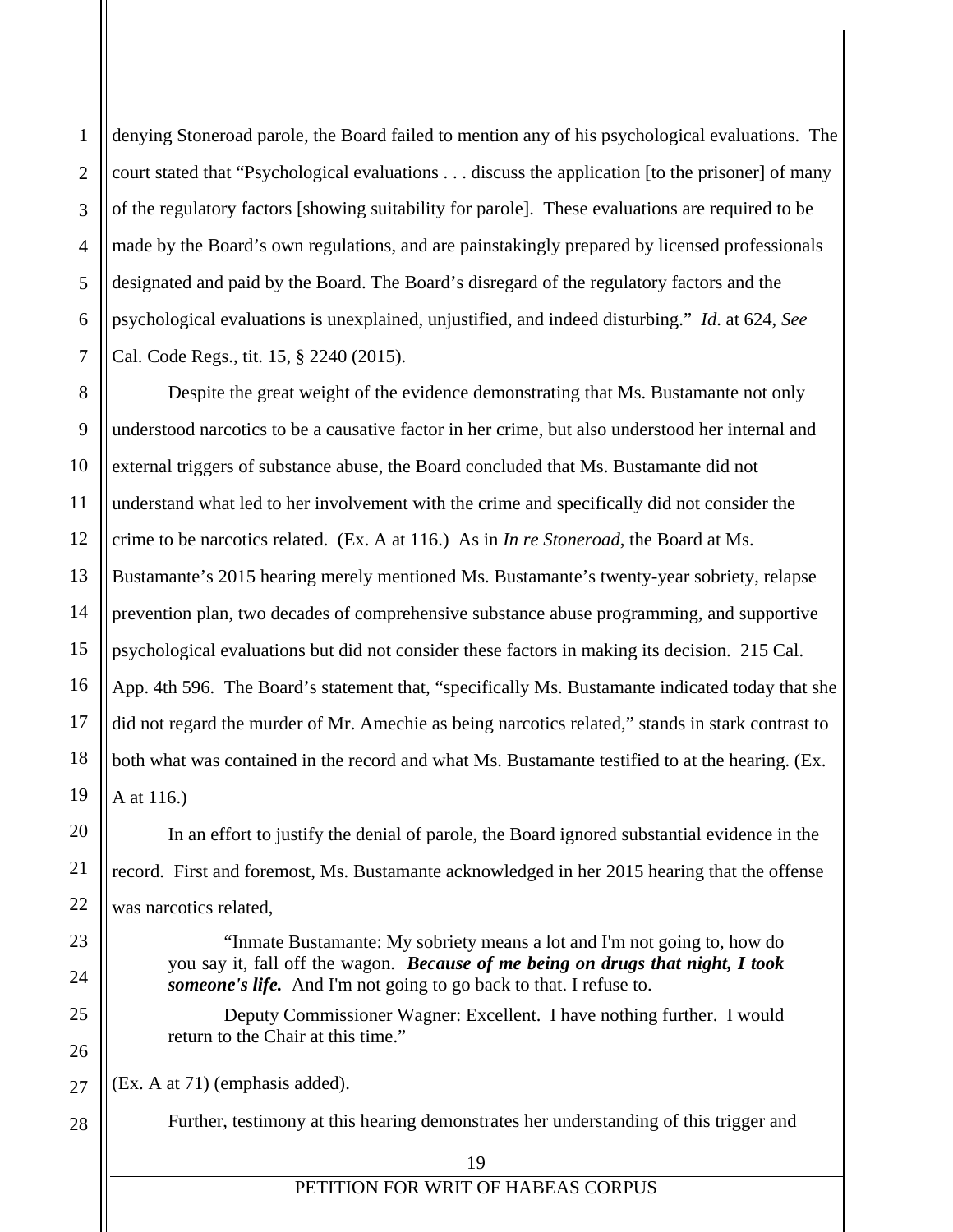3 4 5 6 seeking out programming to address it. (*See* Ex. C, Ex. A.) At her 2015 hearing, Ms. Bustamante not only acknowledged that drug use was a causative factor of her commitment offense, but also described grief as an internal trigger for substance abuse. (Ex. A at 59.) Ms. Bustamante described the loss of her husband as the reason she began burying herself in drugs. (*Id*. at 30.) She stated, "I turned to that to cover up my pain and my hurt of losing him and I continued using when I came to prison." (*Id*.) Ignoring evidence in the record constitutes a mistake of fact and law.

Ms. Bustamante's 2012 Comprehensive Psychological Evaluation clearly states,

"Ms. Bustamante currently reported that she believes the contributing factors to her commission of the life crime included her long-standing drug addiction, being under the influence of substances at the time of the crime ('I was not in my right state of mind.')"

(Ex. D at 257.)

1

2

7

8

9

10

11

12

13

14

15

16

17

18

19

20

21

22

23

24

25

26

27

Further, Ms. Bustamante's 2015 Subsequent Risk Assessment was conducted less than a month before her 2015 hearing. (*Id.* at 237.) The 2015 Risk Assessment stated that Ms. Bustamante had developed additional insight into the causal factors of the life crime since her 2012 evaluation. (*Id.* at 240.) In the evaluation, Ms. Bustamante demonstrated an understanding of the role drugs played in her life crime and her early behavior while incarcerated. (*Id.* at 241.) Importantly, the clinician noted that, "She described both internal and external triggers to relapse, such as 'grief or losing someone,' as well as, going back to her old neighborhood, seeing old friends or being around drugs." (*Id*.) The Boards failure to adequately consider Ms. Bustamante's psychological evaluations is a clearly a violation of *In re Stoneroad*, and, as it was in that case, here it is unexplained, unjustified, and indeed disturbing. 215 Cal. App. 4th at 624.

The record at Ms. Bustamante's 2015 hearing included, NA programming chronos spanning twenty years, a Relapse Prevention Plan with NA sponsors, an Insight Statement stating that drug abuse triggered this offense and describing Ms. Bustamante's internal triggers for drug abuse such as unresolved grief, and psychological evaluations demonstrating Ms. Bustamante's understanding of her drug abuse triggers. (Ex. F)

28

In reaching its conclusion that Ms. Bustamante does not regard her commitment offense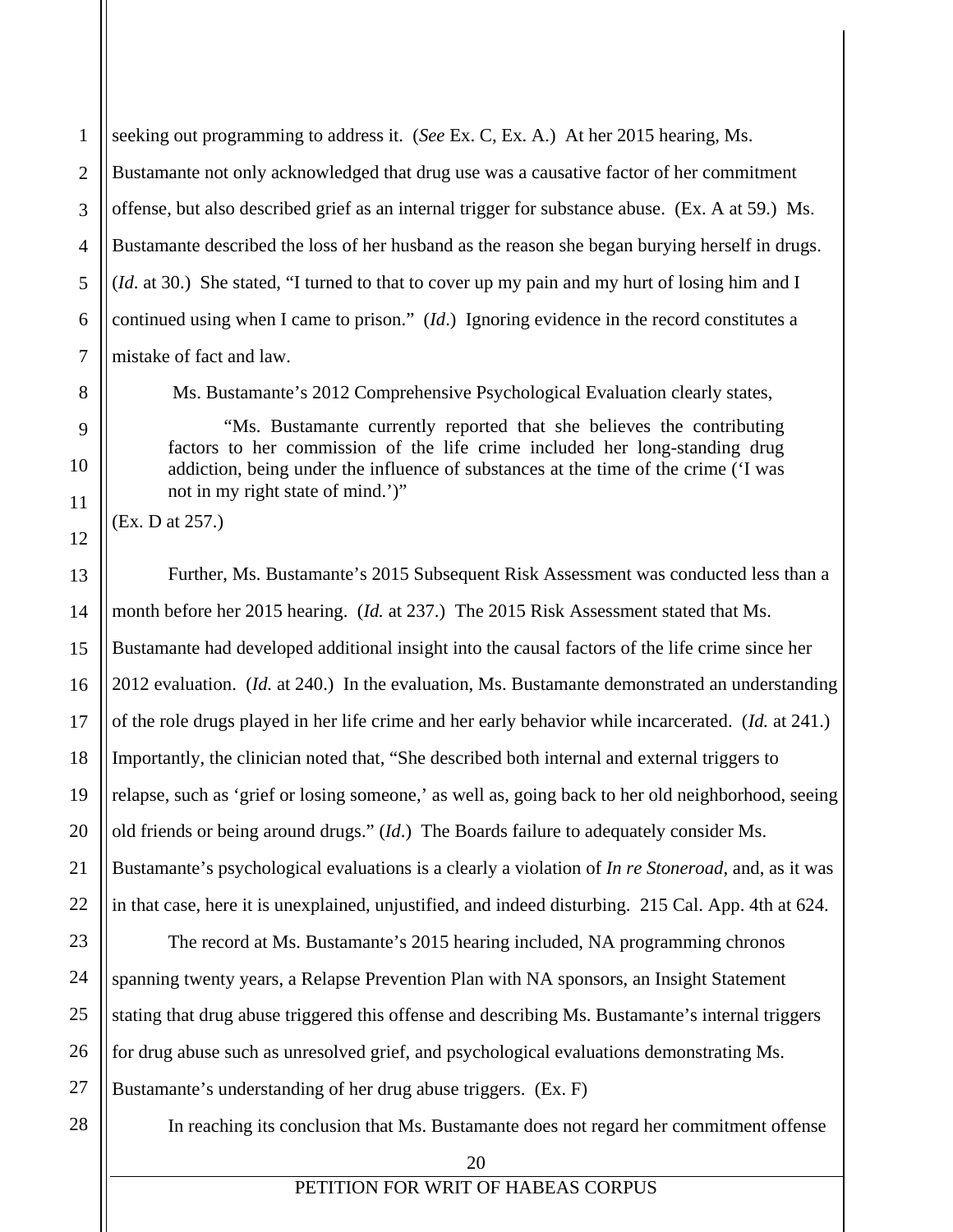8

9

10

11

12

13

14

15

16

17

18

19

20

21

22

23

24

25

26

27

28

as being narcotics related, the Board appears to have relied on the following exchange,

"PRESIDING COMMISSIONER LABAHN: So when you think back to the murder of Mr. Amechie, do you believe it was in any way narcotics related? Do you believe narcotics played any role in that murder?

INMATE BUSTAMANTE: I was on a lot of drugs and when I look back now it's very painful because I pray for -- I've prayed for my victim and I've worked on myself to really understand what happened that night. And I realize that I have caused a horrible crime that night and caused a lot of pain to a lot of people and to my community."

(Ex. A at 56.)

While in this particular exchange, Ms. Bustamante did not affirmatively say her offense was narcotics related, she admitted to being under the influence of narcotics and later in her hearing directly stated that she took someone's life because of being on drugs. (*Id.* at 71.) The Board seems to have considered this statement in a vacuum, as a denial that narcotics played a role in this offense without considering Ms. Bustamante's later testimony, her psychological evaluations, her sobriety, and twenty-year history of substance abuse programming. The conclusion that Ms. Bustamante does not consider her offense to be narcotics related is belied by the record and demonstrates a failure by the Board to adequately consider all suitability factors, as is required by *In re Stoneroad*. 215 Cal. App. 4th at 624.

# **C. The Board arbitrarily rejected the identified causative factors of Ms. Bustamante's commitment offense in favor of its own theory.**

 An inmate's acceptance of responsibility and expressions of remorse are relevant to the inmate's suitability for parole. Cal. Code Regs. Tit. 15 § 2402 (2015); *In re Shaputis I*, 44 Cal. 4th 1241, 1246 (2008) [Shaputis I]. The California Supreme Court has emphasized that, "expressions of insight and remorse will vary from prisoner to prisoner and that there is no special formula for a prisoner to articulate in order to communicate that he or she has...commit[ted] to ending a previous pattern of violent behavior." *Shaputis I*, 44 Cal 4th at 1260, fn. 18. Likewise, the Board cannot base a finding of current dangerousness on the inmate's insistence that the crime took place in a manner that is not inconsistent with the evidence when the inmate otherwise accepts full responsibility for the crime, expresses remorse,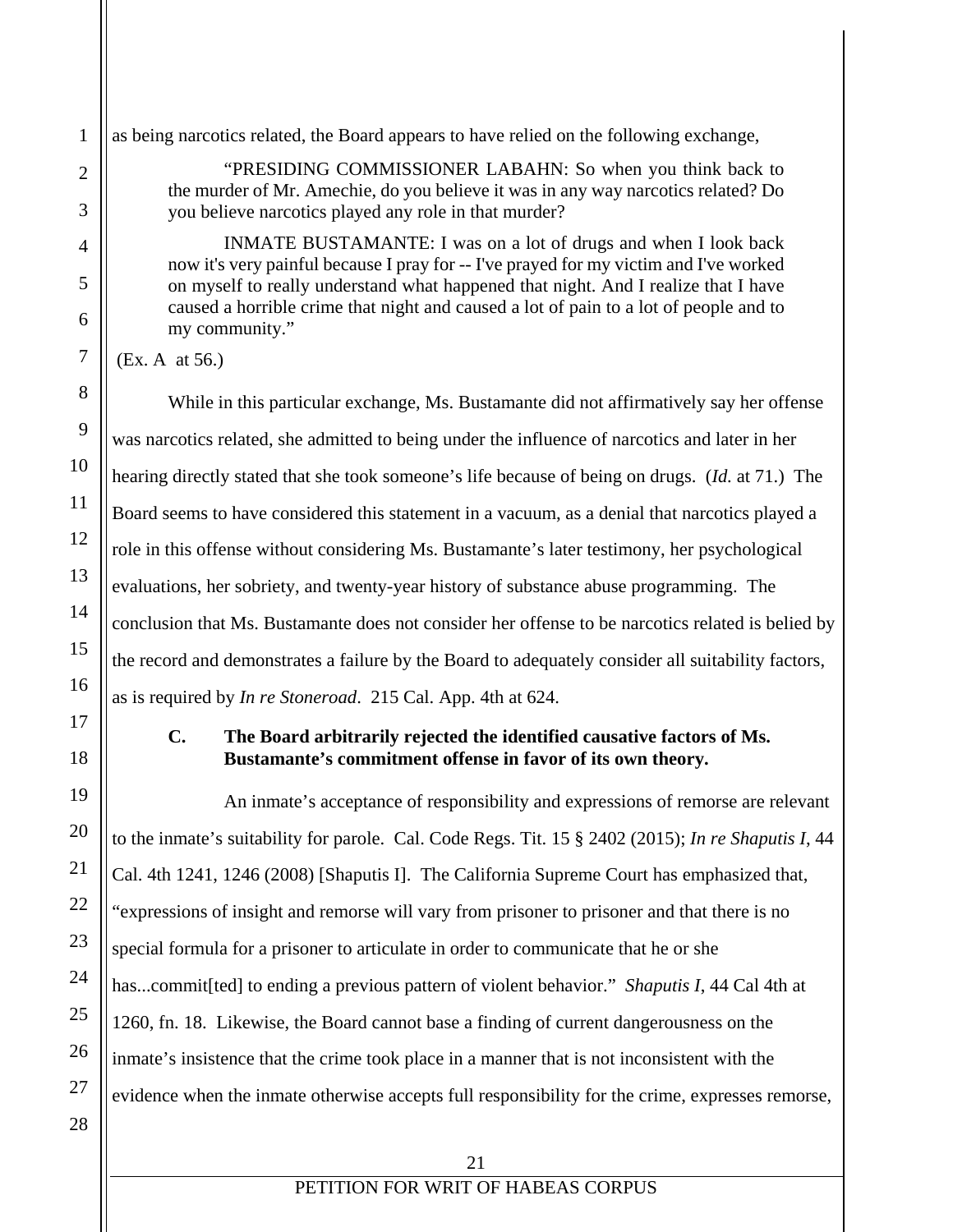4 5 6 8 10 programs, and is deemed by psychologists to present a low risk of danger to the public. *In re Pugh*, 205 Cal. App. 4th 260, 269 (2012) (citing *In re Palermo*, 171 Cal. App. 4th 1096, 1110-12 (2009)). The petitioner in *Pugh* consistently maintained that he killed the victim in response to homosexual advances although the prosecution maintained that his motive was to confront the victim about theft allegations. *Id.* The only evidence supporting the government's asserted motive was the testimony of another witness about petitioner's statements. *Id.* In fact, the jury implicitly rejected the government's theory of the case when it returned a verdict of seconddegree murder. *Id.* Because the petitioner's account of his motive was consistent with the evidence and was not "inherently improbably," it did not demonstrate lack of insight or current dangerousness. *Id.*

Evidence cited by the Board to deny parole must support a finding of current dangerousness, not merely support the Board's mischaracterization of the facts. *In re Pugh*, 205 Cal. App. 4th at 271. Lack of insight supports a parole denial only when it is rationally indicative of the inmate's current dangerousness. *Shaputis I*, 44 Cal. 4th at 1260; *In re Twinn*, 190 Cal. App. 4th 447, 465 (2010); *In re Rodriguez*, 193 Cal. App. 4th 85, 99 (2011). "[T]he relevant inquiry for a reviewing court is whether the identified facts are probative to the central issue of current dangerousness when considered in light of the full record before the Board or the governor." *Rodriguez*, 193 Cal. App. 4th at 99.

In *Twinn*, the Court held that the governor's reversal violated due process where the governor failed to establish a rational nexus between Twinn's alleged lack of insight and his current dangerousness. *Twinn*, 190 Cal. App. 4th at 468. Twinn was convicted of second-degree murder after he and a codefendant beat the victim to death. *Id.* at 453. Twinn had always denied that he intended to kill the victim, yet he consistently expressed remorse and accepted responsibility for the crime. *Id.* at 467-68. The Board found Twinn suitable for parole in 2009, but the governor reversed, claiming that Twinn's denial of an intention to kill the victim was some evidence of a lack of insight and failure to accept full responsibility for his offense, making him a current, unreasonable risk to public safety. *Id.* at 459-60. The Court examined the entire

28

1

2

3

7

9

11

12

13

14

15

16

17

18

19

20

21

22

23

24

25

26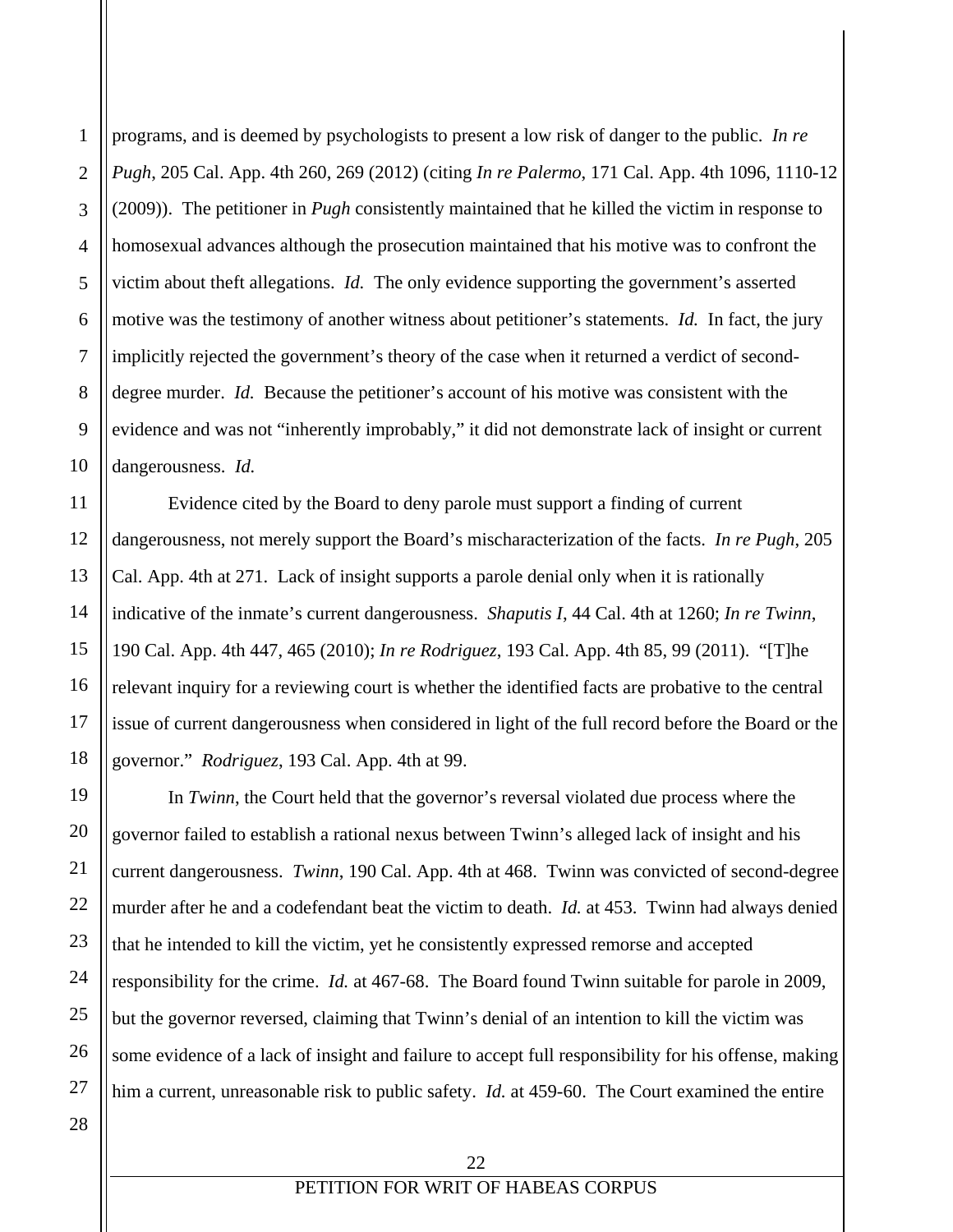record and concluded that the governor failed to articulate the required nexus between Twinn's lack of insight and his current risk to public safety. *Id.* at 467. The Court held that although a modicum of evidence supported that Twinn lacked full insight, there is no "rational nexus" between Twinn's present assessment of the nature of his role in the murder and any current threat to public safety. *Id.* at 471.

Lack of insight or minimization into the material aspects of the commitment offense or an inmate's violent conduct can serve as a basis for denying parole. *In re Shaputis II,* 53 Cal. 4th 192, 218 (2011). However, courts have recognized that the assertion of lack of insight can be "shorthand for subjective perceptions based on intuition or undefined criteria that are impossible to refute." *In re Ryner*, 196 Cal. App. 4th 533, 548 (2011). Insight has become the "new talisman" for denying parole. *Id.* at 547; *In re Shippman*, 185 Cal. App. 4th 446, 481 (2010) [dis. opn. of Pollack, J.]. Therefore, in denying an inmate's constitutional right to parole based on lack of insight, the Board must find a factually identifiable deficiency in perception and understanding of the criminal conduct or its causes that is probative of current dangerousness. *Ryner*, 196 Cal. App. 4th at 548-49. Moreover, where

...undisputed evidence shows that the inmate has acknowledged the material aspects of his or her conduct and offense, shown an understanding of its causes, and demonstrated remorse, *the [Board's] mere refusal to accept such evidence is not itself a rational or sufficient basis upon which to conclude that the inmate lacks insight, let alone that he or she remains currently dangerous.* 

 *Id.* at 549 (emphasis added).

 The Board's finding that Ms. Bustamante lacked insight relied on its own determination of Ms. Bustamante's motive rather than Ms. Bustamante's statement of her motive. Ms. Bustamante's version of her motive is consistent with the evidence and not "inherently improbable." It does not demonstrate a lack of insight or current dangerousness. Here, the Board's declaration that Ms. Bustamante lacks insight into the causative factors of her life crime because she does not consider the murder to be gang-related is an instance of the Board substituting its own intuition-based determination in place of what Ms. Bustamante believes and understands to be the causative factors of her crime. This type of substitution and overreach by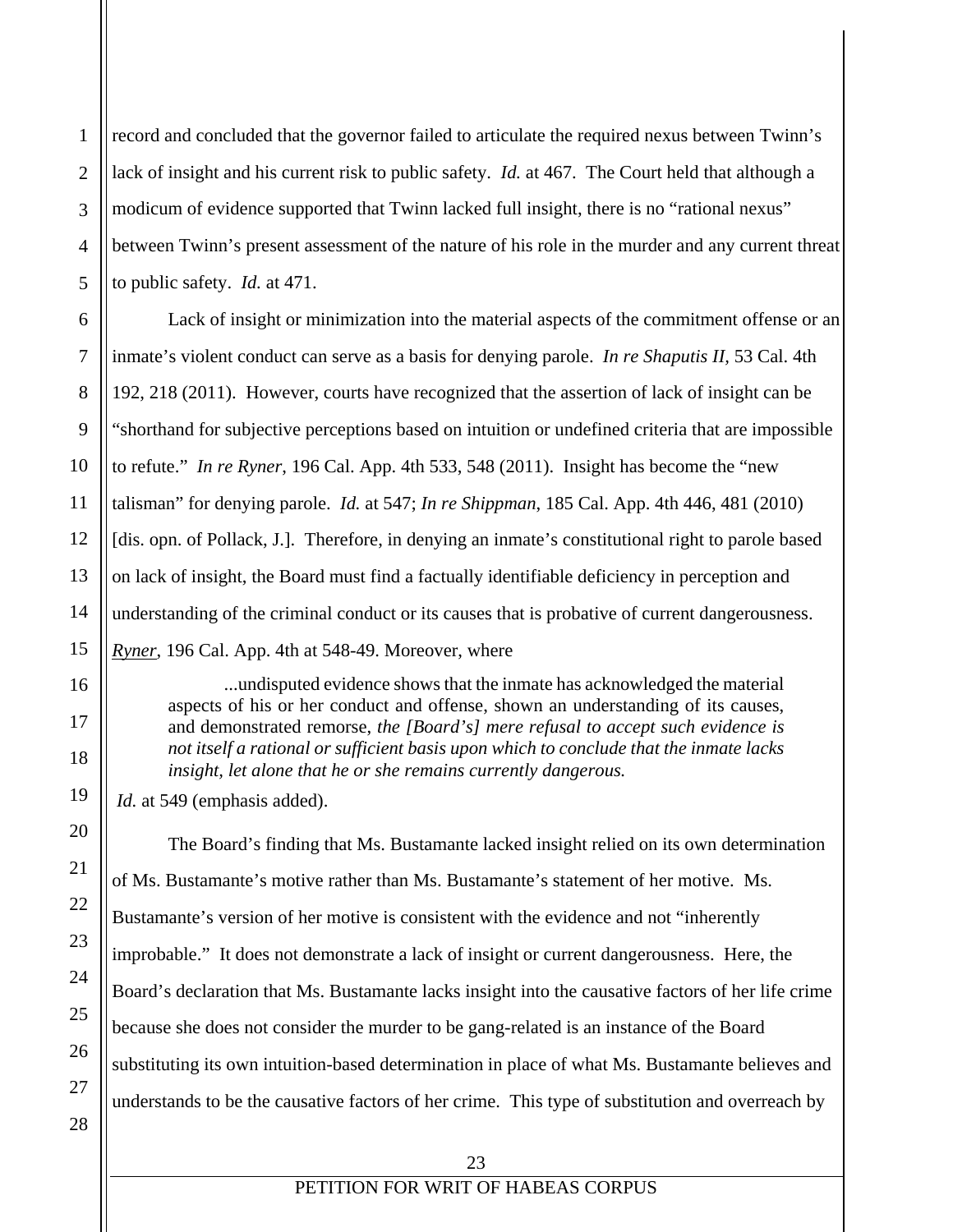the Board, that it understands better than Ms. Bustamante what her motivations were in that particular moment, is exactly what the *Ryner* court sought to prevent. 196 Cal. App. 4<sup>th</sup> at 548.

When the Board asked Ms. Bustamante if she considered her offense to be gang-related, she responded with, "No. I mean, I was just trying to protect my boyfriend. All I'd seen was Mr. Amechie on top of him." (Ex. A at 56-57.) While Ms. Bustamante does not consider her crime to be gang related, in that it was not committed in furtherance of a gang objective or for a gang motive, she acknowledges that gangs were a part of her family background. Ms. Bustamante articulated the extent to which gangs played a role in her commitment offense, she demonstrated at her hearing that she believed her upbringing in a gang-integrated home to have been part of developing the thought processes of someone capable of committing such a crime. (Ex. A at 43, Ex. B 168-70.) Ms. Bustamante admitted to the Board that her codefendant was a gang member, and that gangs have been a negative influence in her life that contributed to her criminal thinking and willingness to engage in violence and commit this offense. (Ex. A at 29, 43, 46.) She even started Project Crossroads to counsel at risk youth to stay out of gangs. She stated, "I want to let them know by getting into gangs there's one or two things that will happen to them. One, they will end up in prison for life or dead somewhere. My goal is to share my past with these young kids." (*Id*. at 108.) Ms. Bustamante has acknowledged gangs as a negative influence. But there were never any charges or allegations, much less evidence in the record, that her crime was directly related to furthering gang activities.

 Ms. Bustamante was not convicted of a gang-enhancement and there is no evidence in the record that any particular gang motivated this crime nor that the crime benefited a particular gang. The Board's insistence that Ms. Bustamante admit her crime was gang related amounts to an arbitrary rejection of the causative factors Ms. Bustamante identified. In reaching its conclusion that Ms. Bustamante's offense was gang related the Board relied on Ms. Bustamante's codefendant being a gang member, the attitude he expressed, the attitude Ms. Bustamante expressed, and "what they were doing that evening was all gang related." (Ex. A at 117.) The Board further referenced that Ms. Bustamante and her crime partners were collecting

1

2

3

4

5

6

7

8

9

10

11

12

13

14

15

16

17

18

19

20

21

22

23

24

25

26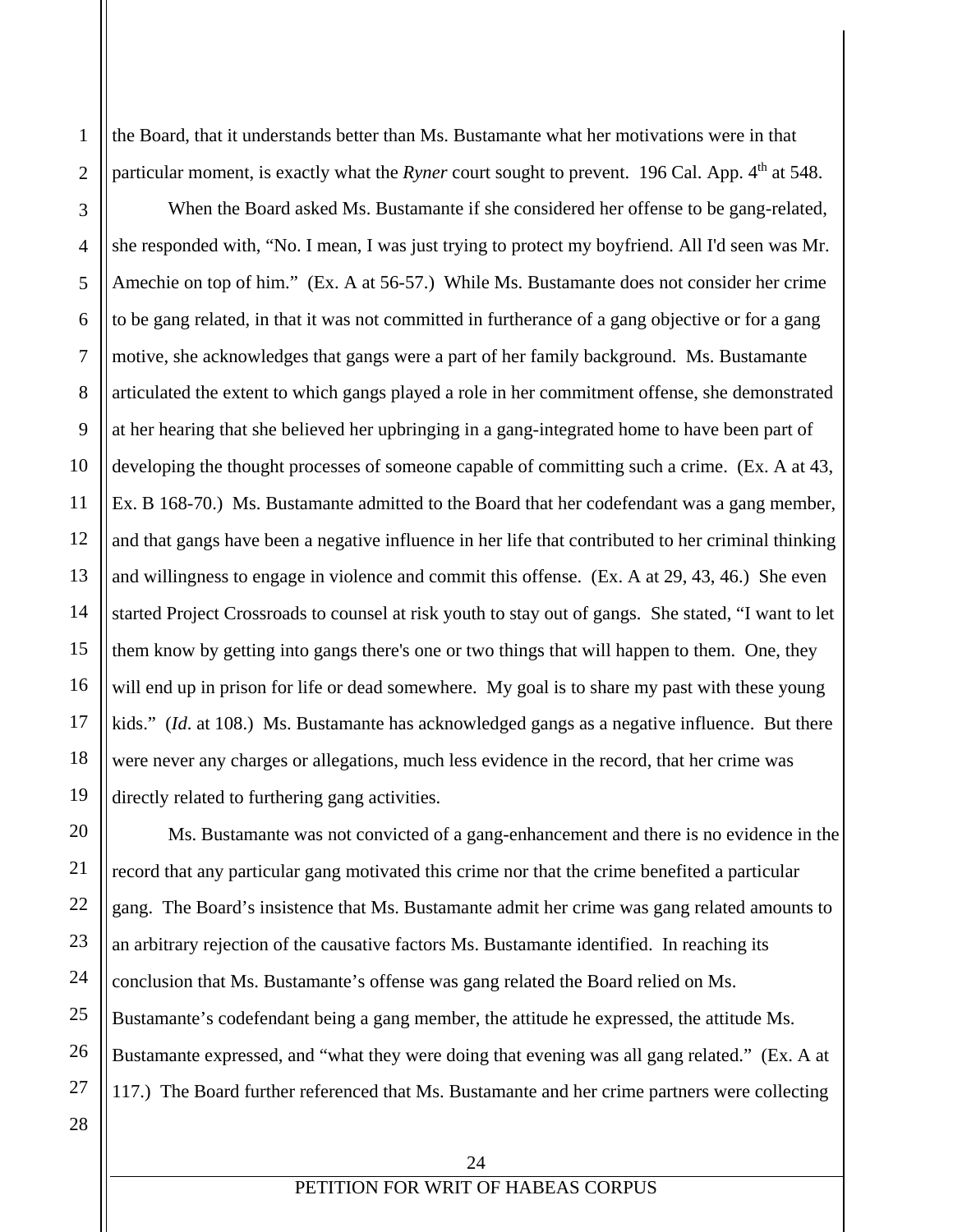drug debts at the time of the commitment offense, which is not supported by any part of the record. (*Id*. at 116.)

At her hearing, Ms. Bustamante identified the causative factors of her commitment offense to be learning violence and anti-social behavior from her family, anger issues, being high on heroin, and being afraid of losing another man that she loved. (*Id*. at 35, 43, 71.) Ms. Bustamante's discussion of these factors constitutes an understanding of the causative factors of her offense, when coupled with her acceptance of responsibility and demonstration of remorse satisfies the requirements of *Ryner.* The Board's substitution of its own subjective judgments, mainly that gangs were a motivating force, in place of Ms. Bustamante's own thought processes is not a sufficient basis upon which to find that she lacks insight or is currently dangerous.

The Board's arbitrary rejection of Ms. Bustamante's motive of her commitment offense in favor of their own led to a mistaken conclusion that Ms. Bustamante does not understand the causative factors underlying her commitment offense. Commissioner Labahn stated, "She indicated, no that she was just trying to protect her boyfriend. We understand what she's saying and certainly that may well have been an element given the life experience that she indicates that she had prior to that and the experience that she had with the father of her son. However, in the Panel's judgment clearly this is a gang-related murder." (Ex. A at 116-117.) Not only did the Board misunderstand the motivating factor behind Ms. Bustamante's commitment offense, but the Board ignored the motivation that Ms. Bustamante provided, that seeing a man on top of her boyfriend took her back to losing her husband and she feared losing a loved one.

The Board did find that Ms. Bustamante both took responsibility for her involvement in her commitment offense and also showed remorse. (Ex. A at 110, 113.) The Board stated, "Ms. Bustamante really acknowledges and accepts responsibility for her specific role in terms of the mechanics of this murder," and "We believe that Ms. Bustamante experiences remorse and expressed it today. Her conduct and deportment during today's hearing were very positive." (*Id*. at 110, 120.) Ms. Bustamante acknowledged the material aspects of her conduct and offense by taking full responsibility, identified the causative factors of her crime, and demonstrated remorse

28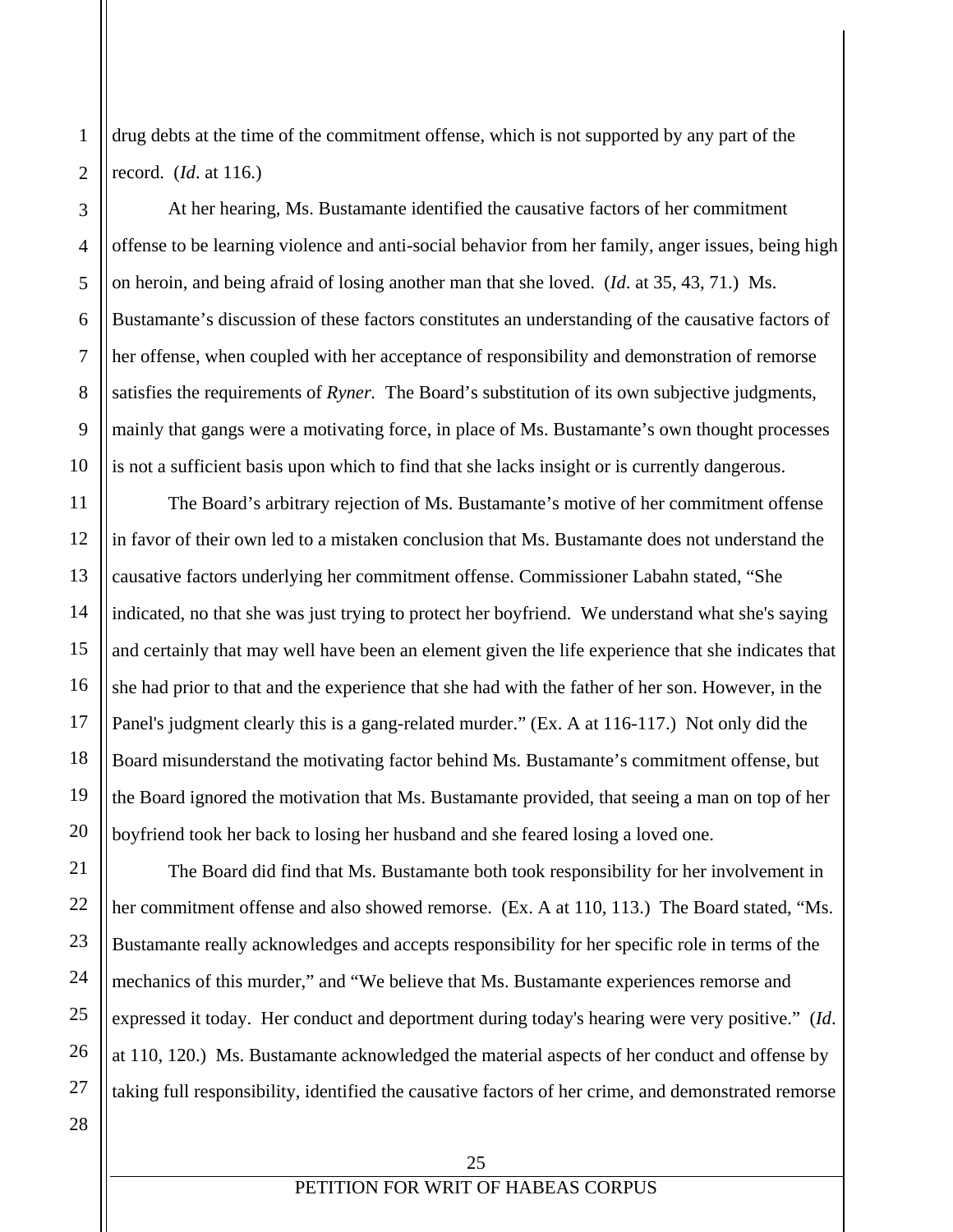to the Board, satisfying *Ryner*'s requirements. 196 Cal. App. 4th at 548-49. Thus, the Board's refusal to accept this evidence is not a rational or sufficient basis upon which to conclude Ms. Bustamante lacks insight. *Id*.

# **D. Ms. Bustamante's visits with a friend of her brother are not indicative of current dangerousness considering Ms. Bustamante's disciplinary record and significant number of pro-social contacts**

 "[T]he relevant inquiry for a reviewing court is whether the identified facts are probative to the central issue of current dangerousness when considered in light of the full record before the Board or the governor." *Rodriguez*, 193 Cal. App. 4th at 99.

9 10 11 12 13 14 15 16 17 In an effort to cut off communications with her brother, Ms. Bustamante stopped writing to him. (Ex. B at 141.) As a result, Beatrice Jauregui, a friend of her brother, visited Ms. Bustamante to see how Ms. Bustamante was doing. (*Id*. at 140.) At Ms. Bustamante's hearing, Commissioner LaBahn concluded that Ms. Bustamante was unable to identify situations that would lead her back into criminality and reoffending. His conclusion is belied by the record. Despite these visits, Ms. Bustamante has not returned to gang association, has not engaged in any misconduct, and has in fact been commended for her exemplary behavior. For twenty years, Ms. Bustamante has successfully navigated her family relationships while rehabilitating herself and

avoided gang activity with her family's blessing.

At her 2015 hearing, Ms. Bustamante stated regarding her brother,

"And I just told her, you know, 'You let him know, if he's going to continue down that road, I want nothing to do with him. I love him, he's my family, but I can't -- I can't be around him. Not while he's still doing whatever he's doing.' And the same thing with my father. My son and my grandchildren are my priority. That is number one in my life today.

(*Id.* at 141.)

1

2

3

4

5

6

7

8

18

19

20

21

22

23

24

25

26

27

28

Ms. Bustamante clearly understands the danger present in communicating with her brother. Her visits with Ms. Jauregui are a direct result of her decision to stop communicating with her brother. However, communication with Ms. Jauregui does not present those same dangers and a finding that such communication makes Ms. Bustamante a current danger is both a mistake of fact and law.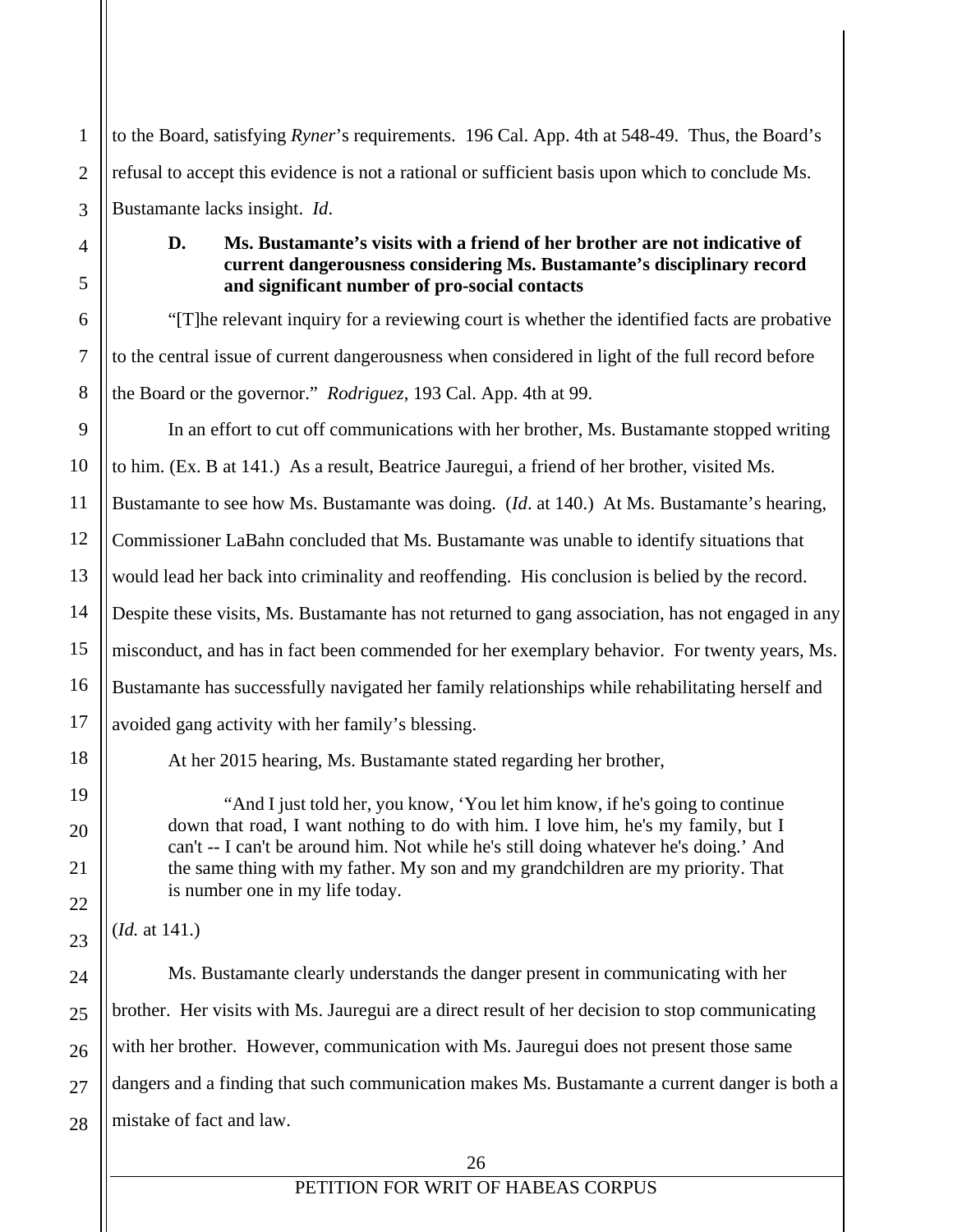1 2 3 4 5 6 7 8 9 10 Ms. Bustamante's disciplinary-free behavior, staff commendations, and wealth of prosocial contacts demonstrate that these visits are not probative of current dangerousness in light of her complete record. In 2014, the Board commended Ms. Bustamante for transforming her behavior and remaining disciplinary free for nearly two decades. (Ex. C at 221.) Ms. Bustamante further has significant staff support and many Correctional Officers, Lieutenants, an Associate Warden, and even a Warden have all personally recommended Ms. Bustamante for parole, attested to her behavioral transformation, and commented on her ability to contribute to the free community through sustaining that positive behavior. At her 2015 hearing, Comissioner Labahn stated, "But it's rather unusual to have a letter of support from a Warden. So I will

definitely reference it. It acknowledges the process of change that Ms. Henry believes has occurred or had occurred and she expresses her belief that Ms. Bustamante would pose a minimal risk to the community should she be granted parole. So this very unusual."

(Ex. A at 83.)

11

12

13

14

15

16

17

18

19

20

21

22

23

24

25

26

27

28

Correctional Officer Dunn stated that, "Over the past 16 years I have observed her become a positive, conscience person assisting her fellow peers. I feel that I/M Bustamante, if released, would be a positive contribution and productive citizen in the community." (Ex. H at 465.) Lieutenant Martinez believes that Ms. Bustamante deserves an opportunity to return to society and will use her experiences to help youth avoid making her mistakes. (*Id*. at 466.) Ms. Bustamante's central-file is rich with similar laudatory chronos commending her for her positive, mature attitude and expressing the belief that she will be a positive contributor to society. Further, Ms. Bustamante has a significant number of pro-social contacts, presenting the Board with twenty letters of support from individuals in the free community, including her son who offered Ms. Bustamante a permanent residence, inmates who have been successful on parole, a police officer, a community counselor, a narcotics anonymous sponsor, the Self-Determination Re-entry Initiative, and more. (Ex. F at 355-79.) At her last hearing the Board stated,

"But she does have a (inaudible) of associations that appear very pro-social and we believe that she does have a network of support which will stand her in good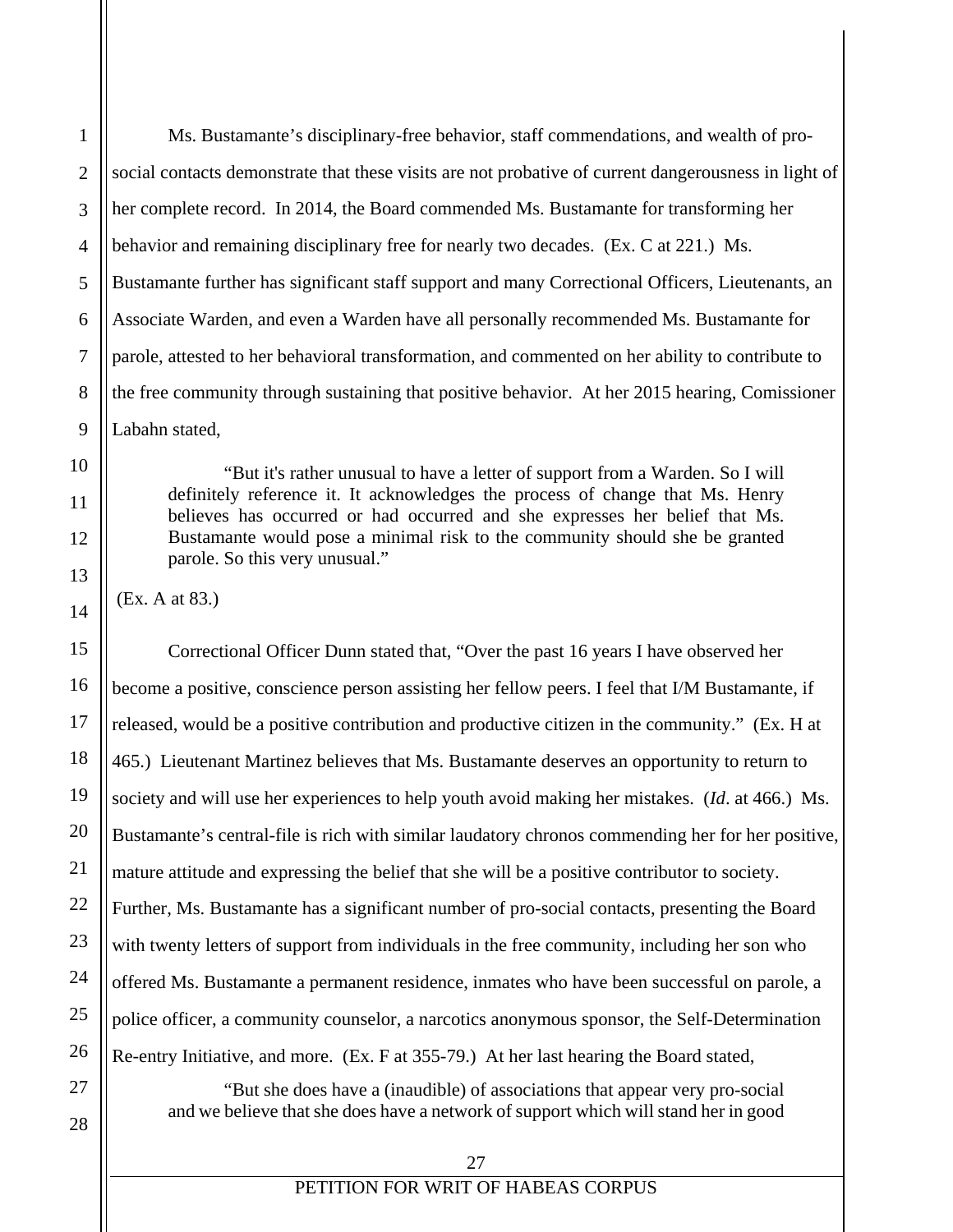stead when she is released, including certainly her son and her daughter-in-law and others as well."

## (Ex. A at 110.)

This long history of disciplinary-free behavior, numerous laudatory chronos, attesting to Ms. Bustamante's positive behavior and a strong pro-social network, all prove that any visits Ms. Bustamante had with a friend of her brother are not probative of current dangerous when considered in light of the complete record.

### **III. CONCLUSION**

The Board's 2015 denial of Ms. Bustamante's parole suitability is not supported by any evidence of current dangerousness. The Board failed to consider the entire record when determining if Ms. Bustamante had insight into the causative factors of her crime and arbitrarily ignored Ms. Bustamante's identified causative factors in favor of it's own theory, despite the fact that those identified factors were not inherently improbable. Next, the Board's finding that Ms. Bustamante's contact with a friend of her incarcerated brother was indicative of current dangerousness was inaccurate when considered in light of the entire record. The Board failed to provide any evidence of current dangerousness when it arbitrarily ignored Ms. Bustamante's demonstrations of insight. The record taken as a whole indicates that there is not the requisite nexus between any alleged lack of insight and current dangerousness. The Board's unsupported, arbitrary denial of parole violates Ms. Bustamante's due process rights

under the California Constitution. Thus, Ms. Bustamante respectfully asks this Court to grant her petition, set aside the Board's denial, and order a new timely suitability hearing be held. .Dated: Respectfully submitted,

 $\mathbf{B}v$ :

MICHAEL J. BRENNAN USC POST-CONVICTION JUSTICE PROJECT

On the Petition: Prabhjyot Dhillon Certified Law Student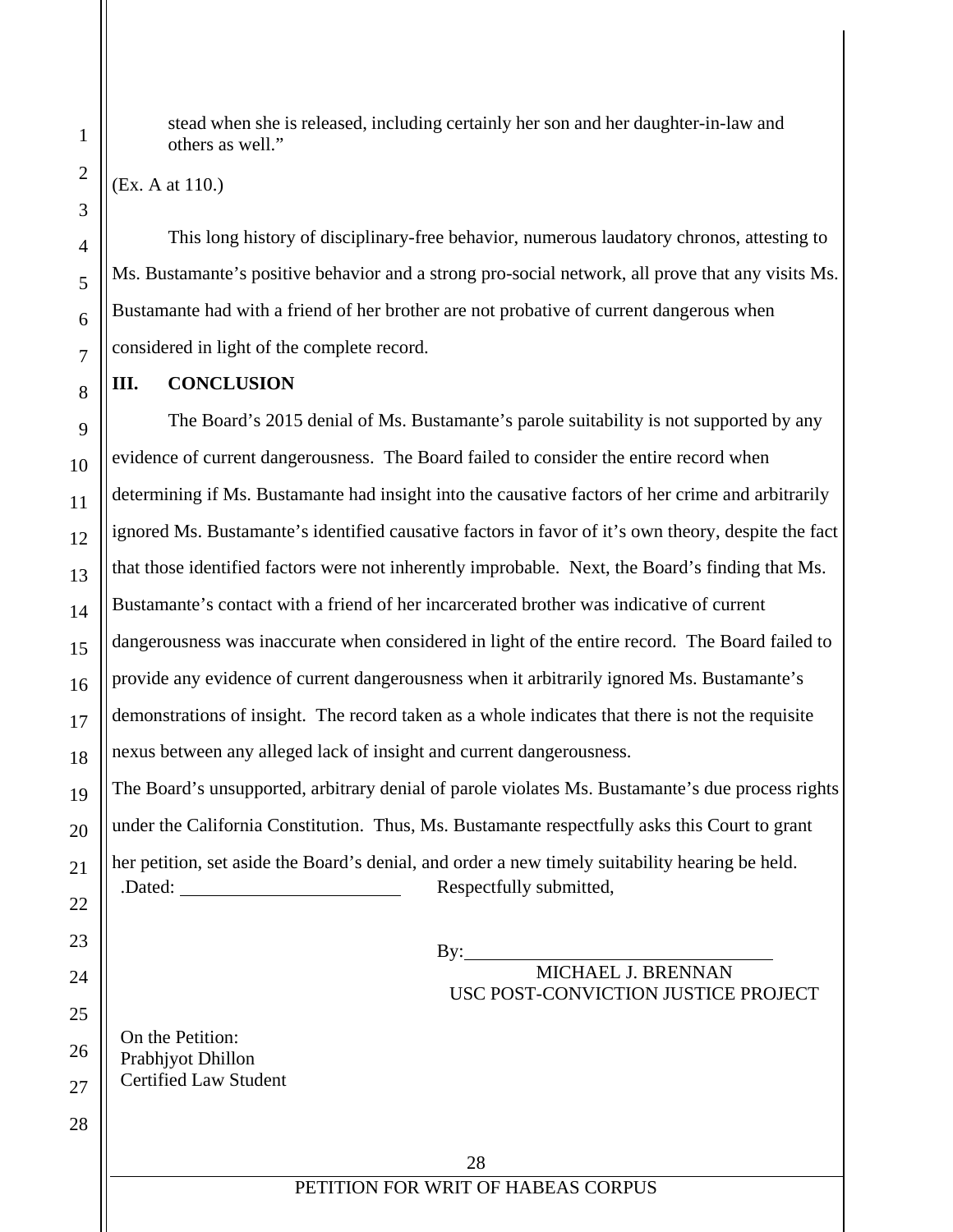# Sample Habeas Petition – Governor Reversal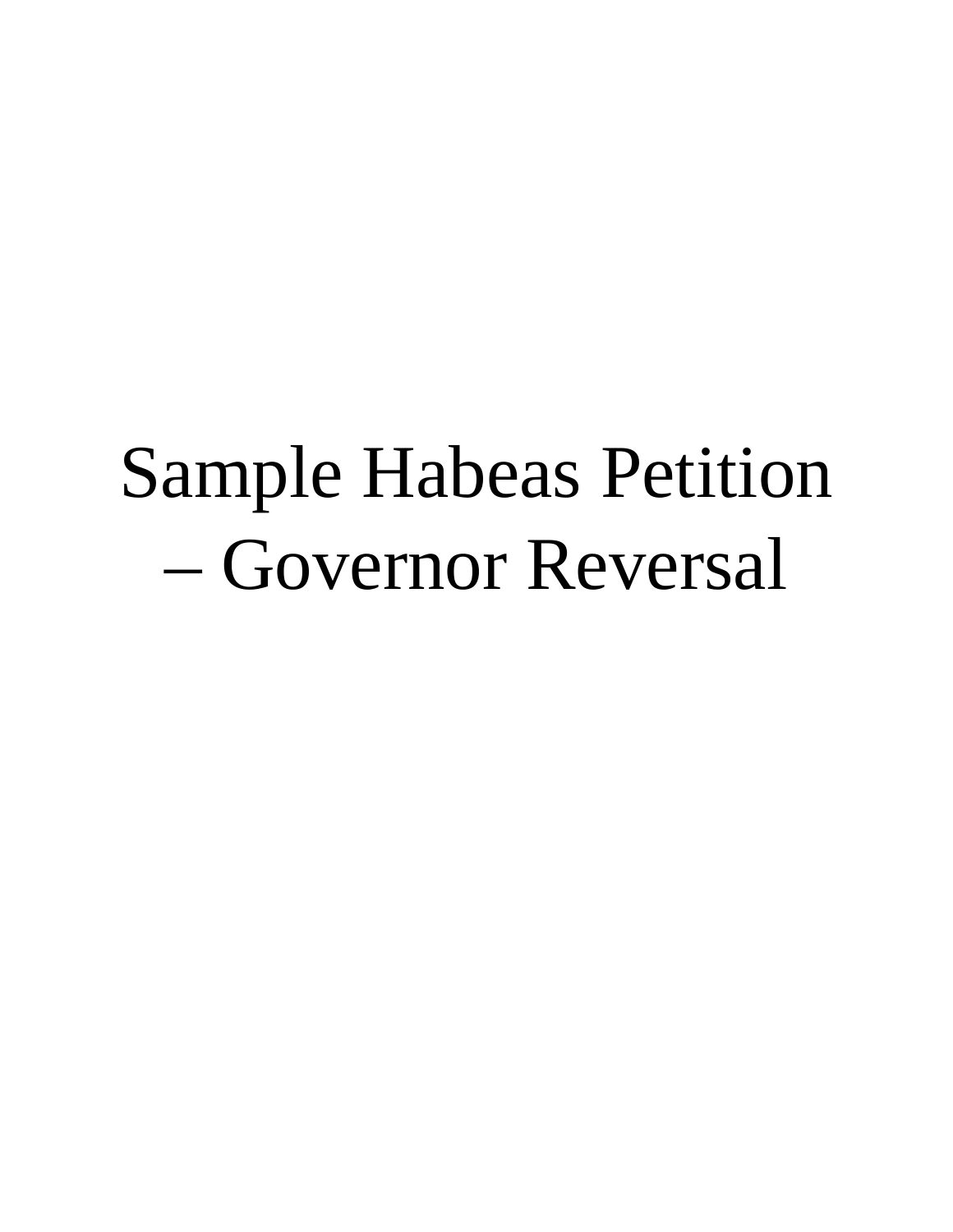| KEITH WATTLEY, SBN 203366<br>$\mathbf{1}$<br><b>UnCommon Law</b>                          |  |
|-------------------------------------------------------------------------------------------|--|
| 220 4th Street, Suite 103<br>$\overline{2}$                                               |  |
| Oakland, CA 94607<br>3<br>Telephone: (510) 271-0310                                       |  |
| Facsimile: (510) 271-0101<br>$\overline{4}$                                               |  |
| 5<br><b>Attorney for Petitioner</b>                                                       |  |
| RAMIN NIKOOSERESHT<br>6                                                                   |  |
| 7                                                                                         |  |
| 8<br>IN THE SUPERIOR COURT OF CALIFORNIA                                                  |  |
| 9<br><b>COUNTY OF SAN FRANCISCO</b>                                                       |  |
| 10                                                                                        |  |
| Case No.:<br>11<br>In re                                                                  |  |
| 12<br>PETITION FOR WRIT OF                                                                |  |
| HABEAS CORPUS; SUPPORTING<br>13<br>RAMIN NIKOOSERESHT,<br><b>MEMORANDUM OF POINTS AND</b> |  |
| 14<br><b>AUTHORITIES</b>                                                                  |  |
| 15<br>On Habeas Corpus.                                                                   |  |
| 16                                                                                        |  |
| 17                                                                                        |  |
| 18                                                                                        |  |
| 19<br>20                                                                                  |  |
| 21                                                                                        |  |
| 22                                                                                        |  |
| 23                                                                                        |  |
| 24                                                                                        |  |
| 25                                                                                        |  |
| $26\,$                                                                                    |  |
| 27                                                                                        |  |
| 28                                                                                        |  |
|                                                                                           |  |
|                                                                                           |  |

 $\overline{\phantom{a}}$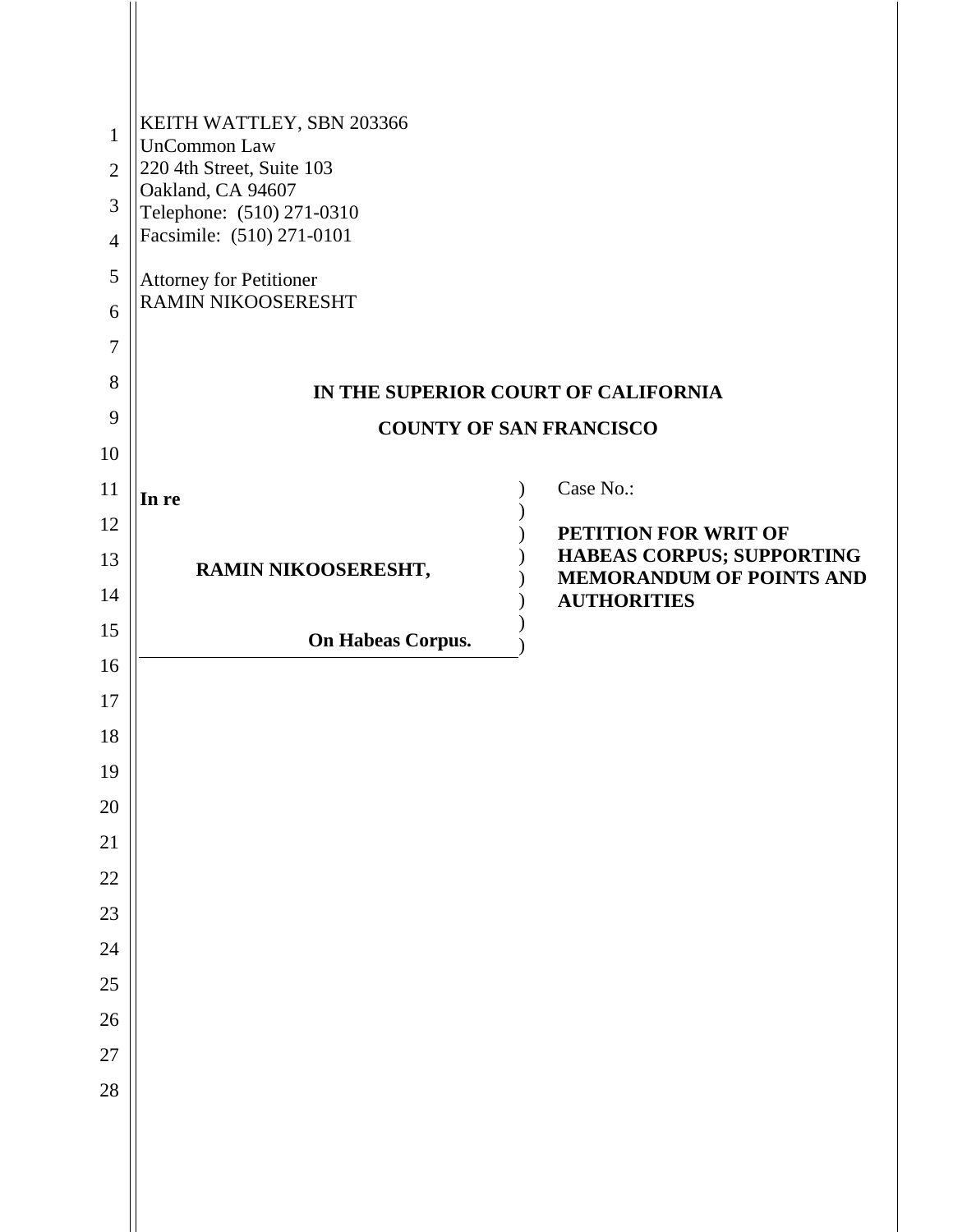| 1              | <b>TABLE OF CONTENTS</b>                                                               |  |
|----------------|----------------------------------------------------------------------------------------|--|
| $\overline{2}$ |                                                                                        |  |
| 3              |                                                                                        |  |
| $\overline{4}$ |                                                                                        |  |
| 5              |                                                                                        |  |
| 6              |                                                                                        |  |
| $\overline{7}$ |                                                                                        |  |
| 8              |                                                                                        |  |
| 9<br>10        |                                                                                        |  |
| 11             |                                                                                        |  |
| 12             |                                                                                        |  |
| 13             |                                                                                        |  |
| 14             |                                                                                        |  |
| 15             | THE GOVERNOR VIOLATED PETITIONER'S DUE PROCESS<br>$\mathbf{I}$ .                       |  |
| 16             | RIGHTS BECAUSE NO EVIDENCE IN THE RECORD SUPPORTS A                                    |  |
| 17             | FINDING THAT HE PRESENTS A CURRENT THREAT TO PUBLIC                                    |  |
| 18             | Due Process Requires Reversal of the Governor's Decision unless<br>A.                  |  |
| 19             | Some Evidence Demonstrates that Petitioner is a Current Threat to                      |  |
| 20             |                                                                                        |  |
| 21             | <b>B.</b><br>No Evidence in the Record Demonstrates that Petitioner Is a               |  |
| 22             | 1. The Evolution of Petitioner's Accounts of the Commitment                            |  |
| 23             | Offense Do Not Demonstrate that He is a Current Threat to                              |  |
| 24             |                                                                                        |  |
| 25             | 2. The Governor's Criticism of Petitioner's Accountability                             |  |
| 26             | and Insight Are Neither Supported by Evidence Nor Demonstrative                        |  |
| 27             |                                                                                        |  |
| 28             |                                                                                        |  |
|                | $\ddot{\mathbf{i}}$                                                                    |  |
|                | Petition for Writ of Habeas Corpus and Supporting Memorandum of Points and Authorities |  |
|                | In re RAMIN NIKOOSERESHT                                                               |  |

Ш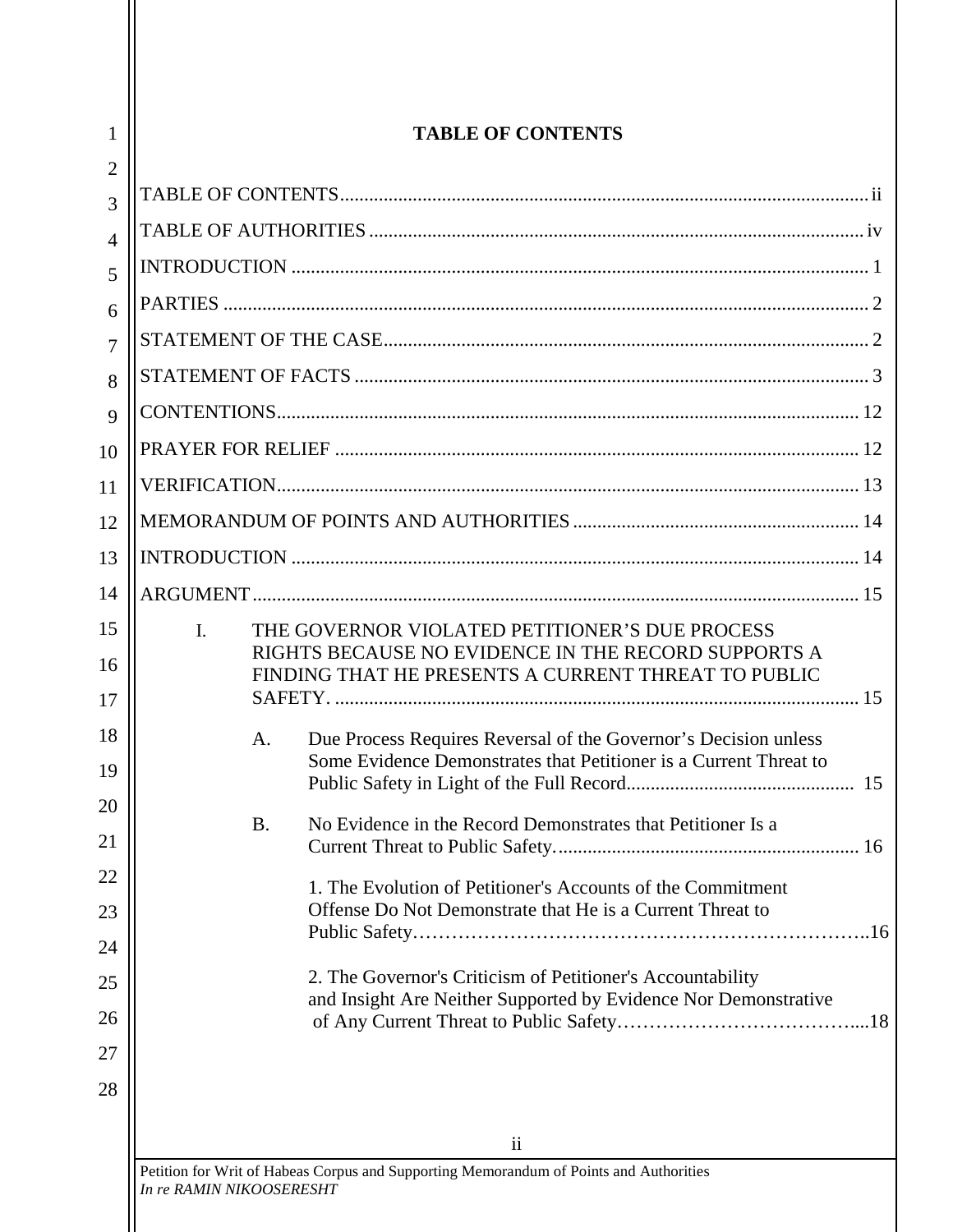| 1              | II. | THE APPROPRIATE REMEDY FOR THESE DUE PROCESS<br>VIOLATIONS IS AN ORDER VACATING THE GOVERNOR'S |  |
|----------------|-----|------------------------------------------------------------------------------------------------|--|
| $\overline{2}$ |     | REVERSAL AND REINSTATING THE BOARD'S GRANT OF                                                  |  |
| 3              |     |                                                                                                |  |
| $\overline{4}$ |     |                                                                                                |  |
|                |     |                                                                                                |  |
|                |     |                                                                                                |  |
|                |     |                                                                                                |  |
|                |     |                                                                                                |  |
|                |     |                                                                                                |  |
| 10             |     |                                                                                                |  |
|                |     |                                                                                                |  |
| 12             |     |                                                                                                |  |
| 13             |     |                                                                                                |  |
| 14             |     |                                                                                                |  |
| 15             |     |                                                                                                |  |
| 16             |     |                                                                                                |  |
| 17             |     |                                                                                                |  |
| 18             |     |                                                                                                |  |
| 19             |     |                                                                                                |  |
| 20<br>21       |     |                                                                                                |  |
| $22\,$         |     |                                                                                                |  |
| 23             |     |                                                                                                |  |
| 24             |     |                                                                                                |  |
| 25             |     |                                                                                                |  |
| 26             |     |                                                                                                |  |
| $27\,$         |     |                                                                                                |  |
| 28             |     |                                                                                                |  |
|                |     |                                                                                                |  |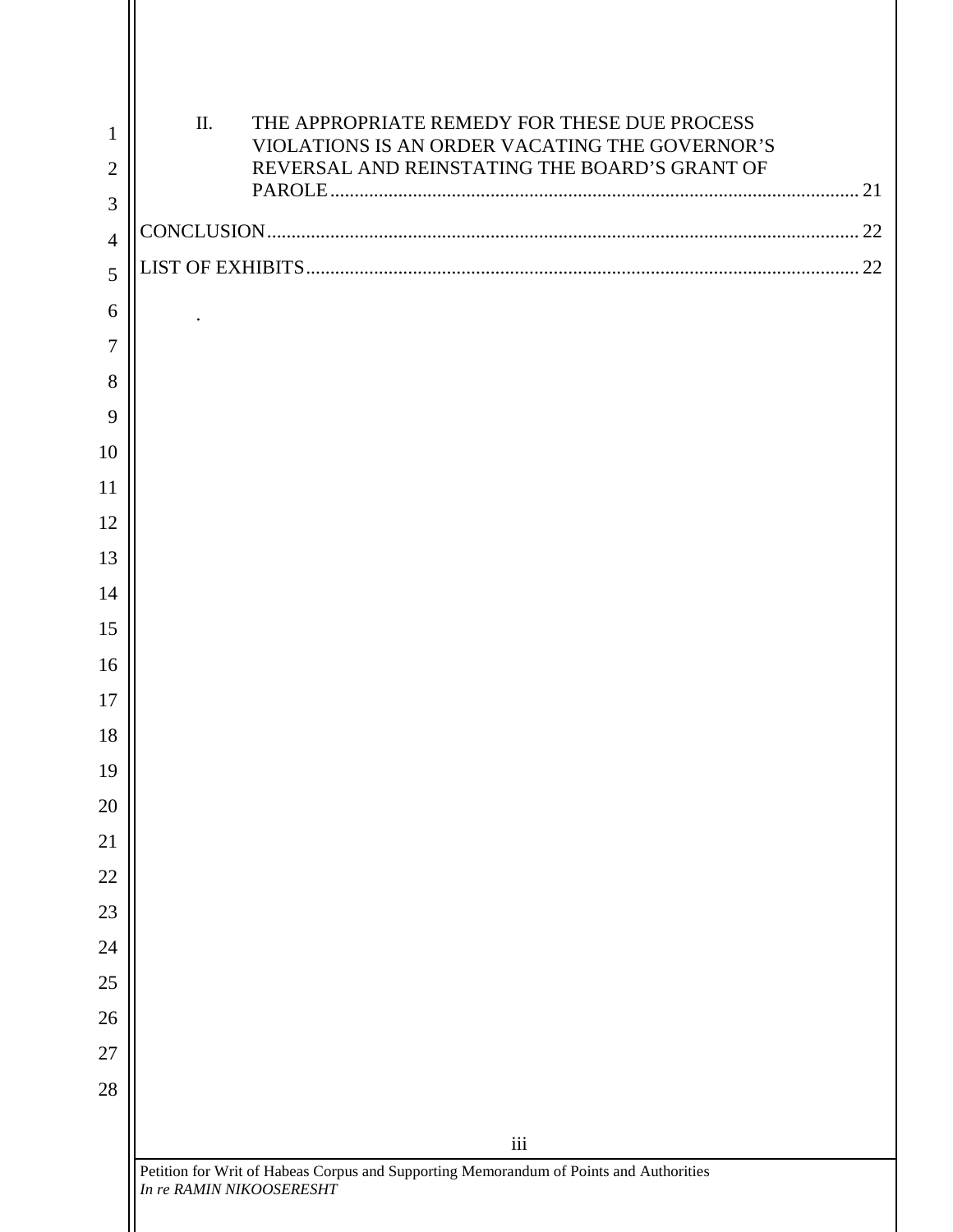| 1              | <b>TABLE OF AUTHORITIES</b> |
|----------------|-----------------------------|
| $\overline{2}$ | <b>U.S. CONSTITUTION</b>    |
| 3              |                             |
| 4              | <b>FEDERAL CASES</b>        |
| 5              |                             |
| 6              |                             |
| 7              | <b>STATE CASES</b>          |
| 8              |                             |
| 9              |                             |
| 10             |                             |
| 11             |                             |
| 12             |                             |
| 13             |                             |
| 14             |                             |
| 15             |                             |
| 16             |                             |
| 17             |                             |
| 18             |                             |
| 19             |                             |
| 20             |                             |
|                |                             |
| 21             |                             |
| 22             |                             |
| 23             |                             |
| 24             |                             |
| 25             |                             |
| 26             |                             |
| 27             |                             |
| 28             |                             |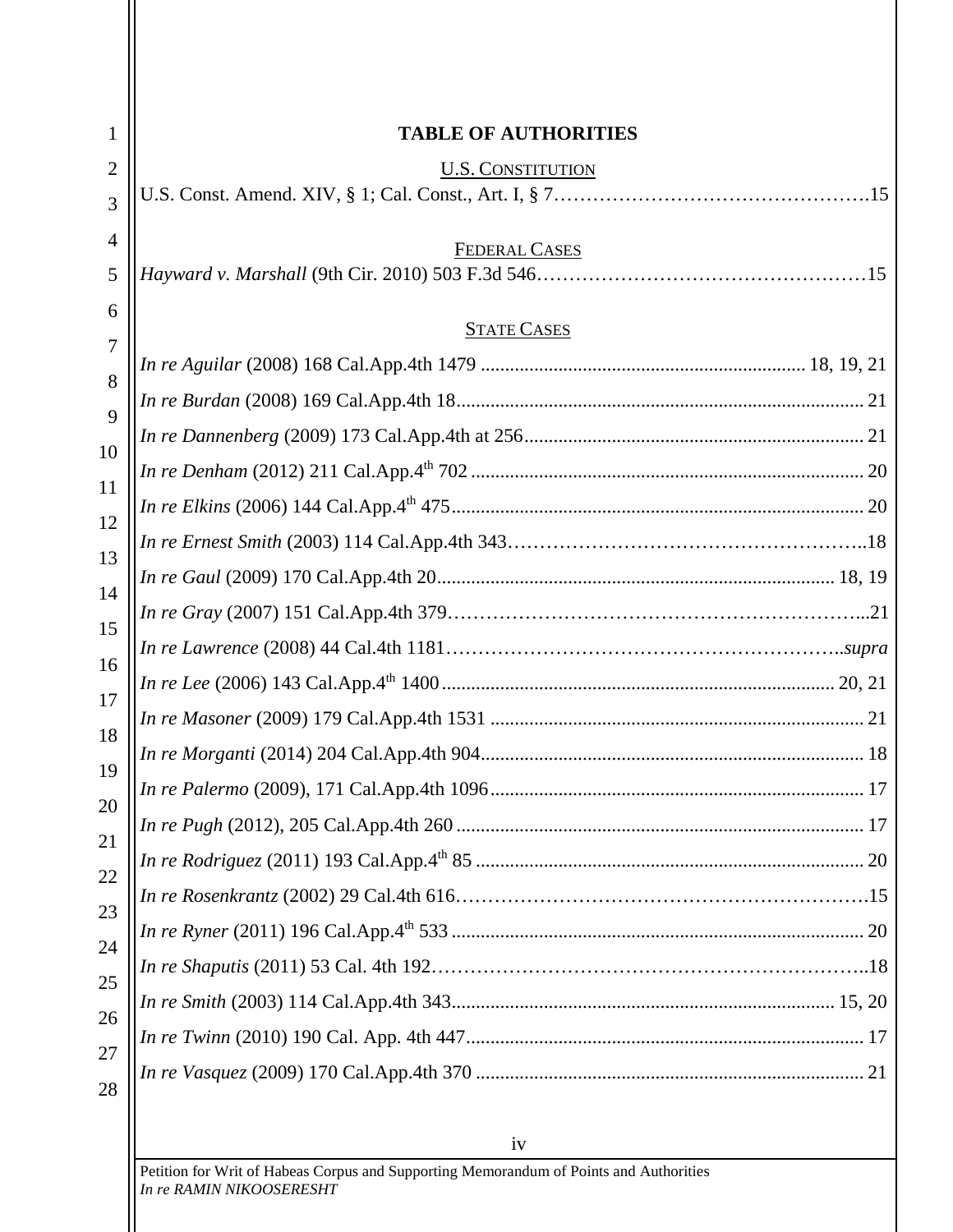| $\mathbf{1}$   | <b>STATE STATUTES</b>                                                                                              |
|----------------|--------------------------------------------------------------------------------------------------------------------|
| $\overline{2}$ |                                                                                                                    |
| 3              |                                                                                                                    |
| $\overline{4}$ | <b>STATE REGULATIONS</b>                                                                                           |
| $\sqrt{5}$     |                                                                                                                    |
| 6              |                                                                                                                    |
| $\overline{7}$ |                                                                                                                    |
| 8              |                                                                                                                    |
| 9              |                                                                                                                    |
| 10             |                                                                                                                    |
| 11             |                                                                                                                    |
| 12             |                                                                                                                    |
| 13             |                                                                                                                    |
| 14             |                                                                                                                    |
| 15             |                                                                                                                    |
| 16             |                                                                                                                    |
| $17\,$         |                                                                                                                    |
| 18             |                                                                                                                    |
| 19             |                                                                                                                    |
| 20             |                                                                                                                    |
| 21<br>22       |                                                                                                                    |
| 23             |                                                                                                                    |
| 24             |                                                                                                                    |
| 25             |                                                                                                                    |
| 26             |                                                                                                                    |
| $27\,$         |                                                                                                                    |
| 28             |                                                                                                                    |
|                |                                                                                                                    |
|                | $\mathbf{V}$                                                                                                       |
|                | Petition for Writ of Habeas Corpus and Supporting Memorandum of Points and Authorities<br>In re RAMIN NIKOOSERESHT |
|                |                                                                                                                    |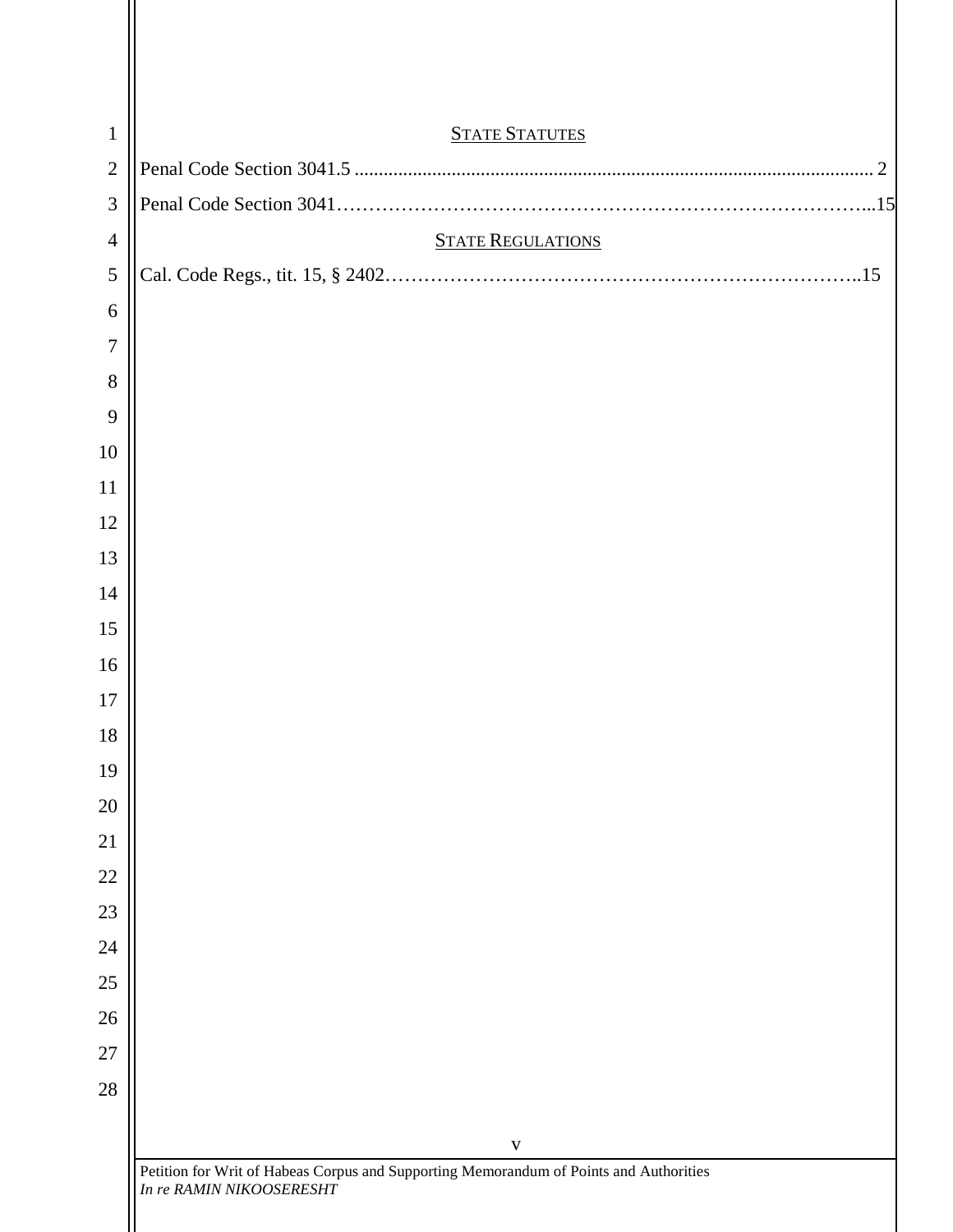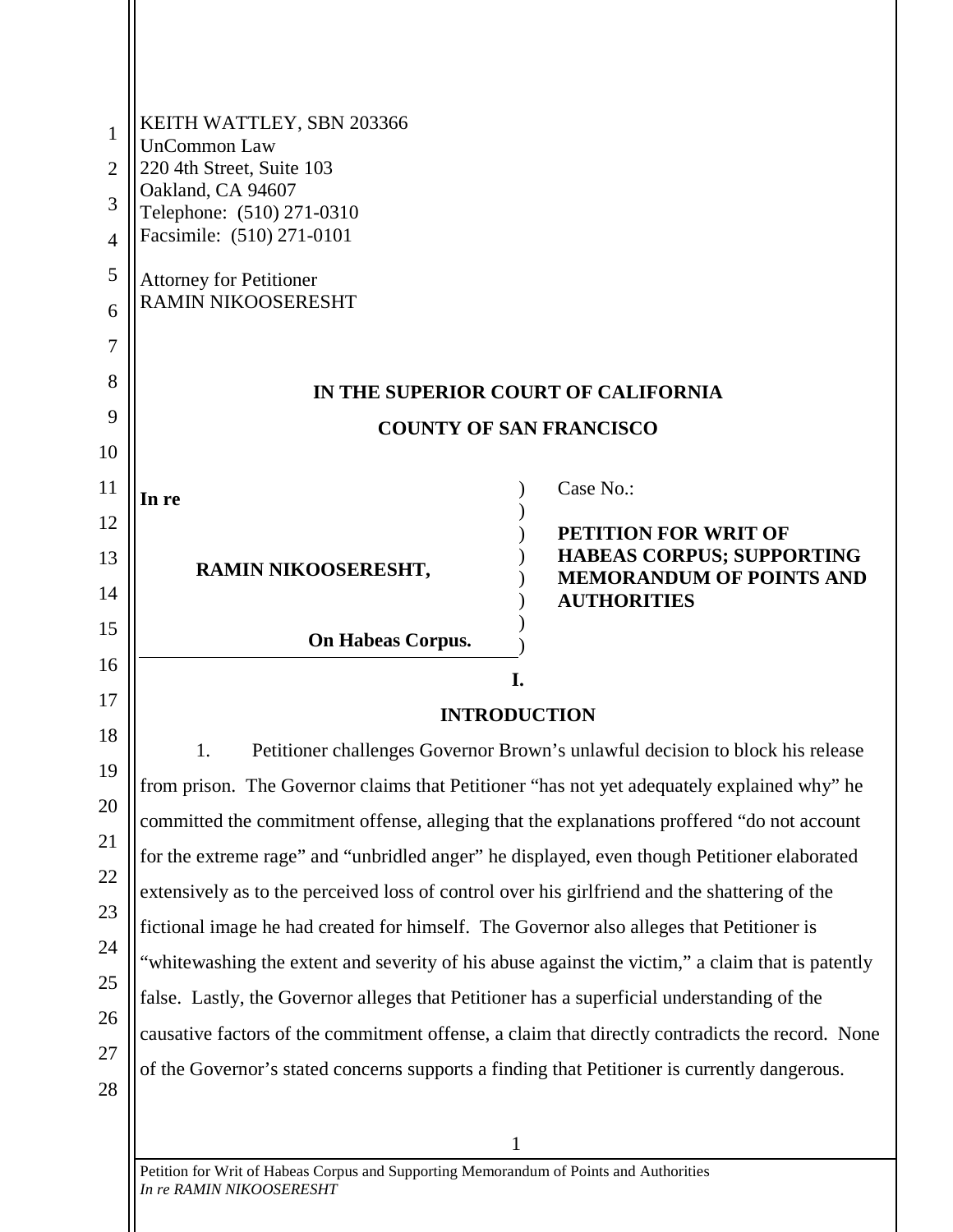2 1 2 3 4 5 6 7 8 9 10 11 12 13 14 15 16 17 18 19 20 21 22 23 24 25 26 27 28 Petitioner therefore seeks an order from this Court vacating the Governor's decision and reinstating the Board's grant of parole. **II. PARTIES** 2. Petitioner Ramin Nikooseresht (H-66070) is a prisoner of the State of California, unlawfully confined at the Correctional Training Facility in Soledad, California. 3. Respondent Edmund G. Brown Jr. is the Governor of the State of California, the office responsible for reversing Petitioner's parole grant. 4. Respondent Marion Spearman is the Warden of the Correctional Training Facility in Soledad, California where Petitioner remains unlawfully confined. Warden Spearman is Petitioner's legal custodian. **III. STATEMENT OF THE CASE** 5. On January 20, 1993, Petitioner was convicted of murder in the second degree. (Abstract of Judgment, dated February 16, 1993, attached hereto as Exhibit A.) Petitioner was sentenced to fifteen years to life in prison. (Ex. A.) He became eligible for parole on April 25, 2002. (Transcript of Parole Consideration Hearing, May 8, 2013, attached hereto as Exhibit B, at 3.) 6. On May 8, 2013, at Petitioner's sixth parole suitability hearing, the Board of Parole Hearings denied him parole for three years, expressing doubt about his credibility and insight based on his previous statements about the crime. (See Ex. B, at 132.) 7. On June 25, 2014, the Board decided, on its own motion, that Petitioner's next hearing should actually be held earlier because of his educational advancements and self-help participation. (Miscellaneous Decision, dated June 25, 2014, attached hereto as Exhibit C.) 8. On March 5, 2015, at Petitioner's seventh parole consideration hearing, the Board found him suitable for parole because he no longer presents an unreasonable risk to public safety. (Transcript of Parole Consideration Hearing, March 5, 2015, attached hereto as Exhibit D, at 117.)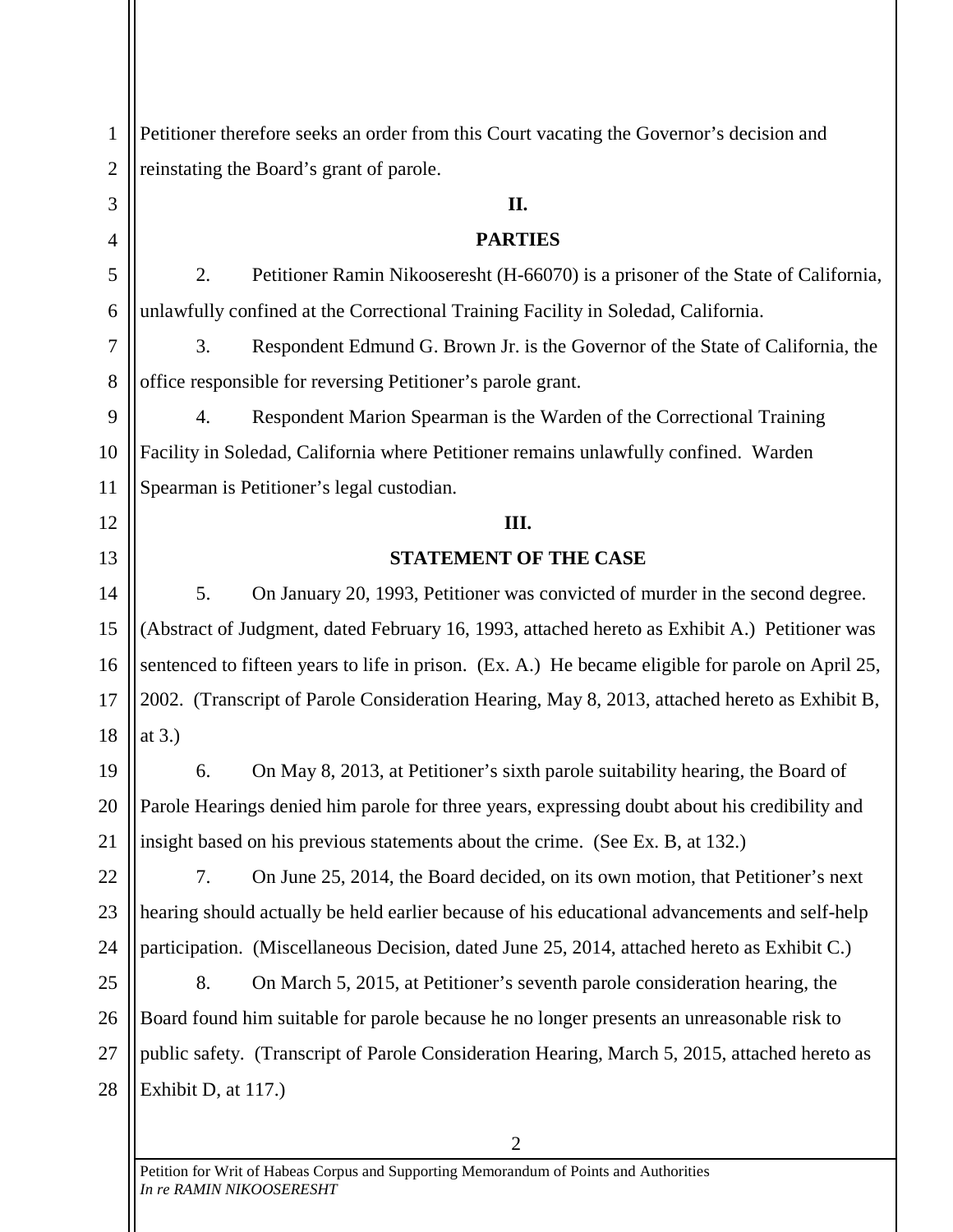9. On July 10, 2015, the Governor reversed Petitioner's parole grant, alleging a lack of insight into the causative factors of the anger that contributed to the commitment offense. (See Governor's Reversal Decision, attached hereto as Exhibit E, at 2.)

#### **IV.**

#### **STATEMENT OF FACTS**

# **COMMITMENT OFFENSE AND RELATED STATEMENTS**

10. Petitioner met Debbie DeLeon, the victim, in June 1991 while working at a yogurt shop in Los Angeles. (Ex. D, at 41.) At the time, Petitioner was 24 years old and Ms. DeLeon was 16 years old and in high school. (*Id.*, at 41, 47.) Petitioner lied to Ms. DeLeon, telling her that he was half-French, half-Iranian, a successful UCLA graduate and had a highpaying job. (*Id.*, at 47.) In fact, Petitioner had moved to the United States a year earlier to pursue college but was unable to afford the schooling. (*Id.,* 21, 38.) Instead, he was working two jobs and struggling to make ends meet, feeling hopeless and worthless. (*Id.*, at 43, 47.)

11. Petitioner found that his relationship with Ms. DeLeon was an escape for him from his financial and personal troubles, and that making her happy "validated his existence." (*Id.*, at 43.) Ms. DeLeon saw him as the person he yearned to be. However, Petitioner lost both jobs five weeks prior to the commitment offense. (*Id.*, at 49.) He did not have enough money to keep up his image with Ms. DeLeon, so he broke up with her to avoid telling her the truth about who he was. (*Id.*, at 49, 53.) But, he continued to call her and approach her on her way to school, getting back together with her and then breaking up again in the weeks leading to the commitment offense. (*Id.*, at 54.) He became increasingly depressed.

12. Ms. DeLeon's mother was concerned about their relationship and often set rules about how often Ms. DeLeon could see Petitioner. (*Id.*, at 44, 46.) On April 22, 1991, Ms. DeLeon called Petitioner in the early evening. (*Id.*, at 55.) She was upset, because her mother had punished her upon learning Ms. DeLeon was still seeing him. (*Id.*) At that time, Petitioner was feeling depressed, purposeless, and hopeless and had planned to commit suicide. (*Id.*, at 55.)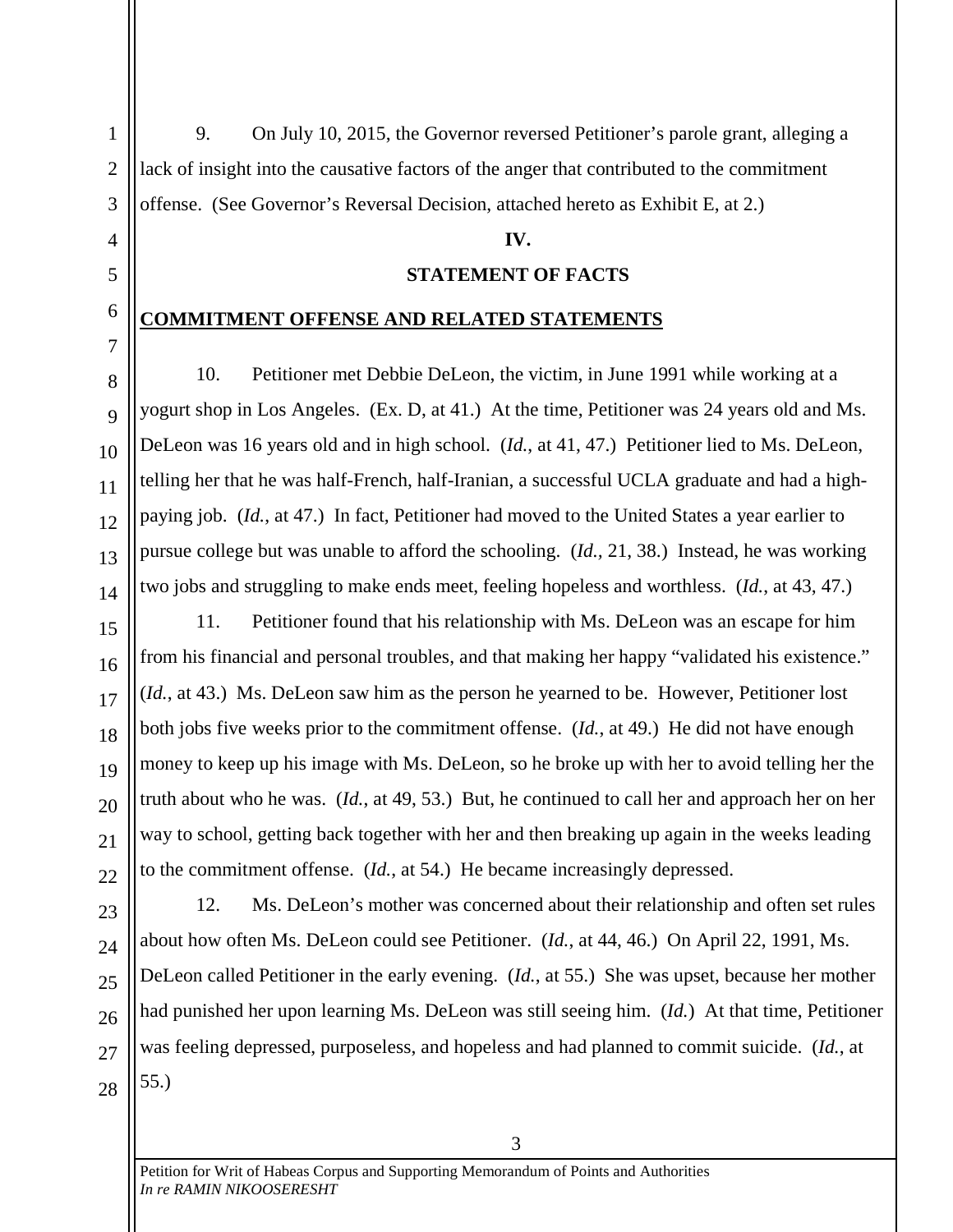1

13. Petitioner wanted to spend his last days with Ms. DeLeon. (*Id*., at 53-54, 56). The next day, he picked her up and they drove to San Francisco. (*Id.*, at 53-54.) He wanted to separate her from her family, to be as isolated as possible, so they could spend time together and he could ensure she would remember him in the way he wanted to be remembered. (*Id.*, at 53-54, 56.) The day after the two arrived in San Francisco, Petitioner revealed to Ms. DeLeon that he intended to commit suicide that night. (*Id.*, at 52.) Ms. DeLeon became afraid, locked herself in the bathroom, and cried. (*Id.*, at 52.) She was unresponsive to Petitioner's attempts to calm her, which made him feel a loss of control over her. (*Id.*, at 52.) Petitioner went to the hotel bar, and returned to find Ms. DeLeon asleep in the room. (*Id.*, at 53, 57.) For three or four hours, Petitioner remained in the hotel room, contemplating what to do. (*Id.*, at 58-59.)

14. After sitting in the room for hours while she slept, upset and angry that he had – for the first time – revealed weakness to Ms. DeLeon, Petitioner grabbed her by the neck and, when she began to wake up, bit her and tried to strangle her with his hands. (*Id.*, at 63.) He head-butted Ms. DeLeon, and when she stopped moving, Petitioner suffocated her with a pillow. (*Id.*, at 64-65.) He then put her head under the sink to ensure she was dead. (*Id.*, at 65.) After he killed Ms. DeLeon, he bathed and dressed her. (*Id.*, at 67-68.)

15. Petitioner then cut Ms. DeLeon's wrist to determine how deep to cut into his own tendon to take his own life. (*Id.*, at 69.) He cut his wrists and soon lost consciousness. (*Id.*, at 69.) However, Petitioner panicked when he regained consciousness and realized he had not succeeded in committing suicide. (*Id.*, at 69-70.) He called a former coworker to tell him what had happened, and the coworker called Petitioner's family, who then called police. (*Id.*, at 70-71.) Police went to the room and found Ms. DeLeon's body and found Petitioner bleeding from self-inflicted wounds. (*Id.*, at 72.)

16. At the time of sentencing, Judge Laurence Kay of this Court struck three alleged circumstances in aggravation because the crime did not involve great violence "as murders go": "I think not to minimize what happened here in any fashion, but insofar as the statement that this crime involved great violence, there was in a perverse way a certain amount of tenderness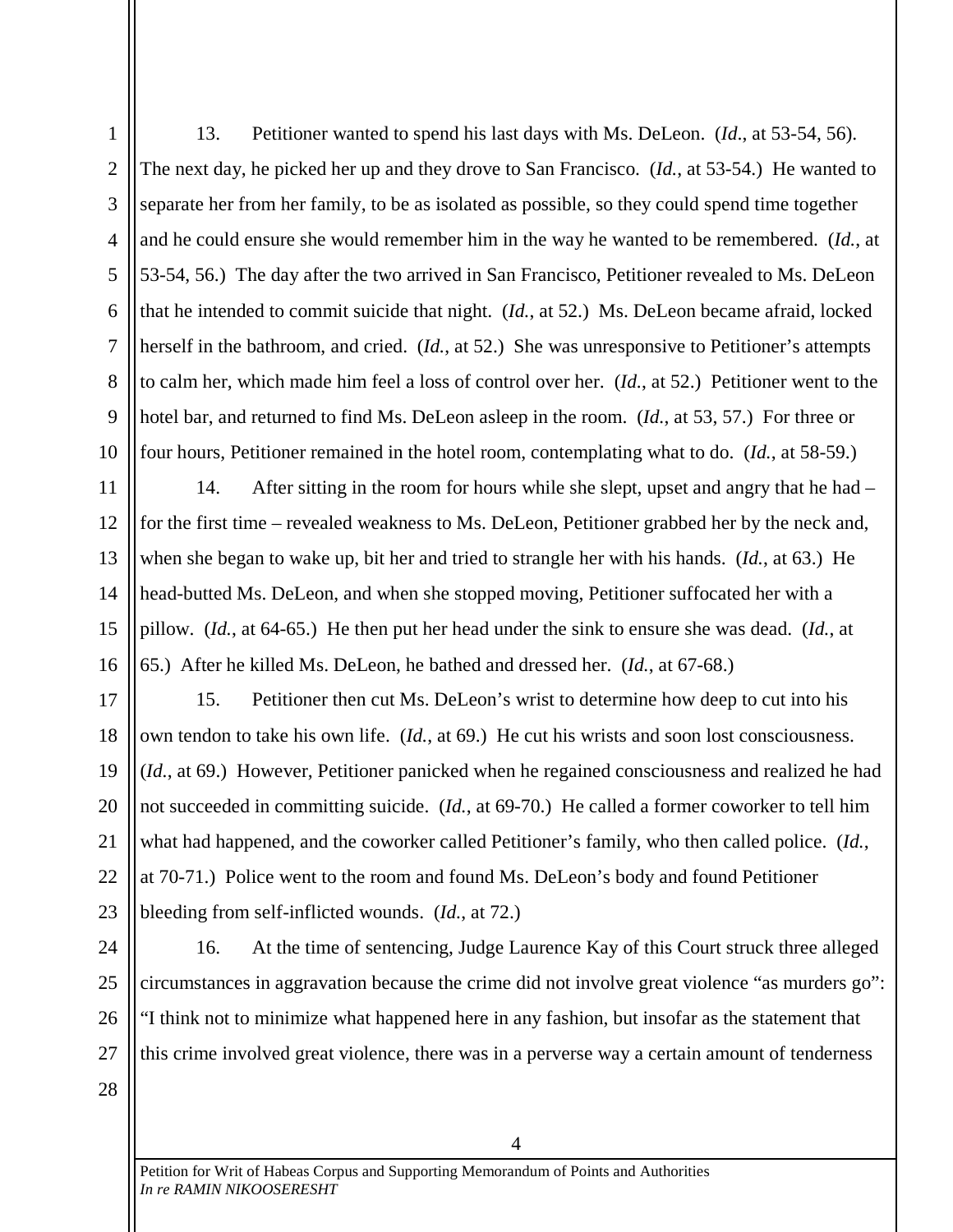in the mind of Mr. Nikooseresht at the time." (Sentencing Transcript, dated February 10, 1993, attached hereto as Exhibit F, at 14.)

2 3

4

5

6

7

8

11

21

22

23

24

25

26

27

28

1

17. Up until the day of his May 5, 2010, parole hearing, Petitioner maintained that he and Ms. DeLeon had made a suicide pact and that his survival was not intended. He did not discuss the crime during his 2010 parole hearing; however, the commissioners at that hearing adopted his statements about a suicide pact from the Probation Officer's Report and from prior reports in his prison file. (Decision Pages of 2010 Parole Hearing Transcript, attached hereto as Exhibit G, at Decision Page 1 through Decision Page 5.)

9 10 12 13 14 15 16 17 18 19 20 18. Immediately after his May 5, 2010, parole hearing, Petitioner admitted for the first time, in a letter to Ms. DeLeon's mother that there was never a suicide pact and that he killed her daughter because of his distress over the thought of her discovering the truth about his many failings and lies. He wrote, "I could not bear the thought of Debbie finding out about my personal problems. Even though I was going to die, the thought of Debbie remembering me as a loser for the rest of her life was such disgrace to me that I decided to eliminate such possibility by taking her life." (Letter to Ms. Gutierrez, dated May 5, 2010, attached hereto as Exhibit H, at 2.) He wrote a similar two-page letter to the victim's sister in August of that year, admitting that he had been lying about having a suicide pact: "The shame and embarrassment on my part were too overwhelming. But again, after seeing your mother's suffering, I realize telling the truth is the least I can do, and I truly apologize for not doing so sooner."<sup>1</sup> (See Letter to Ms. Lisa DeLeon, dated August 26, 2010, attached hereto as Exhibit I, at 2.)

19. Petitioner's description of his motivations during both his May 8, 2013, and March 5, 2015, hearings was consistent with his letters to Ms. DeLeon's family back in 2010. (See Ex. B at 25-29 [admitting in 2013 that there was never a suicide pact and that he lied in order to avoid responsibility and to "lessen the impact of my crime"], 30 ["I killed Debbie because I didn't want her to think of me as a loser for the rest of her life after I was dead."]; see also Ex. D at 49-51 [admitting that the suicide pact was "the lie that I told for 17 years," even

 $1$  The 2010 parole hearing was apparently the first time Petitioner saw Ms. DeLeon's mother since his sentencing hearing seventeen years earlier.

l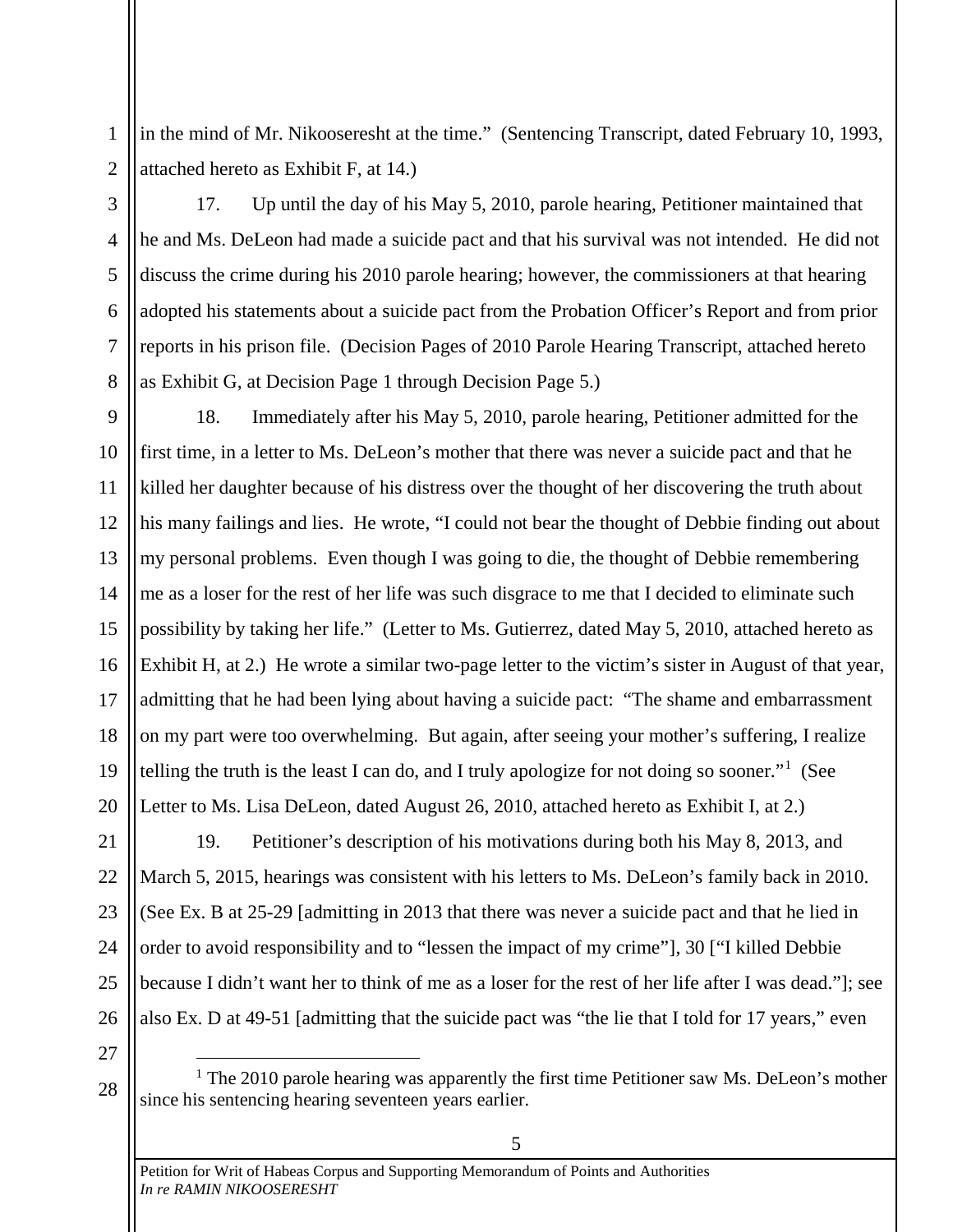1 2 3 4 5 6 7 "while knowing that nobody believes my lies, not the judge, not my own attorney at the trial, and obviously, surely, none of the Commissioners."], 62 [So my killing her – it was about owning her. It was about controlling her for good. That was my motivation for taking Debbie DeLeon's life."].) Again, the 2013 hearing panel cited only *earlier* untruthful statements for its finding that Petitioner lacked credibility. The 2013 panel did not identify any untruthful statements Petitioner made during the 2013 hearing itself. Nor did the 2015 panel cite any untruthful statements made in that hearing.

8 9 10 11 12 13 14 15 16 17 18 19 20 20. The issue of Petitioner's credibility and the basis for the Board's assertion that he lacked it are important for four reasons. First, a previous decision finding Petitioner suitable for parole was reversed by then-Governor Schwarzenegger on the grounds that he lacked credibility and needed further programming to understand the factors contributing to his crime. (Indeterminate Sentence Parole Release Review, dated March 24, 2009, attached hereto as Exhibit J, at 2 [asserting a need for programs dealing with relationships].) Second, Petitioner's programming efforts in the years since Governor Schwarzenegger's parole reversal have specifically helped him – to the Board's ultimate satisfaction – admit the truth about his crime and understand all of its contributing factors. In addition to completing several formal selfhelp and therapeutic programs, Petitioner completed four separate book reports during this period, specifically targeting (1) the misunderstanding and mistreatment of co-dependence, (2) emotionally abusive relationships, (3) dealing with relationship breakups and (4) rage. (See Book Reports, attached hereto as Exhibit K.)

21 22 23 24 25 26 27 28 21. Third, the Board's *sua sponte* decision in June 2014 to conduct Petitioner's subsequent hearing roughly 18 months early expressly acknowledged that the 2013 denial was based on Petitioner's previous lies about the crime, which made it difficult for the 2013 panel to assess his insight into the crime. (Ex. C.) That *sua sponte* advancement was, in turn, based on Petitioner's participation (subsequent to the 2013 hearing) in a variety of programs that helped him gain insight into the factors contributing to his crime. (*Id*. [citing Petitioner's participation in the Alternatives to Violence Project, Criminals and Gangmembers Anonymous, Alternatives to Family Violence and Getting Out by Going In, as well as his college graduation

6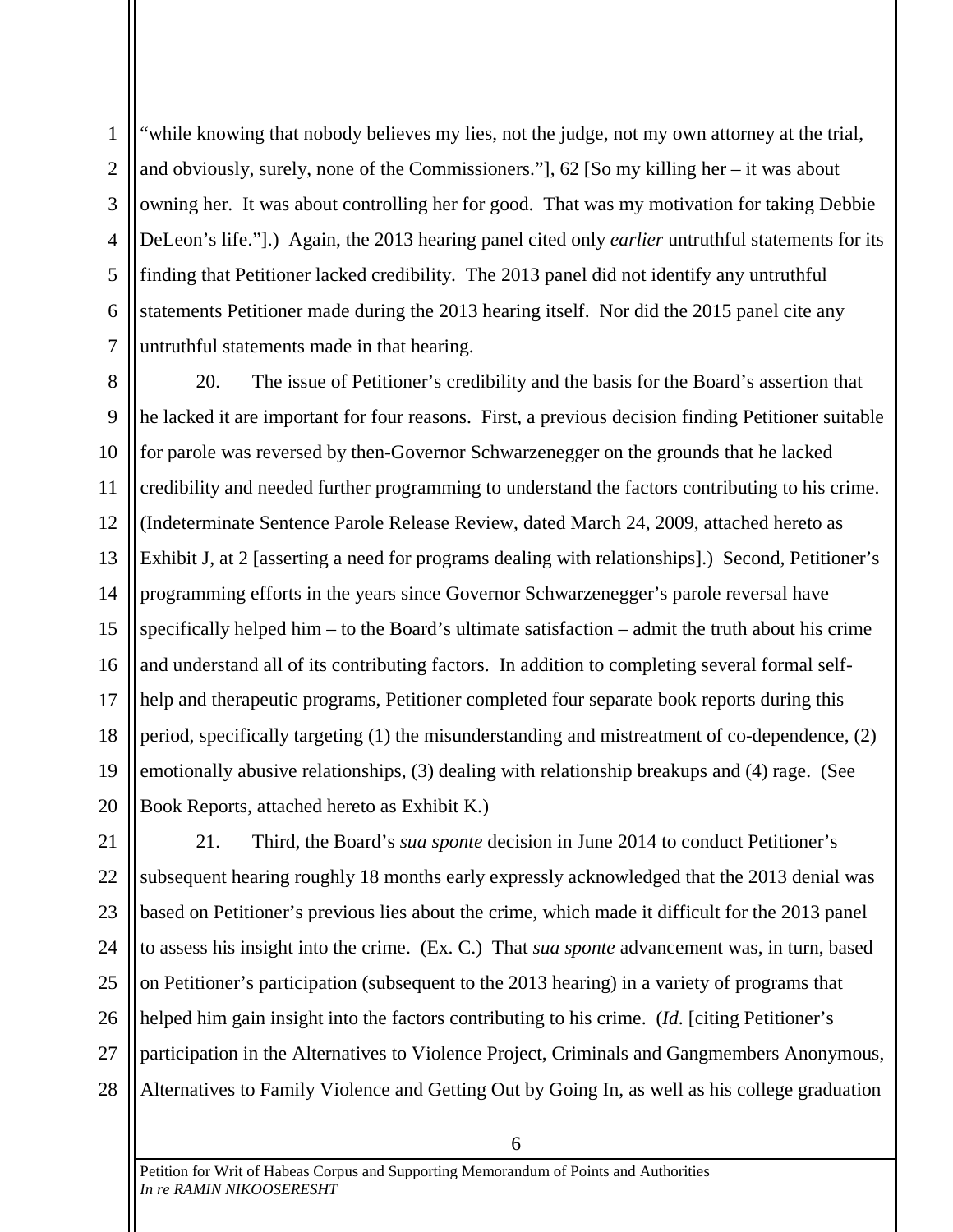as "new information" indicating that "Mr. Nikooseresht meets the standard to advance his next hearing."].)

22. Fourth and finally, as will be seen below, the panel at Petitioner's next hearing, in 2014, confirmed that his substantial programming efforts and other gains had addressed the earlier credibility and insight issues.

# **BACKGROUND**

23. Petitioner grew up in a two-parent home with one younger sister in Tehran, Iran. (Ex. D, at 17.) His father was the director of a local television station, and his mother was the accountant for that business. (*Id*.) He reports his mother was controlling and critical, and taught Petitioner not to express feelings or talk about problems openly in order to protect the image of his family. (*Id.*, at 26.) He was constantly reminded he was the only son, and told never to disappoint the family. (*Id.*, at 35.) Petitioner was occasionally truant from school and would lie as a means to impress others. (*Id.*, at 17.) He sought to project an image of perfection at all times.

24. Petitioner was 14 years old when a revolution erupted in Iran, resulting in his parents both losing their jobs for political reasons. (*Id.*, at 17.) Petitioner's father went into hiding, his whereabouts unknown to anyone in the family, returning to Iran only once in the following five years. (*Id.*) Authorities threatened his family regarding his father's whereabouts, and once planted a bomb in his mother's vehicle. (*Id.*) Petitioner's family suffered severe financial difficulties as a result of the political unrest.

25. Because of the ongoing war with Iraq, Petitioner and his sister left Iran and moved to France when he was 17. (*Id.*, at 19.) Their mother remained in Iran to be closer to their father. (*Id.*, at 17-18.) Petitioner completed his senior year of high school in France and enrolled in the university upon completion of high school to pursue degrees in mathematics and physics. (*Id.*, at 20.) He attended three years of college, but learned he could not complete his degree because he was not a French citizen. (*Id.*) He worked as a hotel receptionist in France

1

2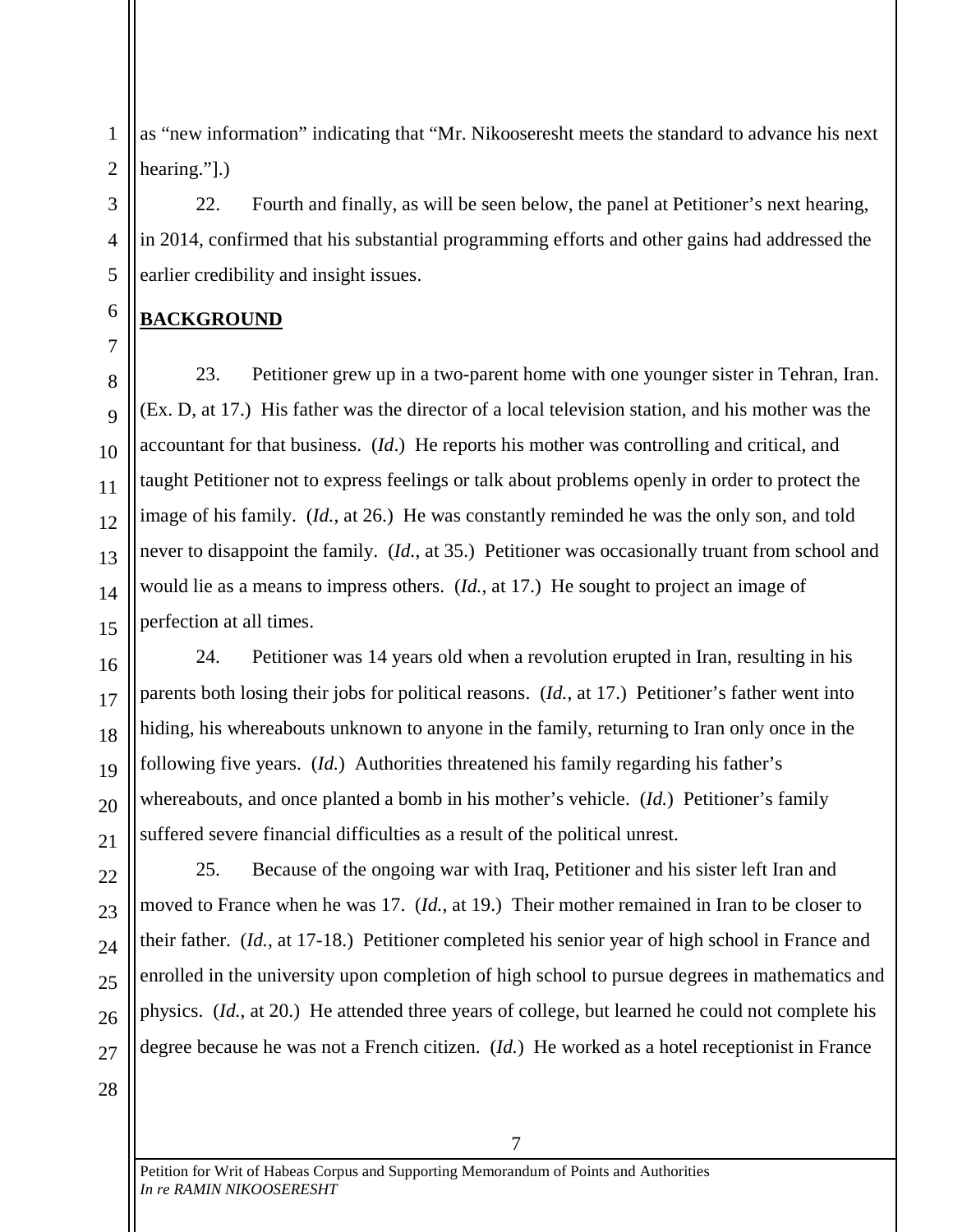for some time, then moved to the United States at age 24 in the hopes of finally finishing his degree to become an aeronautical engineer. (*Id.*, at 20-21, 33.)

26. Petitioner found himself unable to complete his degree because of the high cost of a university education in the United States. (*Id.*, at 38.) Petitioner worked for a yogurt shop and for his uncle's business to make ends meet.

# **EXEMPLARY PRISON CONDUCT**

27. The Board acknowledged that Petitioner has never received a serious rule violation report and received only one 128 (non-disciplinary memorandum), in 1993, during the entirety of his 22 years of incarceration. (Ex. D, at 91.) (*Id.*) Petitioner has also maintained the lowest possible classification (security) score. (*Id.*, at 79.)

28. Petitioner has worked several jobs in prison, including clerking, computer filing, and record-keeping positions. (*Id.*, at 79.) He was observed by supervisors as "skillful, dependable and had a good rapport with everyone [he] worked with." (*Id.*)

29. The Board observed that Petitioner had attended a "multiplicity" of different programming. (*Id.*, at 80.) In just the two years between 2013 and 2015, Petitioner participated in more than a dozen violence prevention courses or workshops having to do with addressing domestic violence. (*Id.*, at 90.) Petitioner also taught GED classes and facilitated Alternatives to Family Violence groups for other inmates. (*Id.*, at 82.) Other programming included courses in anger management and family values. (*Id.*, at 83, 86.)

30. Petitioner worked with Dr. Hewchuck, a staff psychologist at the Correctional Training Facility, in reflective process groups for five years. (*Id.*, at 99; see also Letter from E. W. Hewchuck, Ph.D., dated August 6, 2010, attached hereto as Exhibit L.) He also had numerous letters from people pledging wide ranging support for Petitioner upon his release.

31. Petitioner completed a dual degree in Economics and Mathematics from the University of London in 2012. (Ex. B, at 135.)

8

1

2

3

4

5

6

7

8

9

10

11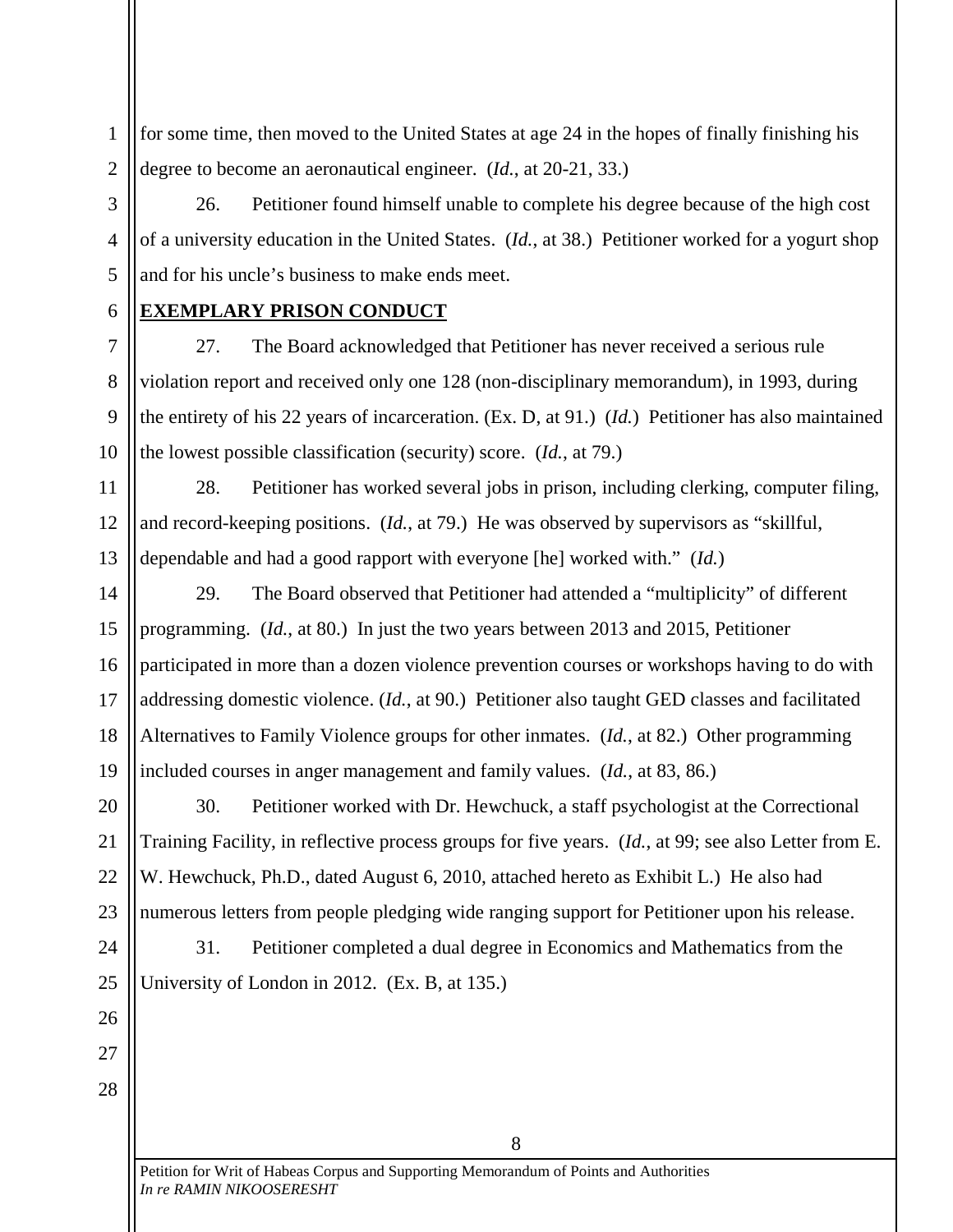## **PLANS FOR RELEASE ON PAROLE**

32. Petitioner plans to return to Iran upon his release from prison. (Ex. D, at 94-95.) He does have an Immigration and Customs Enforcement (ICE) hold, but still requires cooperation from ICE and the Pakistani Embassy for him to reenter that country.<sup>2</sup> (*Id.*) His mother plans to accompany him to Iran if he is permitted to return there. (*Id.*, at 95.)

33. If Petitioner is unable to return to Iran upon his release, he will live in transitional housing that offers self-help classes, anger management, and employment assistance. (*Id.*, at 95-96; Letter from Healthright360 dated October 8, 2014, attached hereto as Exhibit M.)

34. Petitioner has family support, including an offer of housing from his sister in the San Fernando Valley. (Ex. D, at 96.)

#### **PSYCHOLOGICAL EVALUATIONS**

35. On July 30, 2012, Susan M. Hoyt, Psy.D. conducted a Comprehensive Risk Assessment of Petitioner. (Copy attached hereto as Exhibit N.) At that time, Dr. Hoyt found that Petitioner posed only a **low/moderate risk** of violence. (*Id.*, at 10.) Dr. Hoyt believed Petitioner could decrease his risk by "continuing to abide by the rules set forth by the institution, participation in additional self-help groups, and continuing to develop insight into the commitment offense." (*Id.*, at 10.) Dr. Hoyt also reviewed five previous psychological evaluations –all of which concluded that Petitioner posed a below average or low risk of future violence. (See *id*. at 4 [citing such findings in 1996, 2001, 2004, 2006 and 2008].)

# **2013 PAROLE DECISION**

l

36. When the Board denied Petitioner parole in 2013, the considerations that weighed against suitability included the commitment offense and uncertainty about Petitioner's credibility due to his *previous* false statements about the crime. (Ex. B, at 133-34.) The panel

<sup>&</sup>lt;sup>2</sup> The Pakistani Embassy houses the "Interests Section of the Islamic Republic of Iran" and handles that country's immigration dealings with the U.S. since the Iranian Embassy closed in 1980.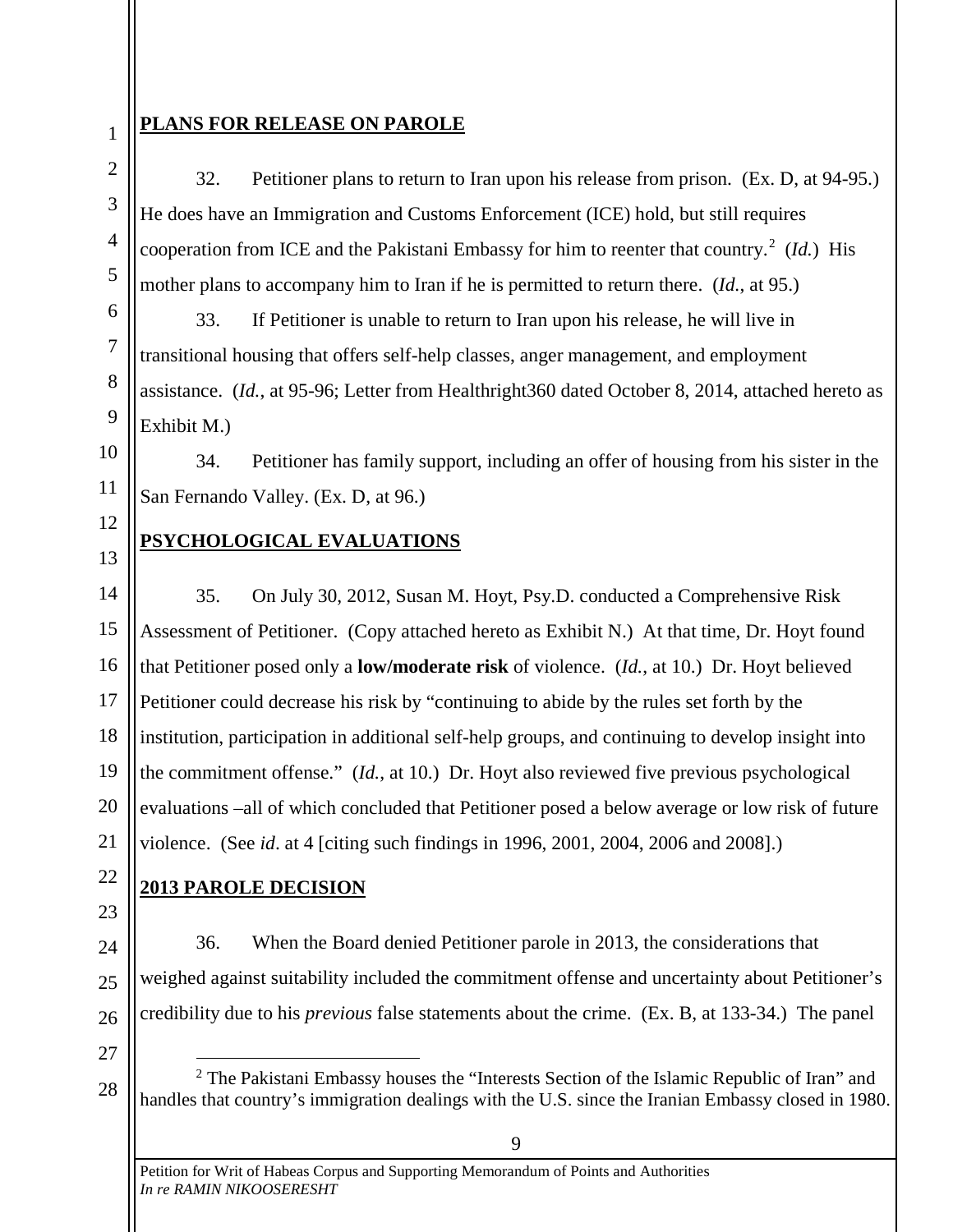opined that those previous lies inhibited its ability to assess his insight into the crime. (*Id*.) However, Petitioner did not make any false statements during the 2013 hearing itself, nor did the hearing panel claim otherwise. (*Id*.)

**2015 PAROLE DECISION**

1

2

3

4

5

6

7

8

 $\overline{Q}$ 

10

11

12

13

14

15

16

17

18

19

20

21

22

23

24

25

26

27

37. At Petitioner's next suitability hearing on March 5, 2015, the Board found him suitable for parole. (Ex. B, at 48, 103.) The Board noted a "long history of a lack of rule violations, positive work efforts, significant . . . relevant programming, self-help groups," and commented that Petitioner's description of the programming and "how [he] internalize[d] those in a specific and profound way appear that [he] internalized them, understood them." (*Id.*, at 122.) According to the Board, Petitioner's understanding of the commitment offense is "frankly some of the most sophisticated that [they have] seen in some time." (*Id.*, at 118.)

38. The commissioners added, "[Y]ou're at the lowest classification, no mental health issues, no gang, no substance abuse ever, nothing like that in your history, no prior criminal history, never had probation or parole, no juvenile or adult history, no rules violations in prison." (*Id.*, at 119.). The hearing panel conceded that there is "really nothing at this point [to] . . . link [Petitioner] to any current dangerousness." (*Id.*, at 119.)

39. The Panel acknowledged that Petitioner was previously untruthful, and specified that "it is important to assess the credibility of any witness who is before us in determining whether the nature and description of the life crime is accurately reflected by the inmate and determine whether his current credibility is believable or not believable." However, the Board discussed how Petitioner had addressed its previous concerns: "[S]ince then and since the last Risk Assessment, you've done a lot of work. And it's been very specific. You've done a lot of work in the areas with Alternatives to Violence with domestic abuse. And you haven't done it once. You've done it a number of times." (*Id.*, at 120.) The Board specifically found evidence that Petitioner has "put a lot of time and effort . . . into understanding yourself and into understanding why this isn't going to happen again." (*Id.*, at 120.) The Panel concluded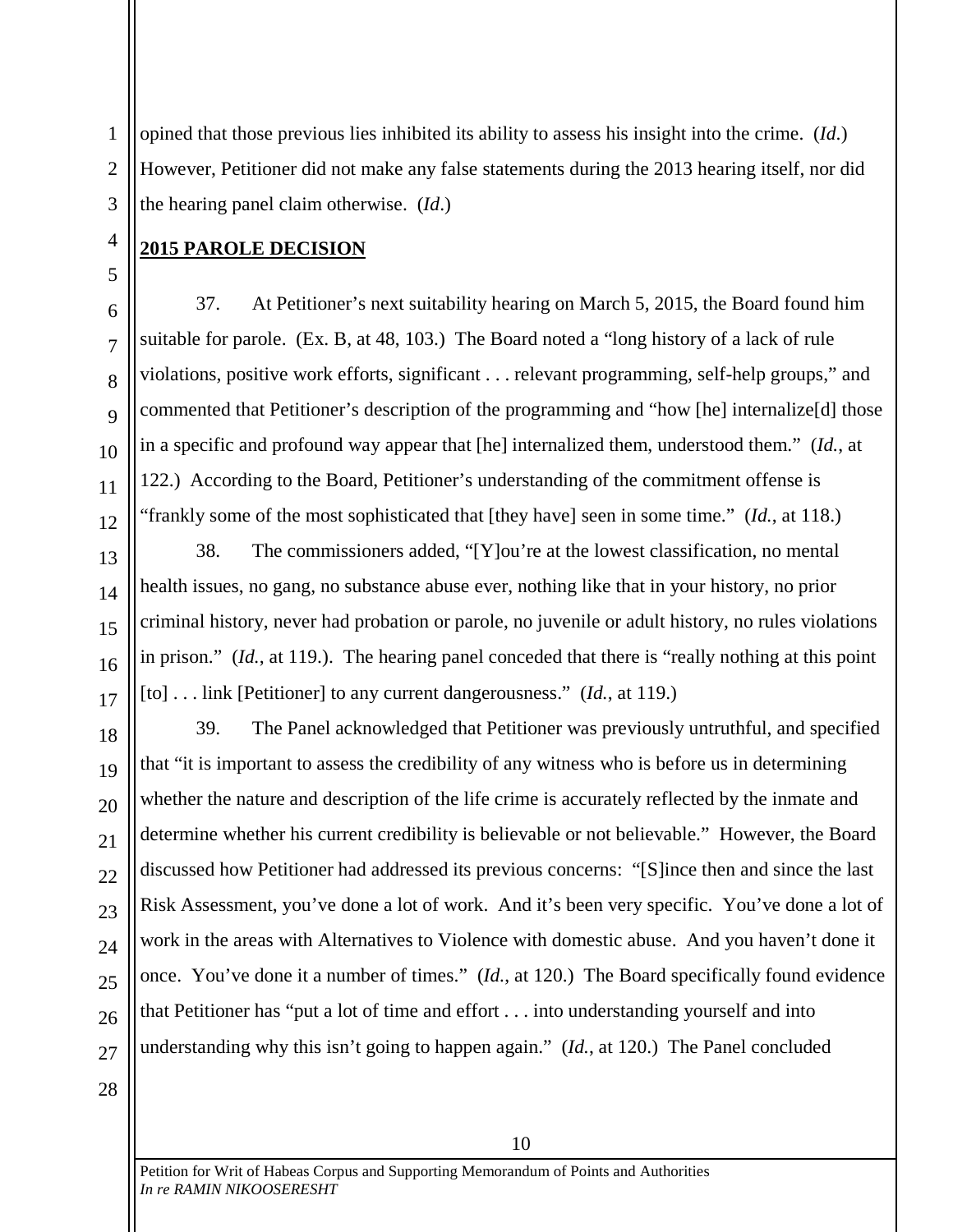"[t]hings have changed. You've become more truthful. You've done more programming. It appears as if it's more internalized that it has been before." (*Id.*, at 121.)

40. The Board concluded that Petitioner poses no recidivism risk, has been a model inmate, programmed well, has taken advantage of rehabilitative programs available to him and should be released from prison. (*Id.*, at 120-22.)

# **GOVERNOR'S REVERSAL**

41. On July 10, 2015, Governor Brown reversed the Board's parole grant. (Ex. E, at 3.) Although he acknowledged Petitioner's "efforts to improve himself while incarcerated," the Governor reversed the Board's decision because (1) the crime was "horrific and disturbing," (2) the Governor found that Petitioner failed to explain why he committed this crime and failed to "account for the extreme rage and violence he perpetrated," and (3) the Governor was "troubled" by alleged reports of Petitioner's physical abuse of the victim. (*Id*.)

42. The Governor's statement did not acknowledge Petitioner's explanation of his behavior and did not consider the evidence demonstrating how Petitioner is "prepared to act differently in future relationships." (*Id.*, at 2.)

43. The Governor also focused on Petitioner's earlier statements about the crime while inexplicably discounting the fact that Petitioner has been telling a consistent and forthright version about his role in the crime for the past five years. (Ex. E.)

# **V.**

# **CONTENTIONS**

A. THE GOVERNOR VIOLATED PETITIONER'S DUE PROCESS RIGHTS BECAUSE NO EVIDENCE DEMONSTRATES THAT HE POSES A CURRENT THREAT TO PUBLIC SAFETY IF RELEASED ON PAROLE.

B. THE APPROPRIATE REMEDY FOR THESE DUE PROCESS VIOLATIONS IS AN ORDER VACATING THE GOVERNOR'S REVERSAL AND RE-INSTATING THE BOARD'S PAROLE GRANT.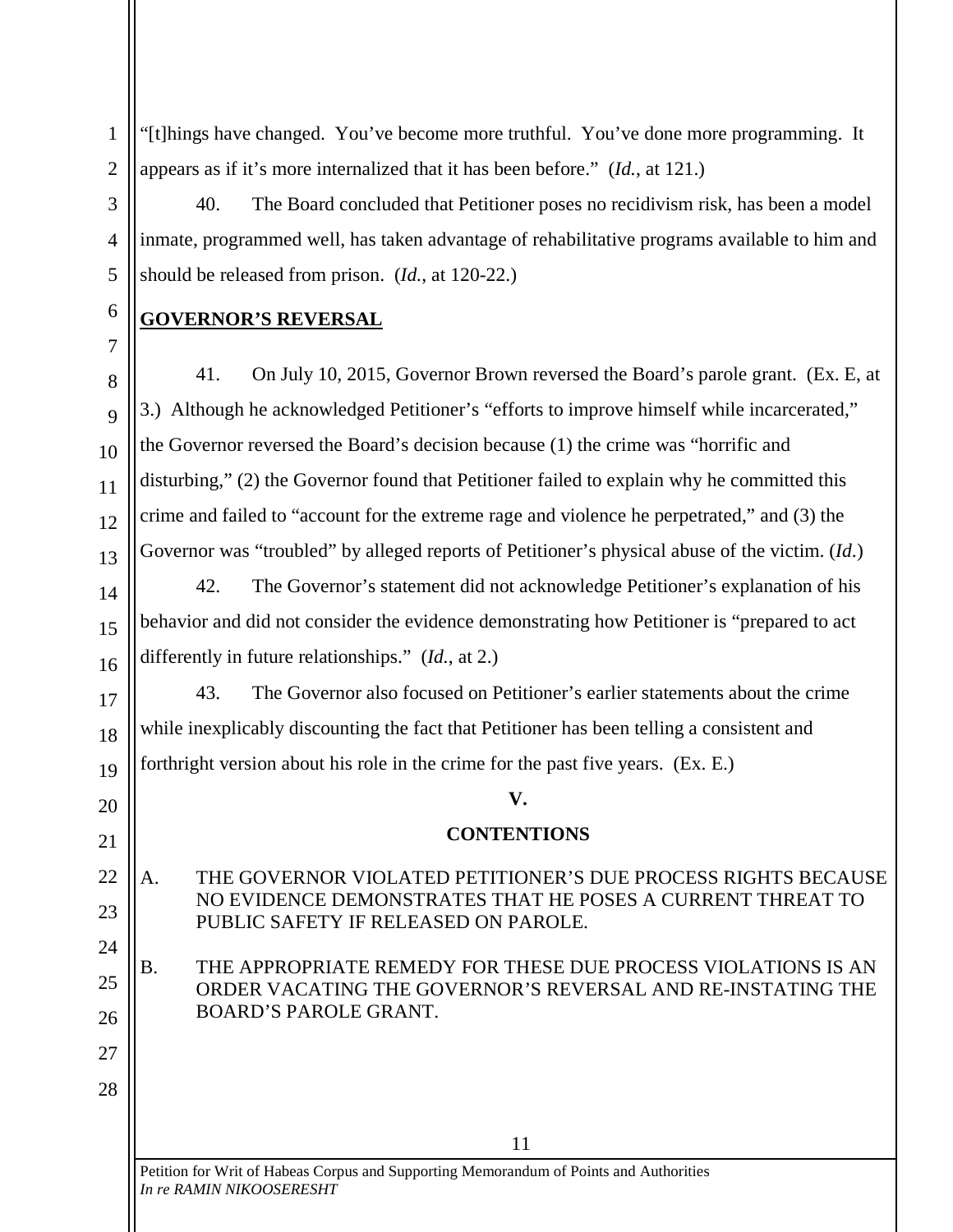| 1              | VI.                                                                 |                                                                               |  |
|----------------|---------------------------------------------------------------------|-------------------------------------------------------------------------------|--|
| $\overline{2}$ | <b>PRAYER FOR RELIEF</b>                                            |                                                                               |  |
| 3              | Petitioner is without a remedy save by writ of habeas corpus.       |                                                                               |  |
| $\overline{4}$ | WHEREFORE, Petitioner prays that this Court:                        |                                                                               |  |
| 5              |                                                                     | 1. Issue an Order to Show Cause requiring respondents to show cause why       |  |
| 6              | Petitioner is not entitled to relief;                               |                                                                               |  |
| 7              | 2. Declare the rights of the parties;                               |                                                                               |  |
| 8              |                                                                     | 3. Vacate the Governor's decision and re-instate the Board's grant of parole; |  |
| 9              |                                                                     | 4. Order Petitioner's immediate release from custody pursuant to the Board's  |  |
| 10             | reinstated March 5, 2015, parole grant; and                         |                                                                               |  |
| 11             | 5. Grant all other relief necessary to promote the ends of justice. |                                                                               |  |
| 12             | Dated: January 4, 2016                                              | Respectfully submitted,                                                       |  |
| 13             |                                                                     | <b>UNCOMMON LAW</b>                                                           |  |
| 14             |                                                                     | By:                                                                           |  |
| 15             |                                                                     | Keith Wattley<br><b>Attorney for Petitioner</b>                               |  |
| 16             |                                                                     |                                                                               |  |
| 17             |                                                                     |                                                                               |  |
| 18             |                                                                     |                                                                               |  |
| 19             |                                                                     |                                                                               |  |
| 20             |                                                                     |                                                                               |  |
| 21             |                                                                     |                                                                               |  |
| 22             |                                                                     |                                                                               |  |
| 23             |                                                                     |                                                                               |  |
| 24             |                                                                     |                                                                               |  |
| 25             |                                                                     |                                                                               |  |
| 26             |                                                                     |                                                                               |  |
| 27             |                                                                     |                                                                               |  |
| 28             |                                                                     |                                                                               |  |
|                |                                                                     | 12                                                                            |  |

 $\mathsf{I}$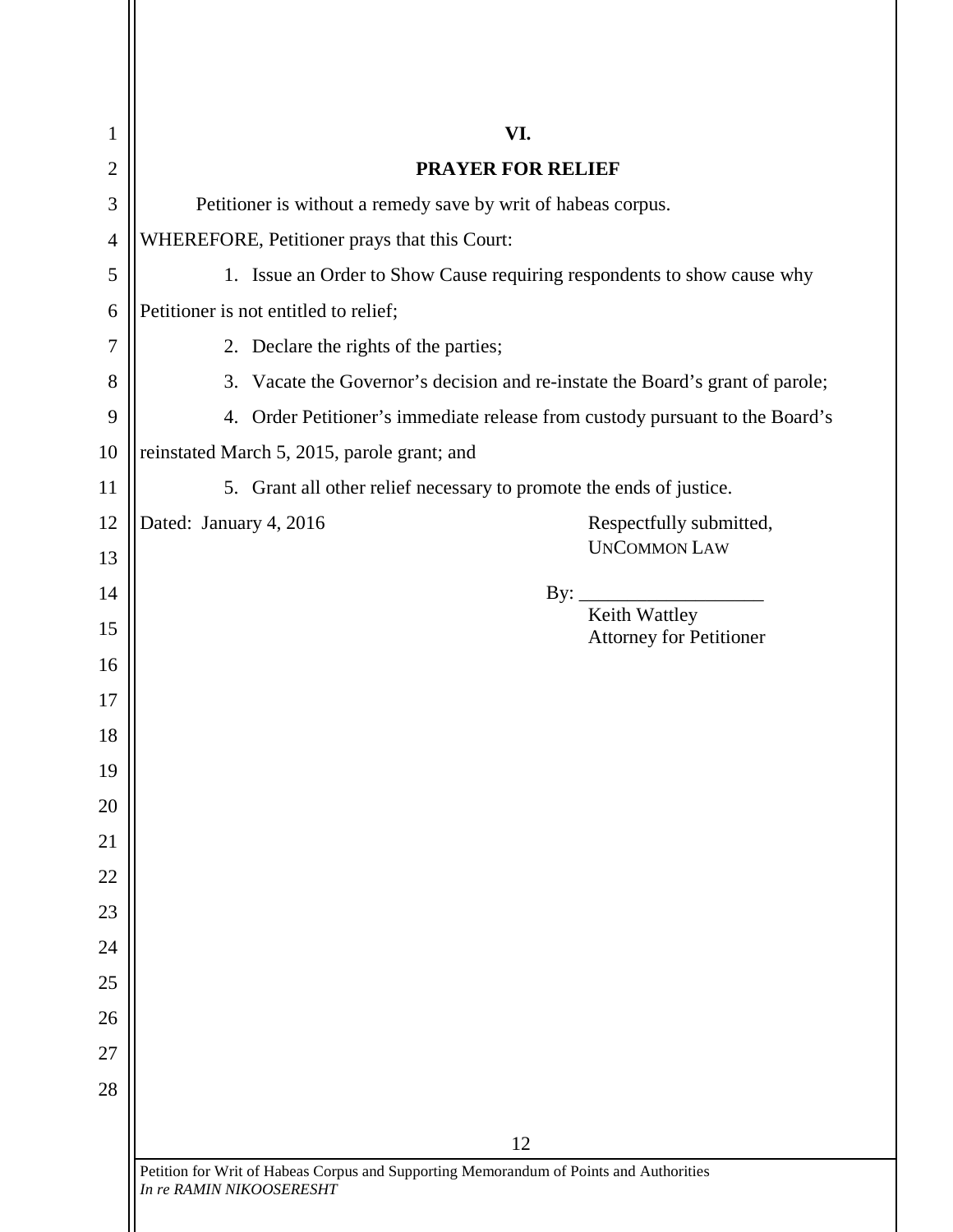| $\mathbf{1}$   | <b>VERIFICATION</b>                                                                            |  |  |
|----------------|------------------------------------------------------------------------------------------------|--|--|
| $\mathbf{2}$   | I, Keith Wattley, state:                                                                       |  |  |
| 3              | I represent the Petitioner in this action, Ramin Nikooseresht. I have read the foregoing       |  |  |
| $\overline{4}$ | Petition for Writ of Habeas Corpus and the facts stated therein are true of my own knowledge,  |  |  |
| 5              | except as to matters that are therein stated on my own information and belief, and as to those |  |  |
| 6              | matters I believe them to be true.                                                             |  |  |
| 7              | I make this verification on behalf of Petitioner.                                              |  |  |
| 8              | I declare under penalty of perjury that the foregoing is true and correct and that this        |  |  |
| 9              | verification was executed on January 4, 2016, at Oakland, California.                          |  |  |
| 10             |                                                                                                |  |  |
| 11             | Keith Wattley                                                                                  |  |  |
| 12             | <b>Attorney for Petitioner</b>                                                                 |  |  |
| 13             |                                                                                                |  |  |
| 14             |                                                                                                |  |  |
| 15             |                                                                                                |  |  |
| 16             |                                                                                                |  |  |
| 17             |                                                                                                |  |  |
| 18             |                                                                                                |  |  |
| 19             |                                                                                                |  |  |
| 20             |                                                                                                |  |  |
| 21             |                                                                                                |  |  |
| 22             |                                                                                                |  |  |
| 23             |                                                                                                |  |  |
| 24             |                                                                                                |  |  |
| 25             |                                                                                                |  |  |
| 26             |                                                                                                |  |  |
| 27             |                                                                                                |  |  |
| 28             |                                                                                                |  |  |
|                | 13                                                                                             |  |  |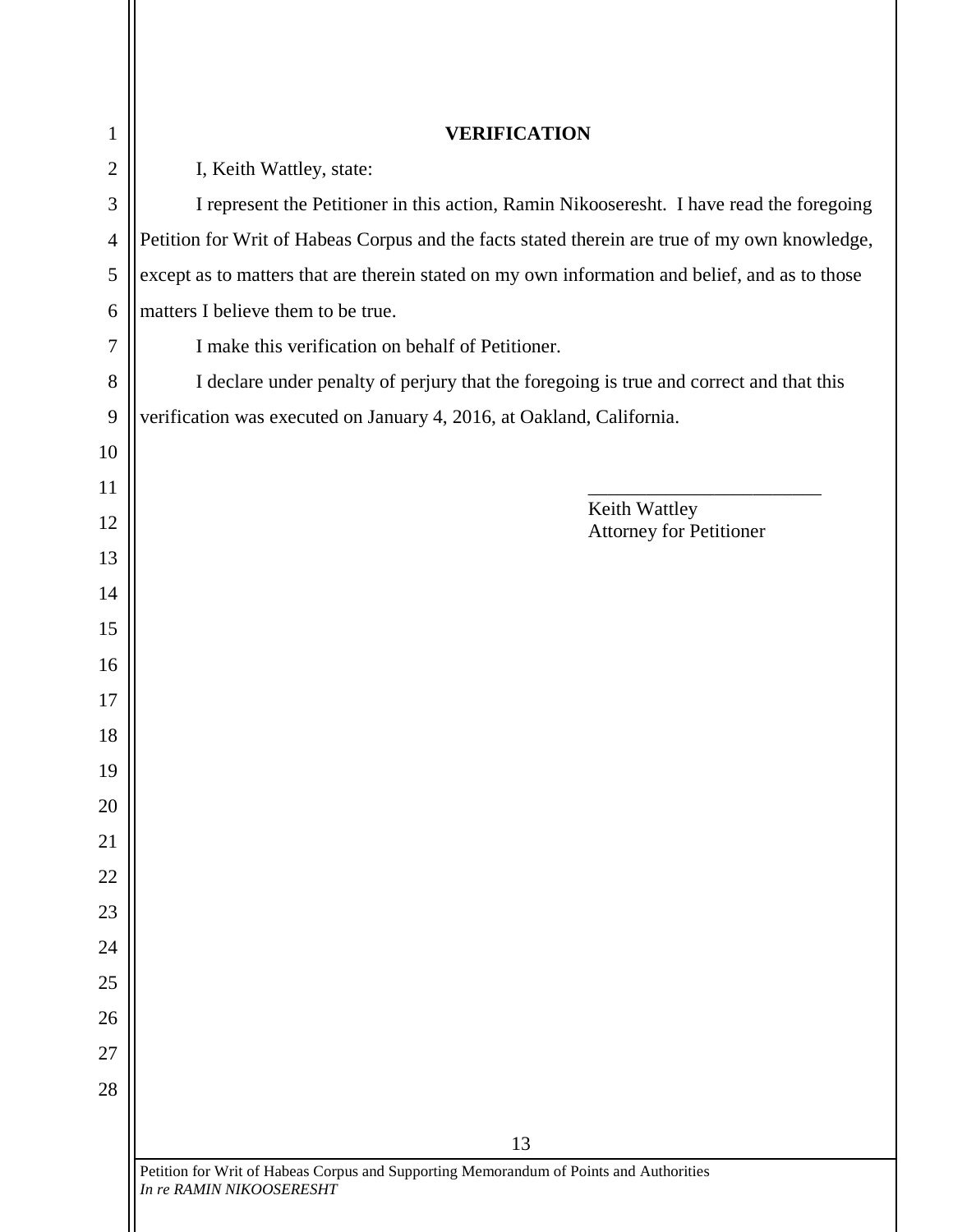# **MEMORANDUM OF POINTS AND AUTHORITIES INTRODUCTION**

This Court should vacate the Governor's reversal of Petitioner's parole grant because it was unjustifiable and unlawful. Petitioner, who has been incarcerated for over 22 years on a fifteen-to-life sentence, has been eligible for parole for 13 years. The Board and its psychologists have found that he poses only a low public safety risk. Yet he remains in prison solely because of the Governor's unfounded decision to block his release. The Governor's findings cannot be reconciled with the record and do not establish that Petitioner is currently dangerous.

10 11 12 13 14 15 16 The Governor's distorted use of the historical record is particularly troubling, since Petitioner has participated extensively in both individual and group therapy with a specific focus on his offense and its contributing factors, including anger management programs. In addition to his exemplary conduct in prison, the record shows that Petitioner has accepted full responsibility for his offense, expressed sincere remorse for his actions, and achieved insight into the causative factors of his offense. These are all factors that strongly militate toward his release on parole.

17 18 19 20 21 22 Under the governing laws and regulations, Petitioner *must* be released. The Governor has made arbitrary and capricious assertions that are contrary to the record. The Governor's decision reversing Petitioner's parole grant violates due process under the state and federal Constitutions because no reliable evidence in the record indicates that Petitioner is currently dangerous. Given the statutory mandate that parole must be granted absent evidence of current dangerousness, the Governor's reversal of Petitioner's parole grant must be vacated.

24 25 / / /

/ / /

 $/ /$ 

26

27

28

23

1

2

3

4

5

6

7

8

9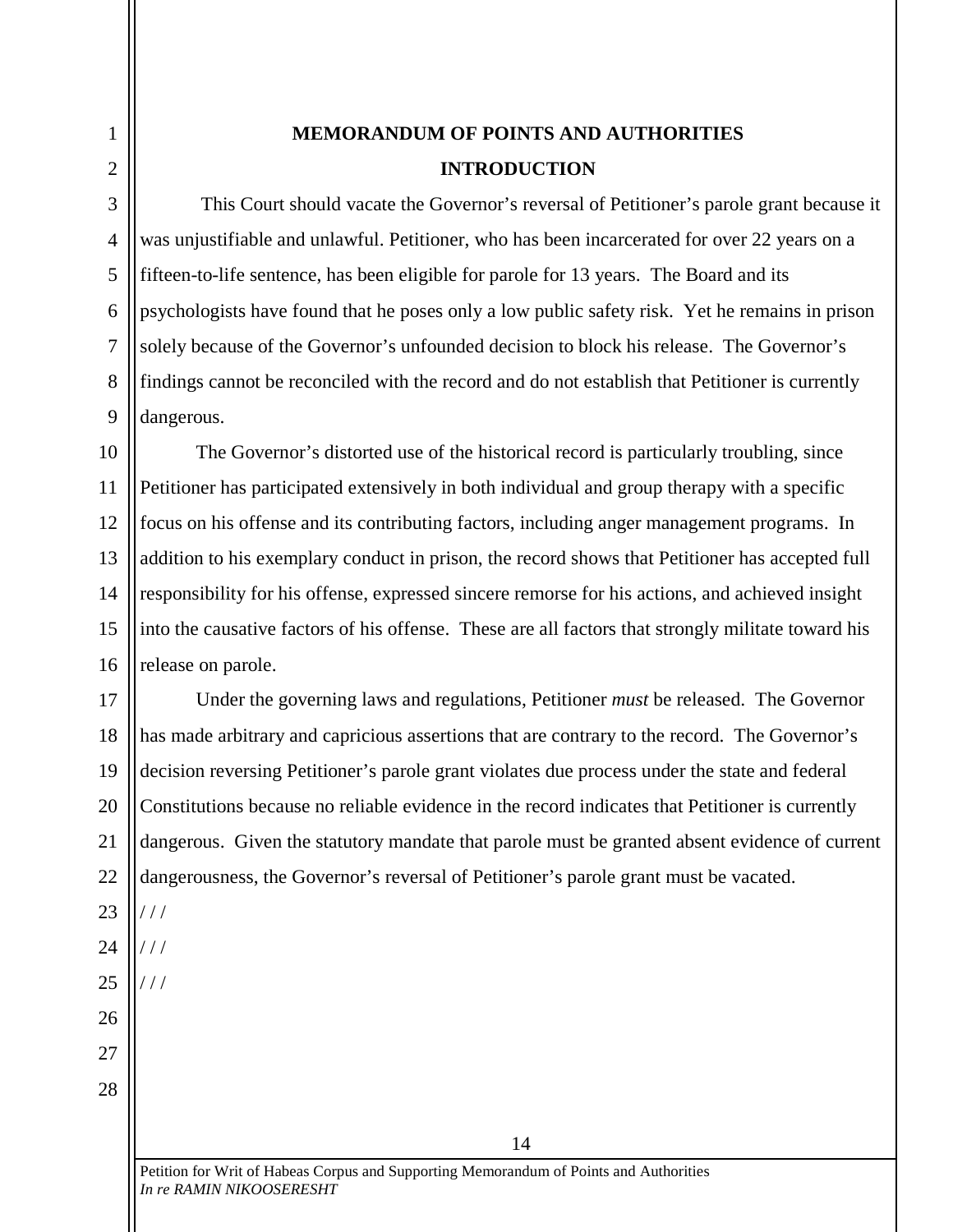# **ARGUMENT**

#### **I.**

# **THE GOVERNOR VIOLATED PETITIONER'S DUE PROCESS RIGHTS BECAUSE NO EVIDENCE INDICATES THAT HE PRESENTS A CURRENT THREAT TO PUBLIC SAFETY.**

# **A. Due Process Requires Reversal of the Governor's Decision Unless Some Current Evidence Demonstrates that Petitioner is a Current Threat to Public Safety in Light of the Full Record.**

The Constitutions of the United States and California prohibit the state from depriving any person of life, liberty or property without due process of law. (U.S. Const. Amend. XIV, § 1; Cal. Const., Art. I, § 7.) California's parole scheme creates a constitutionally protected liberty interest in parole for prisoners serving life terms with the possibility of parole. (*In re Rosenkrantz* (2002) 29 Cal.4th 616, 660.) Once a prisoner is eligible for parole, the parole authority must grant parole unless it finds, in light of the full record, that he or she poses a current unreasonable risk to public safety and is thus unsuitable for parole. (Pen. Code, § 3041 (b); *In re Lawrence* (2008) 44 Cal.4th 1181, 1221.) Under the statutory and regulatory scheme, parole must be the rule rather than the exception. (*Lawrence*, *supra*, 44 Cal.4th at 1204, citing *In re Smith* (2003) 114 Cal.App.4th 343, 366.)

18 19 20 21 22 23 24 25 In *Lawrence*, the Supreme Court held that a reviewing court must determine whether the Governor's parole decision – the determination of a prisoner's current dangerousness – is supported by some evidence in the record. (*Lawrence*, *supra*, 44 Cal.4th at 1210, 1221; see also Cal. Code Regs., tit. 15, § 2402, subds. (c)(d).) The Governor's decision to deny parole must be vacated unless some *evidence*, "not merely hunch or intuition," supports the finding of current dangerousness "when considered in light of the full record." (*Id*. at 1212, 1221.) The decision must be based on "identified facts" that are "*probative* to the central issue of *current* dangerousness." (*Id*. at 1221, emphases in original.)

26 27 28

1

2

3

4

5

6

7

8

9

10

11

12

13

14

15

16

17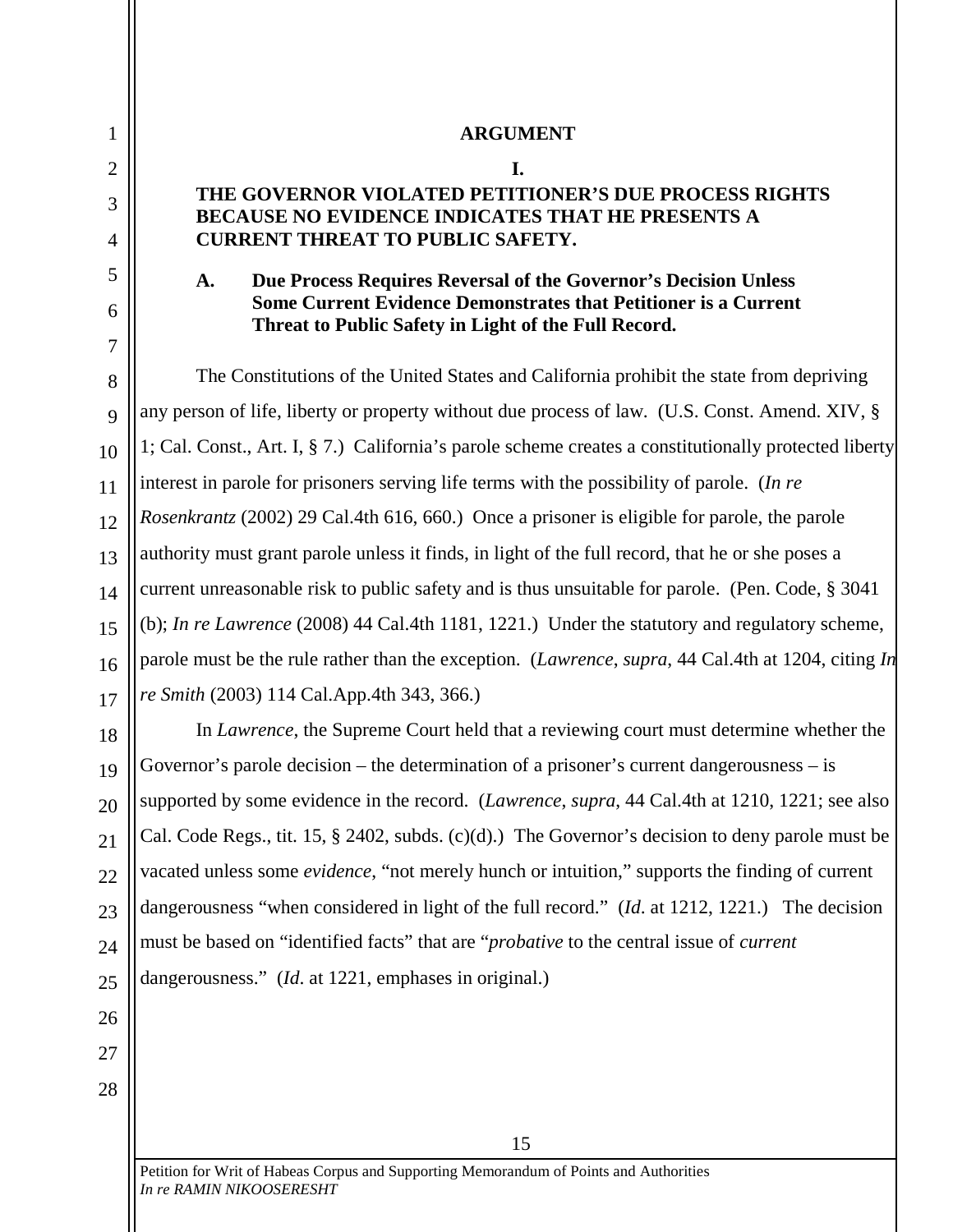1

2

3

4

5

6

7

8

 $\mathbf Q$ 

10

11

12

14

15

16

17

18

19

20

21

# **B. There is No Evidence that Petitioner's Explanation of Why He Committed the Offense Shows Him to be Currently Dangerous.**

Under the governing statutes and regulations, the Governor must consider a prisoner's rehabilitative efforts, and the inquiry into current dangerousness must account for "a prisoner's postconviction conduct and mental state as it relates to his or her *current* ability to function within the law if released from prison." (*Lawrence*, *supra*, 44 Cal.4th at 1220, fn. 19, emphasis in original.) Accordingly, a decision to deny parole cannot stand if it relies on attenuated evidence that conflicts with more recent evidence indicating a prisoner's suitability. (*Lawrence*, *supra*, 44 Cal.4th at 1227.) Similarly, a decision to deny parole cannot stand if, in the face of undisputed evidence of a prisoner's suitability, it relies on evidence that forewarns no danger to the public. (*Id*. at 1221.)

13 Here, the Board granted Petitioner parole based on his successful participation in rehabilitative programs and his insight into the causative factors of the commitment offense. The Board addressed the fact that Petitioner previously lied about the crime, but the Board acknowledged Petitioner's honest, introspective account of the life crime beginning immediately after his 2010 parole hearing and continuing through the 2015 parole hearing. Rather than denying responsibility for Ms. DeLeon's death and claiming her death was an accident or pursuant to a suicide pact, Petitioner admits to killing Ms. DeLeon out of egoism and anger. Petitioner discussed his extensive rehabilitative efforts, which helped him take genuine responsibility for his actions and gain a much better understanding of the factors contributing to the crime.

22 23 24 25 26 27 28 Petitioner's efforts since immediately after his 2010 parole hearing are extensive and directly focused on his greater responsibility for and understanding of the various factors that contributed to this crime. For example, from his work on co-dependence, he learned how his unrealistic expectations in the United States, coupled with a strong need for impression management, led him to control others' perceptions of him through manipulation and dishonesty. (See Ex. K, at 3.) From his work on emotionally abusive relationships, he identified for the first time that he was being emotionally abusive in his relationship with Debbie DeLeon.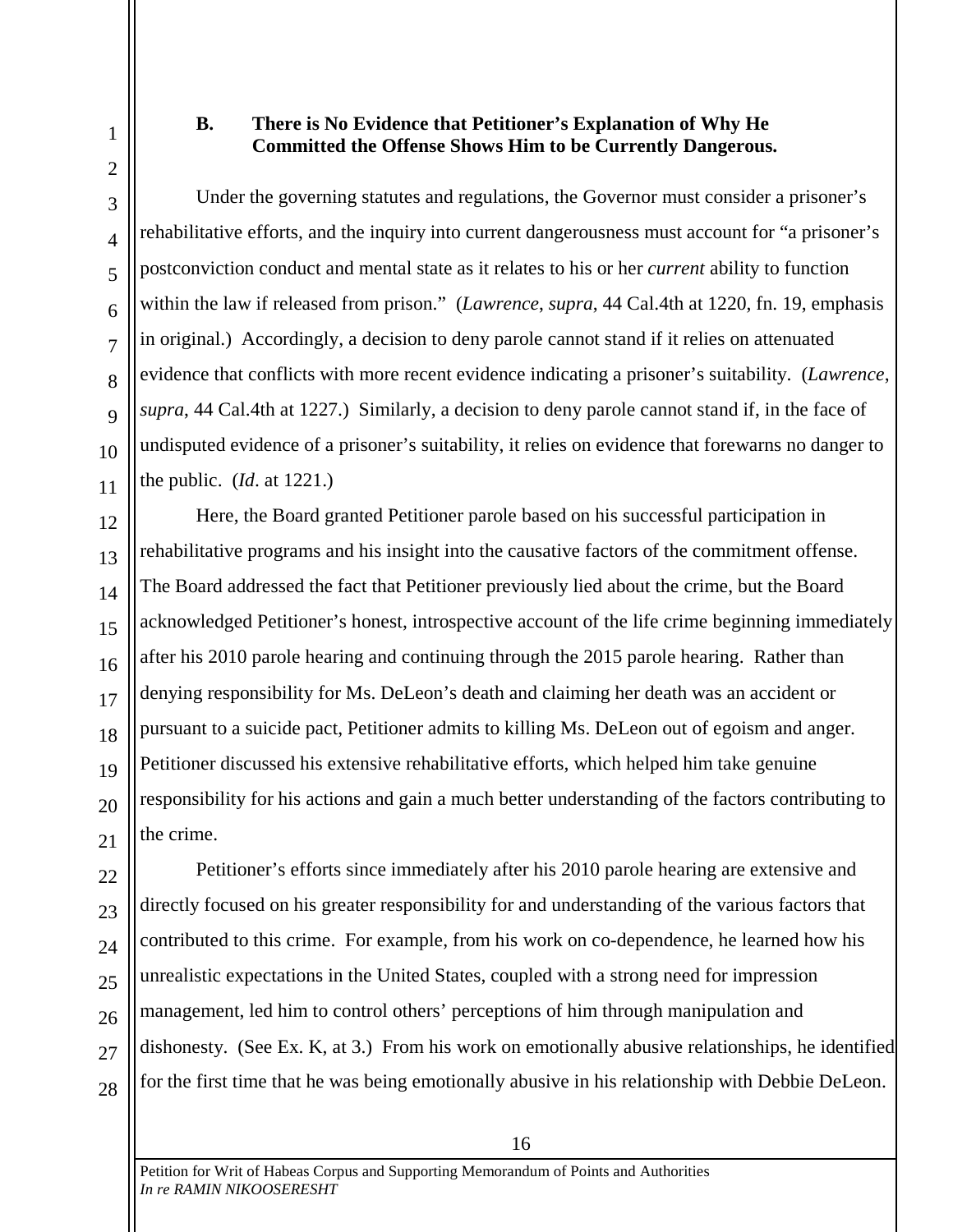1 2 3 4 5 6 7 8 9 10 He lied to her about his age, finances and education because of his insecurities and his distorted belief that she would reject him if he appeared less than perfect. (See *id*., at 5.) His work on relationships and breaking up helped him understand the importance of healthy self-care during periods of pain, grief and depression resulting from a relationship separation, which contrasts with his previous method, which was avoidance and suppression. (See *id*., at 7.) Lastly, through his efforts to understand the anger, rage and violence in his life, Petitioner came to realize that his "seething shame-based" rage stemmed from his belief that Ms. DeLeon would despise him and think of him as a loser for the rest of her life, and how his "seething impotent rage" stemmed from the perceived helplessness in his inability to control Ms. DeLeon after telling her of his suicidal intention. (*Id*., at 9.)

11 12 13 14 15 16 17 18 19 20 21 22 23 In reviewing a parole decision, courts must consider "not only the evidence specified" therein "but the entire record" in discerning whether some evidence supports the decision and in seeking "a rational nexus between the evidence and the ultimate determination of current dangerousness." (*In re Morganti* (2014) 204 Cal.App.4th 904, 917; *In re Shaputis* (2011) 53 Cal. 4th 192, 221.) As the Supreme Court has made clear, where the record has developed over successive parole hearings – including components such as "CDCR reports, psychological evaluations, *and the inmate's statements at the hearings*" – "the Board or the Governor may not arbitrarily dismiss more recent evidence in favor of older records" when assessing current dangerousness. (*Shaputis II*, *supra*, 53 Cal.4th at 211, emphasis added; *see also Lawrence*, *supra*, 44 Cal.4th at 1223-1244; *In re Gaul* (2009) 170 Cal.App.4th 20, 38-39; *In re Aguilar* (2008) 168 Cal.App.4th 1479, 1490.) Nor can the Governor take individual comments out of context; instead, he must review all evidence in the record as a whole. (*In re Ernest Smith* (2003) 114 Cal.App.4th 343.)

24 25 26 27 28 The Governor claims not to understand Petitioner's explanation of his motivations in the crime, and concluded that Petitioner "has not yet adequately explained why he committed this heinous crime." (Ex. E, at 2.) However, as discussed above, Petitioner has provided detailed explanations for his behavior. Throughout his childhood, he resorted to lies to create a façade of perfection and success and was obsessed with keeping up this image. His family impressed

17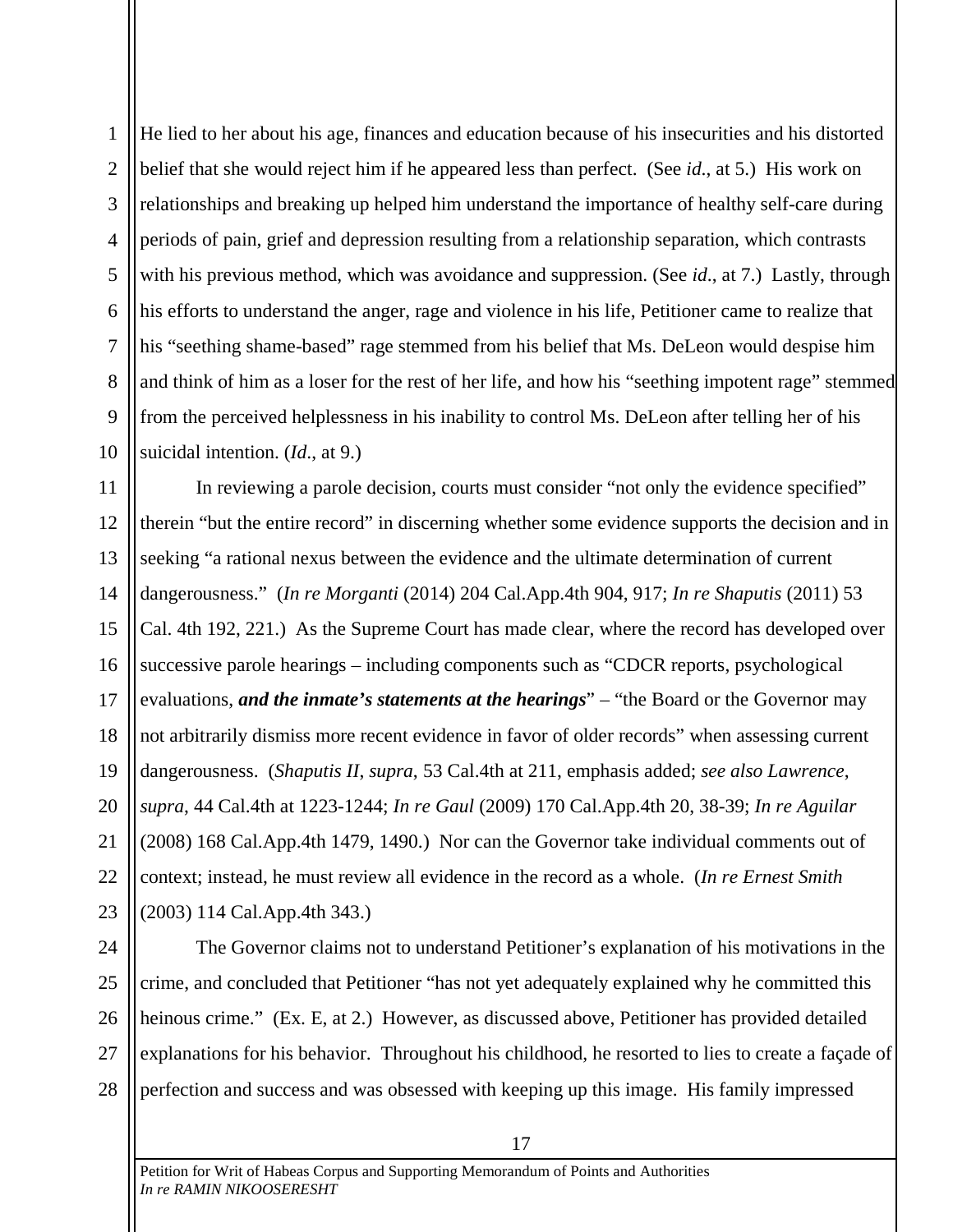1 2 3 4 5 6 7 8 9 10 11 12 13 14 15 upon him that he must be wealthy and successful in order to carry on the family name. In his relationship with Ms. DeLeon, he took great pains to make her see him exactly how he wanted to be seen; he became controlling, possessive and manipulative to ensure that she stayed with him and that his successful image remained intact. He explained that his relationship with Ms. DeLeon allowed him to escape the reality that he was broke, unable to complete his college degree in the United States, and struggling to get by. He often felt his life was purposeless, he was depressed, and contemplated committing suicide. He created excuses for his own hardship, blaming others, and was too proud to openly show weakness or anger. Petitioner told the Board that when he finally decided to take his own life, he selfishly wanted to spend his last days with Ms. DeLeon, without any distraction, and "leave a good impression" on her. Petitioner's perfect image with Ms. DeLeon was threatened when he told her of his plans. He became angry and wanted to regain control over the situation; if he could not be with Ms. DeLeon, he wanted *no one* to be with her, and he feared she would think of him as a "weak loser" upon his suicide. To protect his own ego and image and maintain control, Petitioner attacked Ms. DeLeon and then tried to kill himself. (See Ex. K, at 3, 5, 7, 9.)

16 17 18 19 20 21 22 23 24 25 The Governor inexplicably ignored Petitioner's explanation during his last two hearings and in his writings of the rage and his decisions to head-butt, bite and hit Ms. DeLeon in his efforts to control her as she fought back against him strangling her. (Ex. D, at 63-66; see also Ex. B, at 31-38.) The Governor claims that Petitioner's explanations "do not account for the extreme rage and violence he perpetrated." (Ex. E, at 2.) However, Petitioner has done extensive work to understand and explain the rage involved in this crime. Specifically, his book reports discuss how his "seething shame-based" rage stemmed from the knowledge that Ms. DeLeon would despise him and think of him as a loser for the rest of her life, and how his "seething impotent rage" stemmed from the perceived helplessness in his inability to control Ms. DeLeon after telling her of his suicidal intention. (See Ex. K, at 9.)

26 27 28 The Board's review of Petitioner's testimony in the 2015 hearing and the underlying record of his rehabilitation strongly endorsed his suitability for parole. As the Board, Petitioner has "taken a dozen or so Alternatives to Violence courses or workshops [. . .] [a]nd they have to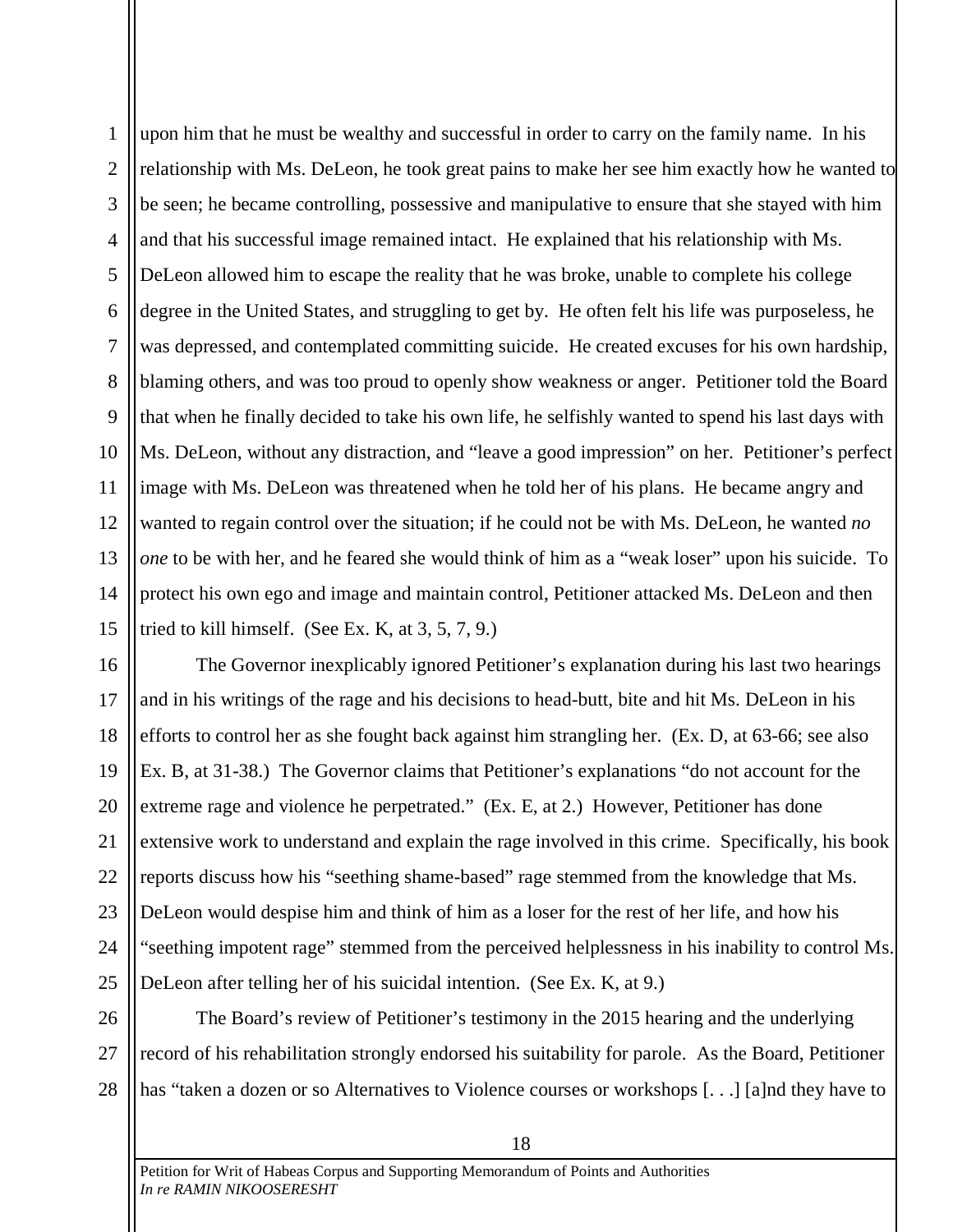1 2 3 4 5 6 7 8 9 do with personal denial [and] defining domestic violence." (Ex. D, at 90.) When asked by the Board if rage was "involved in the murder," Petitioner answered "Absolutely," and detailed how the thought of Ms. DeLeon seeing him as inadequate, "weak," or anything except perfect, and her finding someone else to be with "culminated in [his] rage." (*Id.*, at 97-98.) The Board remarked that Petitioner's understanding of his control and anger issues is "specific" and "profound," and he "internalized them, understood them." (*Id.*, at 122.) The Board's decision is supported by reference to Petitioner's actual programming and other evidence in the record compiled since the 2010 parole hearing. By contract, the Governor's decision completely overlooks *everything* since 2010.

10 12 13 14 15 16 The Governor's dissatisfaction with Petitioner's plausible explanations cannot substitute for *evidence* that Petitioner remains dangerous today, particularly in light of the entire record of his remorse, insight and acceptance of responsibility. Even the Board conceded that "however distasteful the murder is, some of [Petitioner's] understanding of it is frankly some of the most sophisticated that I've seen in some time as far as being able to explain . . . your issues at the time." (Ex C., at 118.) The Governor cannot arbitrarily dismiss the overwhelming evidence that Petitioner has explained and currently understands the causative factors of the life crime.

11

17 18 19 20 21 22 23 24 25 26 27 28 The Governor's encouragement that Petitioner "provide an honest account of his actions and motivations at his next psychological evaluation" is based on a gross misrepresentation and ignoring the fact that Petitioner has acknowledged past lies openly and repeatedly, and offered extensive explanation for his behavior. (Ex. E, at 2; but see Ex. D, at 49, 50-51, 76, 111-112, 115; Ex. B, at 26, 28-29, 40-41, 54-55, 57-59, 66-67.) Again, since immediately following his 2010 hearing, Petitioner has consistently provided an accurate version of the facts that differs from the account he presented at trial, and he admitted to lying for 17 years up to that point. Though Dr. Hoyt's 2012 psychological evaluation claimed "a lack of insight into his characterological [sic] problems leading to the commitment offense," the Board acknowledged openly in 2013 that the Panel "couldn't find a basis" for that conclusion. (Ex. B, at 137-138.) Further, the psychological evaluation adds that Petitioner participated in "self-help treatment groups that could assist in gaining insight into these problems," and Petitioner has since

19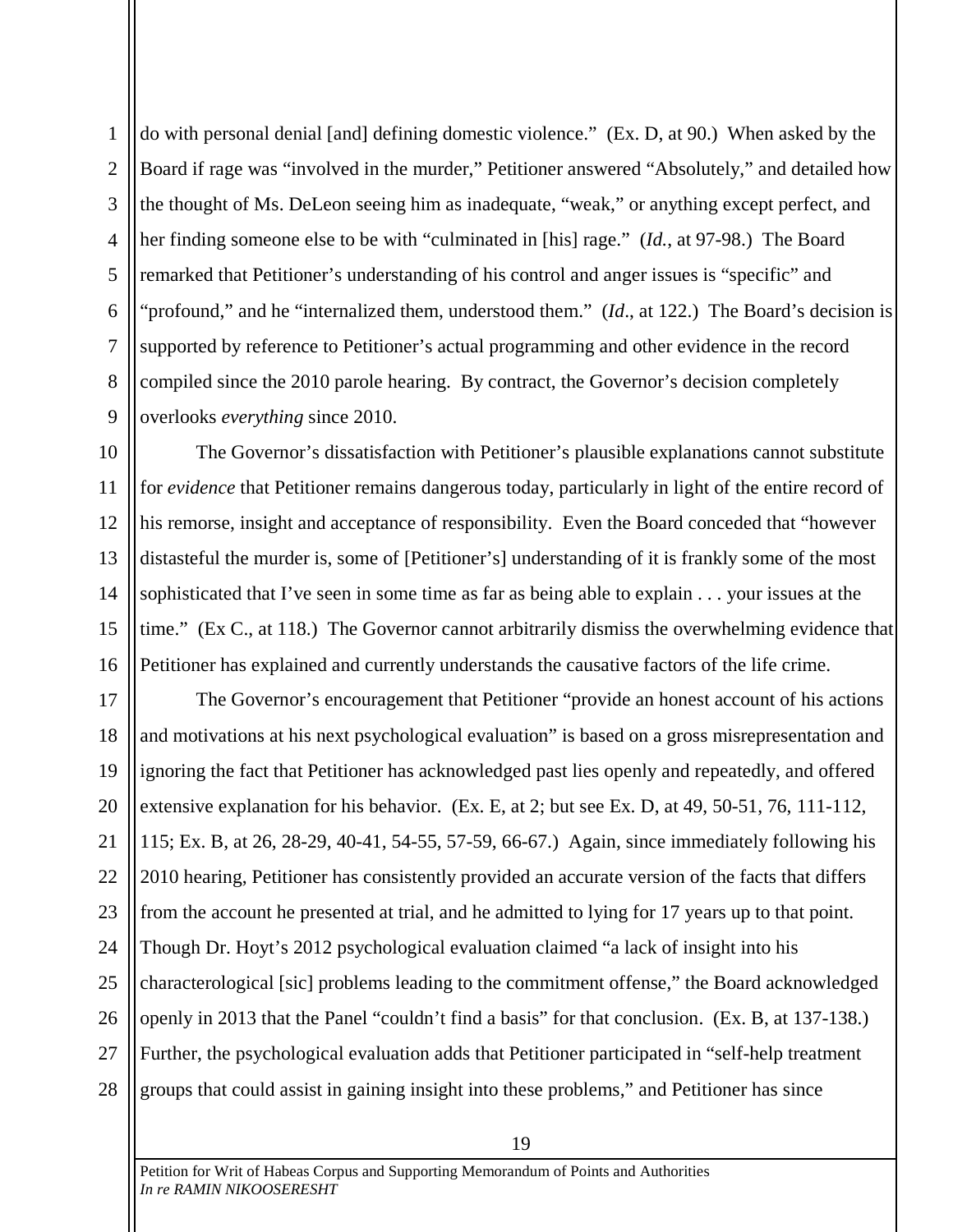completed more than a dozen additional programs related to anger management and self-control. (Ex. E, at 10.)

Notably absent from the Governor's decision reversing Petitioner's parole grant is any explicit statement that his purportedly inadequate understanding correlates to a current unreasonable risk to public safety, even though such a nexus would be required to support the Governor's decision. The Governor failed to even *allege*—much less show—how any supposed lack of insight makes Petitioner dangerous to the community. Though the Governor characterized Petitioner's understanding of why he committed this crime as "bizarre," such opinions do not indicate a lack of truthfulness or provide any basis to doubt Petitioner's explanations. The Governor's decontextualized finding is thus contradicted by a review of the full record.

Lastly, the Governor claims Petitioner must "demonstrate that he is prepared to act differently in future relationships." (Ex. E, at 2.) Yet, Petitioner has already provided ample proof of his programming and understanding of how he may deal with relationship conflicts in the future. Petitioner explained that in future relationships, he will see the other person as an "independent individual," who is "entitled to her or his own opinion, weaknesses, defects, and I have no right to control that. The only thing I can control is myself." (Ex. D, at 100.) He offered that when anger is triggered in future relationships, he will "[t]alk, reach for help, do not stuff [his] disappointments, [his] anxiety, [his] anger inside," that he will "create a support system" around him and use tools available to him "to be mindful of ... feelings and emotions. . . in order to manage them before they become unmanageable." (*Id.*, at 101.) His statements at the hearing are directly supported by his writings on relationships, breakups, co-dependency and rage. (See Ex. K.) The evidence thus completely contradicts the Governor's finding that Petitioner has not yet shown how he will act differently going forward.

27 28 Reviewing courts have repeatedly observed, "[The Governor's] 'mere refusal to accept . . . evidence showing [understanding and remorse] is not itself a rational or sufficient basis upon which to conclude that the inmate lacks insight, let alone that he or she remains currently dangerous."" (*In re Denham* (2012) 211 Cal.App.4<sup>th</sup> 702, 716, citing *In re Ryner* (2011) 196

1

2

3

4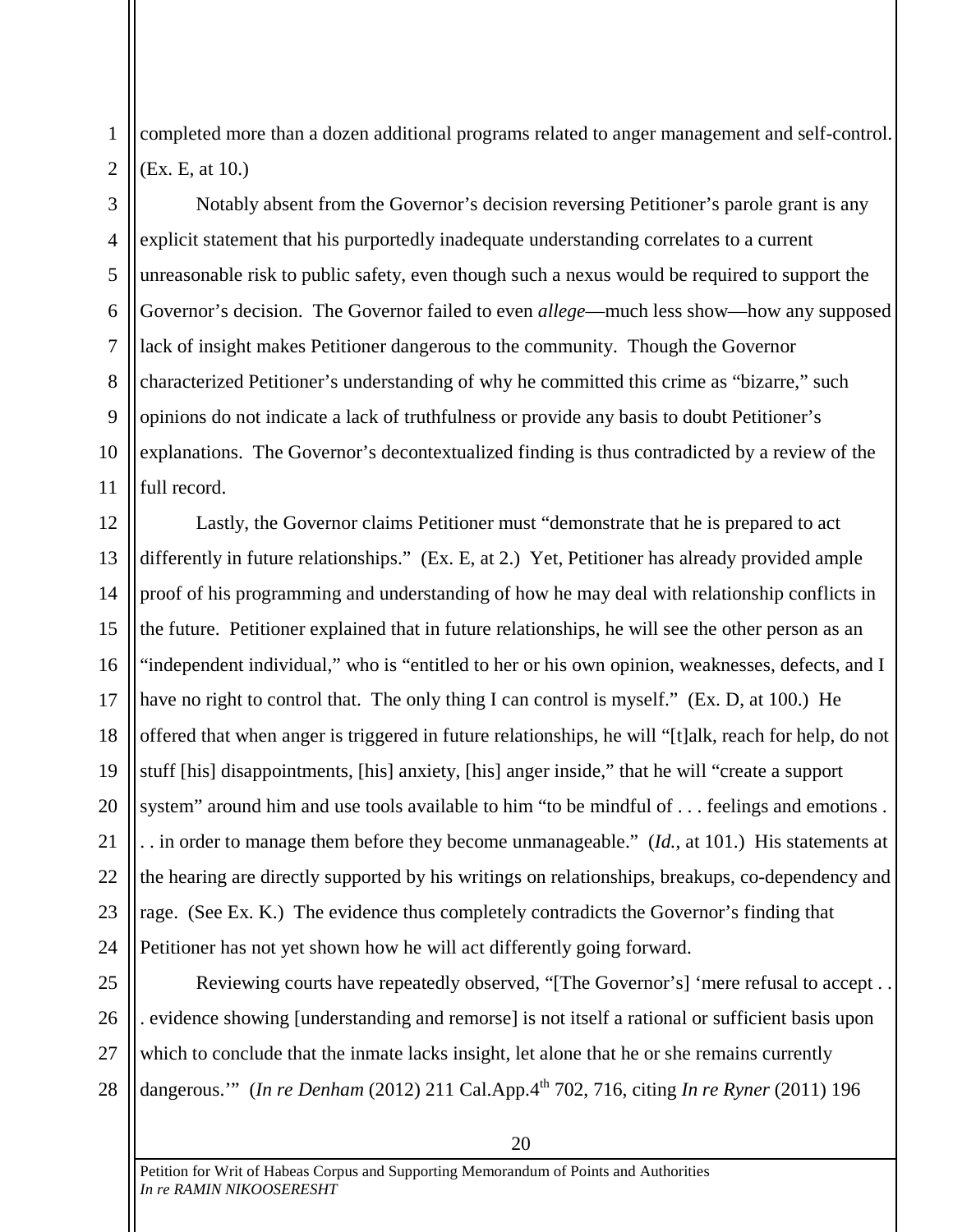Cal.App.4<sup>th</sup> 533, 549, and *In re Rodriguez* (2011) 193 Cal.App.4<sup>th</sup> 85, 95.) In this case, as in *Denham*, the Governor "cites no evidence establishing that "Petitioner's] participation in the crime was anything other than what he described at the [2015] parole hearing. (*Denham*, *supra*, 211 Cal.App. $4^{th}$  at 716.)

The Governor must consider the record in full, and that record simply does not support any finding that Petitioner lacks sufficient understanding into the causative factors of the life crime. (*Smith*, *supra*, 114 Cal.App.4th at 343.) A decision to deny parole cannot stand if, in the face of undisputed evidence of a prisoner's suitability, it relies on evidence that forewarns no danger to the public.<sup>3</sup> (*Lawrence*, *supra*, 44 Cal.4th at 1227.) Therefore, the Governor's decision must be vacated. (*Id*. at 1221.)

# **II.**

# **THE APPROPRIATE REMEDY FOR THESE DUE PROCESS VIOLATIONS IS AN ORDER VACATING THE GOVERNOR'S REVERSAL AND RE-INSTATING THE BOARD'S GRANT OF PAROLE.**

The record before the Governor demonstrates that Petitioner is suitable for parole and any conclusion to the contrary lacks evidentiary support. The appropriate remedy for the Governor's due process violations is an order vacating the Governor's decision and reinstating the Board's grant of parole. (*Lawrence*, *supra*, 44 Cal.4th at 1200, 1229<sup>4</sup>; *In re Aguilar* (2008) 168 Cal.App.4th 1479, 1491 ["Because we have reviewed the materials that were before the Board

27 <sup>4</sup> The Supreme Court in *Lawrence* did not discuss the remedy, but it affirmed the Court of Appeal's judgment. (*Lawrence*, *supra*, 44 Cal.4th at 1229.) The lower Court had vacated the Governor's decision, reinstated the Board's order, and ordered that Ms. Lawrence "be released forthwith." (*Lawrence, supra,* 150 Cal.App.4th at 1562 [decision superseded when Supreme Court reviewed and affirmed]; see also *Burdan*, *supra*, 169 Cal.App.4th at 39.)

1

2

3

4

5

6

7

8

9

10

11

12

13

14

15

16

17

18

19

20

21

22

23

<sup>&</sup>lt;sup>3</sup> In reviewing a record of rehabilitation, increased maturity, insight and acceptance of responsibility spanning decades, it is always easy to point to some ancient document or evidence to allegedly support a denial of parole; however, "acceptance of responsibility works in favor of release' [no] matter how longstanding or recent it is, so long as the inmate genuinely accepts responsibility." (*In re Elkins* (2006) 144 Cal.App.4th 475, 495, quoting *In re Lee* (2006) 143 Cal.App. $4<sup>th</sup>$  1400, 1414 [internal quotations omitted].)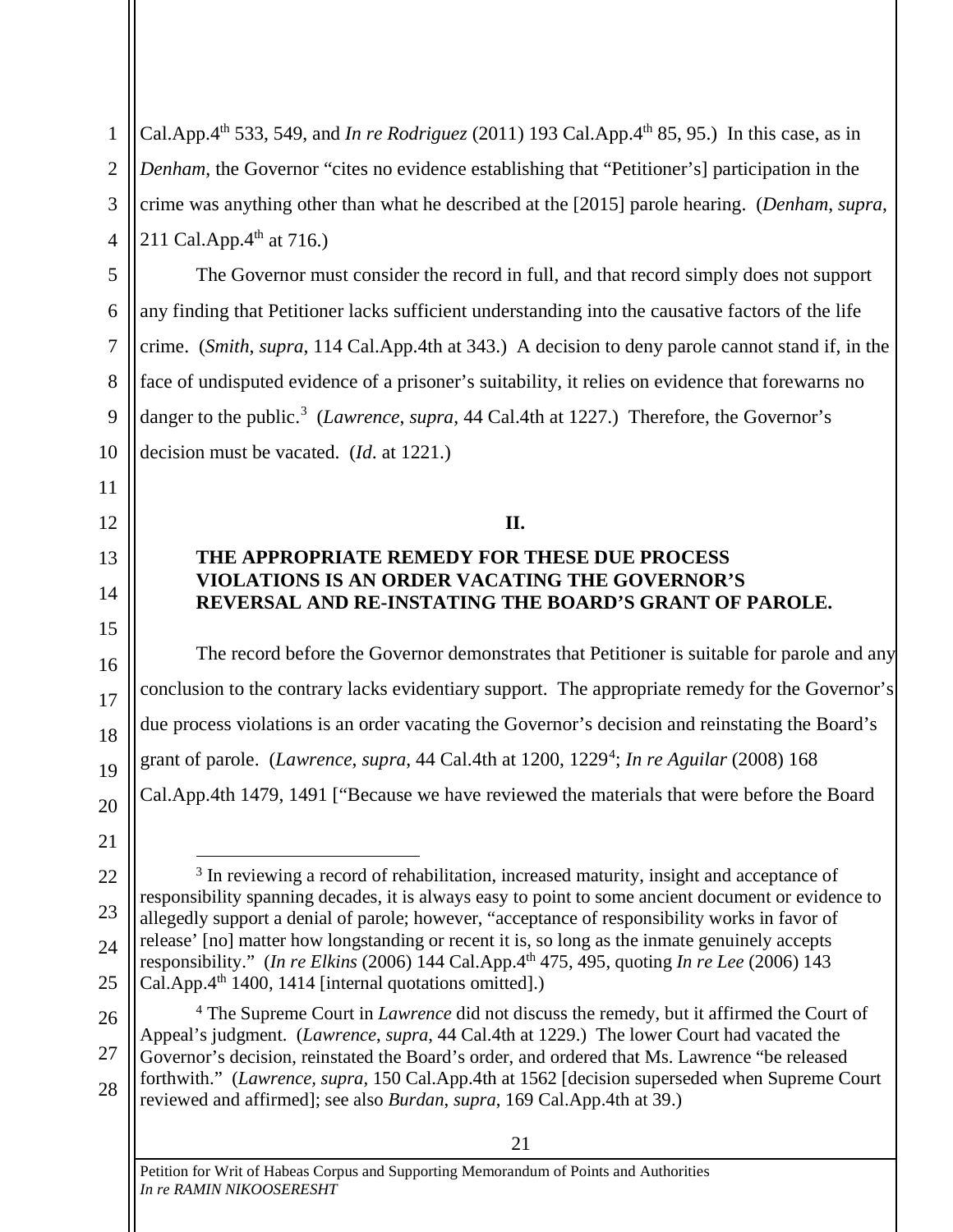| $\mathbf{1}$             | and found no evidence to support a decision other than the one reached by the Board, a remand       |                                                                                                   |  |
|--------------------------|-----------------------------------------------------------------------------------------------------|---------------------------------------------------------------------------------------------------|--|
| $\mathbf{2}$             | to the Governor would amount to an idle act. $\dots$ "], internal citations omitted; see also In re |                                                                                                   |  |
| 3                        | Burdan (2008) 169 Cal.App.4th 18, 40 ["The Governor's decision reversing the Board's grant of       |                                                                                                   |  |
| $\overline{\mathcal{A}}$ |                                                                                                     | parole is vacated and the Board's decision is reinstated."]; In re Vasquez (2009) 170 Cal.App.4th |  |
| 5                        | 370, 386; In re Dannenberg (2009) 173 Cal.App.4th at 256-257; In re Gray (2007) 151                 |                                                                                                   |  |
| 6                        | Cal.App.4th 379, 410-411; In re Lee (2006) 143 Cal.App.4th 1400, 1414-1415; In re Masoner           |                                                                                                   |  |
| 7                        | (2009) 179 Cal.App.4th 1531, 1541.)                                                                 |                                                                                                   |  |
| 8                        | <b>CONCLUSION</b>                                                                                   |                                                                                                   |  |
| 9                        | For the reasons set forth above, the Court should issue an Order to Show Cause why                  |                                                                                                   |  |
| 10                       | Petitioner should not be granted the relief he requests.                                            |                                                                                                   |  |
| 11                       | Dated: January 4, 2016                                                                              | Respectfully submitted,                                                                           |  |
| 12                       |                                                                                                     | <b>UNCOMMON LAW</b>                                                                               |  |
| 13                       |                                                                                                     |                                                                                                   |  |
| 14                       |                                                                                                     | By: $\_\_$<br>Keith Wattley                                                                       |  |
| 15                       |                                                                                                     | <b>Attorney for Petitioner</b>                                                                    |  |
| 16                       |                                                                                                     |                                                                                                   |  |
| 17                       |                                                                                                     |                                                                                                   |  |
| 18                       |                                                                                                     |                                                                                                   |  |
| 19                       |                                                                                                     |                                                                                                   |  |
| 20                       |                                                                                                     |                                                                                                   |  |
| 21                       |                                                                                                     |                                                                                                   |  |
| 22                       |                                                                                                     |                                                                                                   |  |
| 23                       |                                                                                                     |                                                                                                   |  |
| 24<br>25                 |                                                                                                     |                                                                                                   |  |
| 26                       |                                                                                                     |                                                                                                   |  |
| 27                       |                                                                                                     |                                                                                                   |  |
| 28                       |                                                                                                     |                                                                                                   |  |
|                          |                                                                                                     |                                                                                                   |  |
|                          |                                                                                                     | 22                                                                                                |  |

 $\mathsf{I}\mathsf{I}$